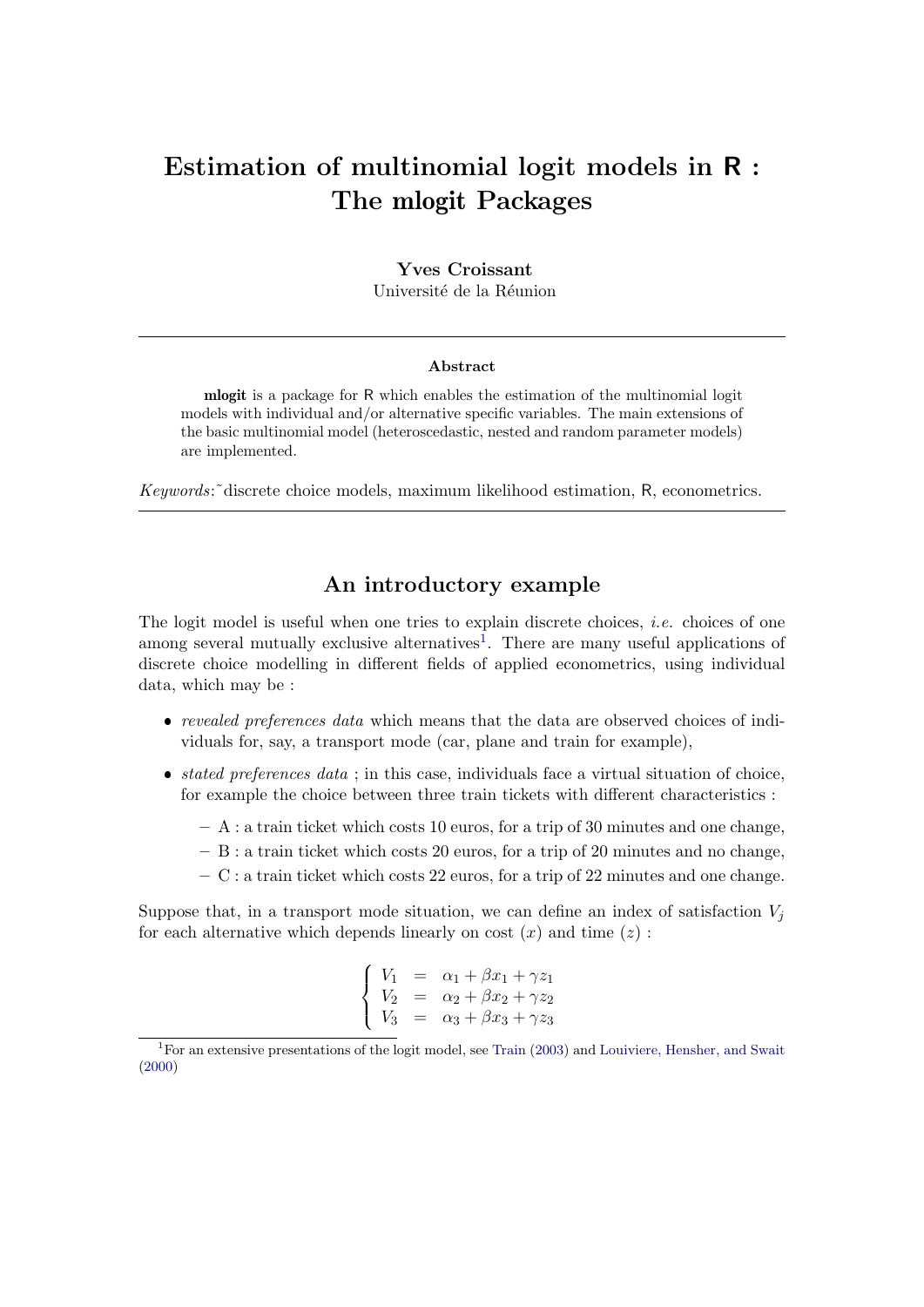In this case, the probability of choosing the alternative j is increasing with  $V_i$ . For sake of estimation, one has to transform the satisfaction index, which can take any real value so that it is restricted to the unit interval and can be interpreted as a probability. The multinomial logit model is obtained by applying such a transformation to the  $V_i$ s. More specifically, we have :

$$
\left\{\n\begin{array}{rcl}\nP_1 & = & \frac{e^{V_1}}{e^{V_1} + e^{V_2} + e^{V_3}} \\
P_2 & = & \frac{e^{V_2}}{e^{V_1} + e^{V_2} + e^{V_3}} \\
P_3 & = & \frac{e^{V_3}}{e^{V_1} + e^{V_2} + e^{V_3}}\n\end{array}\n\right.
$$

The two characteristics of probabilities are satisfied :

- $0 \le P_j \le 1 \ \forall i = 1, 2, 3,$
- $\sum_{j=1}^{3} P_j = 1$

Once fitted, a logit model is useful for predictions :

- enter new values for the explanatory variables,
- $\bullet$  get
	- at an individual level the probabilities of choice,
	- at an aggregate level the market shares.

Consider, as an example, interurban trips between two towns (Lyon and Paris). Suppose that there are three modes (car, plane and train) and that the characteristics of the modes and the market shares are as follow :

|       | price | time | share  |
|-------|-------|------|--------|
| car   | 50    |      | $20\%$ |
| plane | 150   |      | 25%    |
| train | x۱    |      | 55%    |

With a sample of travellers, one can estimate the coefficients of the logit model, *i.e.* the coefficients of time and price in the utility function.

The fitted model can then be used to predict the impact of some changes of the explanatory variables on the market shares, for example :

- the influence of train trips length on modal shares,
- the influence of the arrival of low cost companies.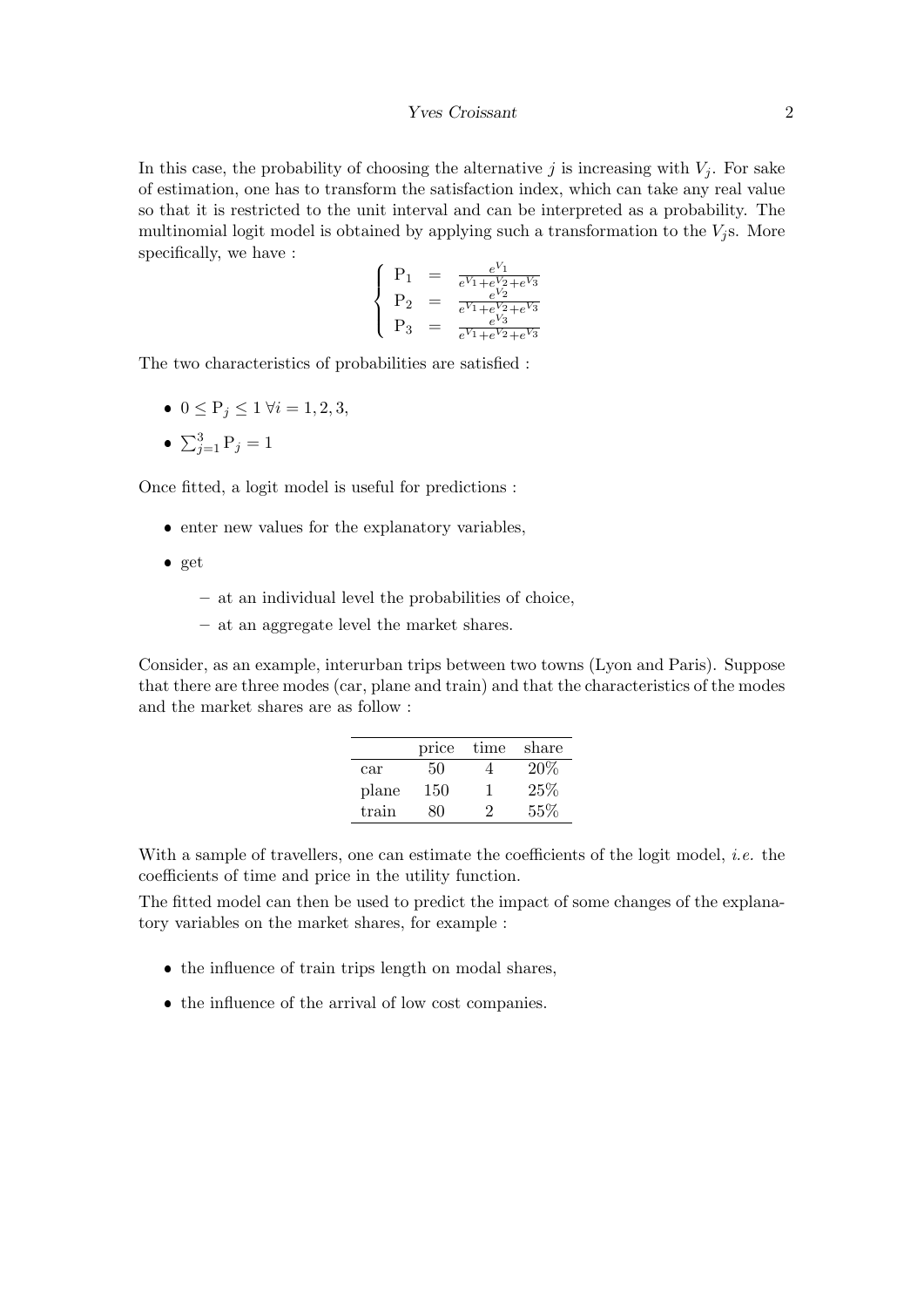#### Yves Croissant 3

To get the predictions, one just has to change the values of train time or plane price and compute the new probabilities, which can be interpreted at the aggregate level as predicted market shares.

# 1. Data management and model description

# 1.1. Data management

mlogit is loaded using :

#### R> library("mlogit")

It comes with several data sets that we'll use to illustrate the features of the library. Data sets used for multinomial logit estimation deals with some individuals, that make one or a sequential choice of one alternative among a set of several alternatives. The determinants of these choices are variables that can be alternative specific or purely individual specific. Such data have therefore a specific structure that can be characterised by three indexes :

- $\bullet$  the alternative,
- the choice situation,
- $\bullet$  the individual.

the last one being only relevant if we have repeated observations for the same individual. Data sets can have two different shapes :

- a wide shape : in this case, there is one row for each choice situation,
- a *long* shape : in this case, there is one row for each alternative and, therefore, as many rows as there are alternatives for each choice situation.

This can be illustrated with three data sets.

- Fishing is a revealed preferences data sets that deals with the choice of a fishing mode,
- TravelMode (from the AER package) is also a revealed preferences data sets which presents the choice of individuals for a transport mode for inter-urban trips in Australia,
- Train is a stated preferences data sets for which individuals faces repeated virtual situations of choice for train tickets.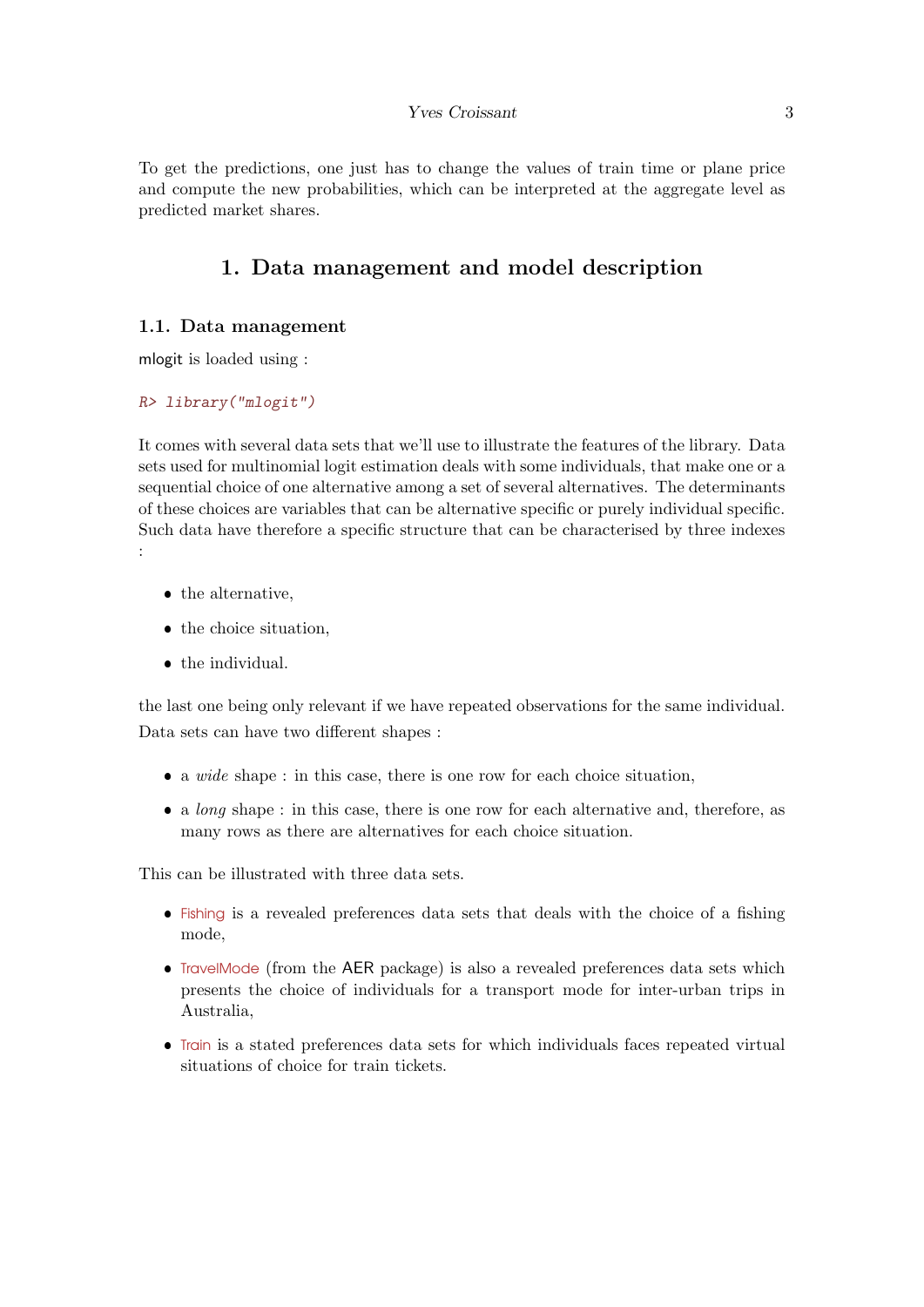```
R> data("Fishing", package = "mlogit")
R> head(Fishing, 3)
```

|   |                           |        |                                            | mode price.beach price.pier price.boat price.charter catch.beach |        |
|---|---------------------------|--------|--------------------------------------------|------------------------------------------------------------------|--------|
|   | 1 charter 157.930 157.930 |        | 157.930                                    | 182.930                                                          | 0.0678 |
|   |                           |        |                                            | 2 charter 15.114 15.114 10.534 34.534 0.1049                     |        |
|   |                           |        | 3 boat 161.874 161.874 24.334              | 59.334                                                           | 0.5333 |
|   |                           |        | catch.pier catch.boat catch.charter income |                                                                  |        |
| 1 | 0.0503                    | 0.2601 | 0.5391 7083.332                            |                                                                  |        |
|   |                           |        | 2 0.0451 0.1574 0.4671 1250.000            |                                                                  |        |
|   | 3 0.4522 0.2413           |        | 1.0266 3750.000                            |                                                                  |        |

There are four fishing modes (beach, pier, boat, charter), two alternative specific variables (price and catch) and one choice/individual specific variable (income) [2](#page-3-0) . This "wide" format is suitable to store individual specific variables. Otherwise, it is cumbersome for alternative specific variables because there are as many columns for such variables that there are alternatives.

```
R> data("TravelMode", package = "AER")
R> head(TravelMode)
```

|              | individual mode choice wait vcost travel gcost income size |         |       |      |                           |        |    |                |
|--------------|------------------------------------------------------------|---------|-------|------|---------------------------|--------|----|----------------|
| $\mathbf{1}$ |                                                            | 1 air   | no no | 69 — | 59                        | 100 70 | 35 | $\mathbf{1}$   |
| 2            |                                                            |         |       |      | 1 train 1 no 34 31 372 71 |        | 35 | $\overline{1}$ |
| 3            | $1 \quad$                                                  | bus     |       |      | no 35 25 417 70           |        | 35 | $\overline{1}$ |
| 4            |                                                            | 1 car   |       |      | yes 0 10 180 30           |        | 35 | $\overline{1}$ |
| -5           |                                                            | 2 air   | no    | 64 — | 68<br>58 — 1              | 68     | 30 | $\overline{2}$ |
| 6            |                                                            | 2 train | no    |      | 44 31 354                 | -84    | 30 | - 2            |

There are four transport modes (air, train, bus and car)and most of the variable are alternative specific (wait, vcost, travel, gcost). The only individual specific variables are income and size. The advantage of this shape is that there are much fewer columns than in the wide format, the caveat being that values of income and size are repeated four times.

mlogit deals with both format. It provides a mlogit.data function that take as first argument a data.frame and returns a data.frame in "long" format with some information about the structure of the data.

For the Fishing data, we would use :

<span id="page-3-0"></span><sup>&</sup>lt;sup>2</sup>Note that the distinction between choice situation and individual is not relevant here as these data are not panel data.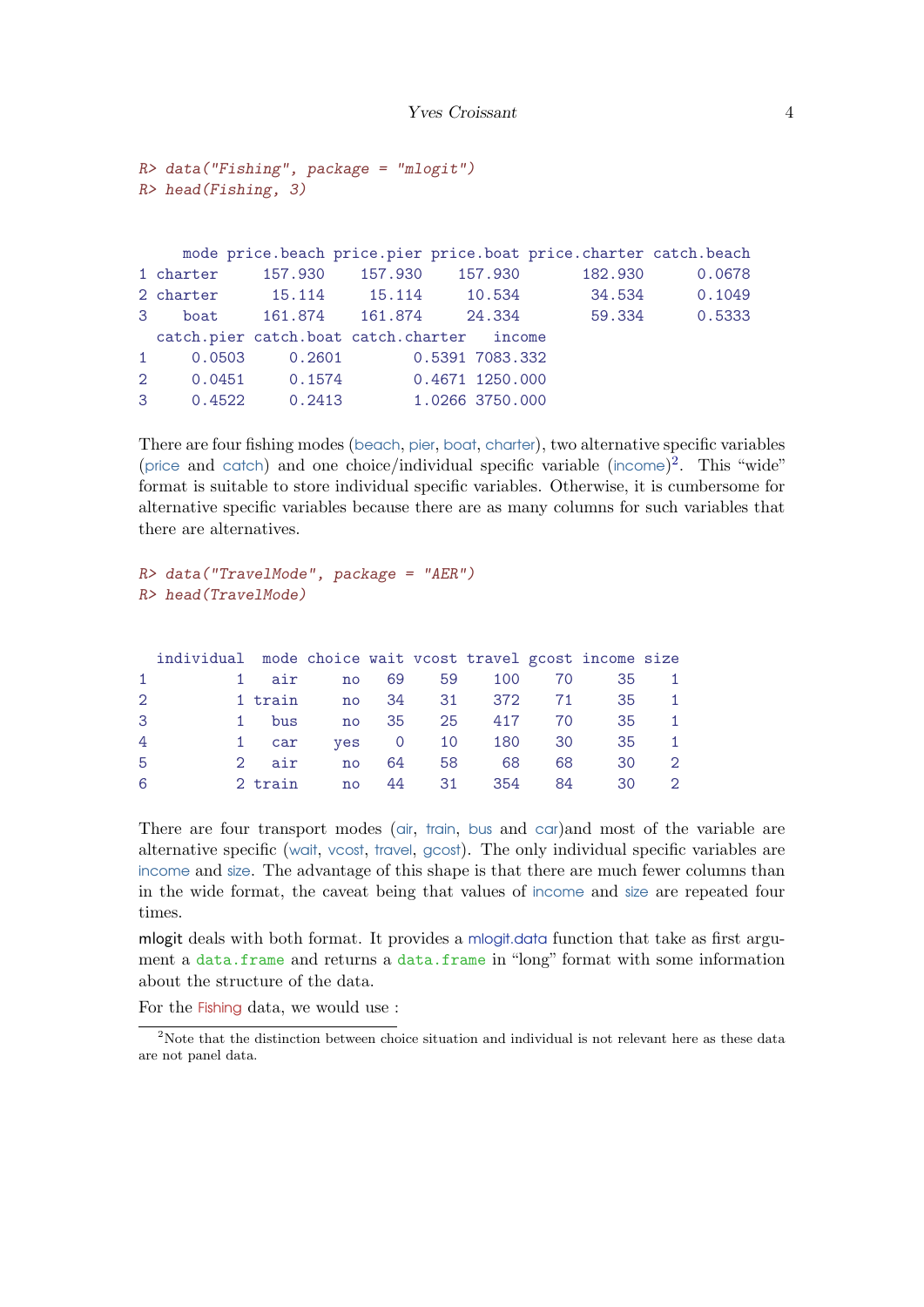$R$ > Fish  $\leq$  mlogit.data(Fishing, shape = "wide", varying = 2:9, choice = "mode")

The mandatory arguments are choice, which is the variable that indicates the choice made, the shape of the original data.frame and, if there are some alternative specific variables, varying which is a numeric vector that indicates which columns contains alternative specific variables. This argument is then passed to reshape that coerced the original data.frame in "long" format. Further arguments may be passed to reshape. For example, if the names of the variables are of the form varialt, one can add  $sep =$ ".

R> head(Fish, 5)

|                                                 | mode income | alt price catch chid |                |
|-------------------------------------------------|-------------|----------------------|----------------|
| 1.beach FALSE 7083.332                          |             | beach 157.930 0.0678 | $\overline{1}$ |
| 1.boat FALSE 7083.332 boat 157.930 0.2601       |             |                      | $\mathbf{1}$   |
| 1. charter TRUE 7083.332 charter 182.930 0.5391 |             |                      | $\overline{1}$ |
| 1.pier FALSE 7083.332 pier 157.930 0.0503       |             |                      | $\mathbf{1}$   |
| 2.beach FALSE 1250.000                          |             | beach 15.114 0.1049  | $\mathcal{D}$  |

The result is a data.frame in "long format" with one line for each alternative. The "choice" variable is now a logical variable and the individual specific variable (income) is repeated 4 times. An index attribute is added to the data, which contains the two relevant index : chid is the choice index and alt index. This attribute is a data.frame that can be extracted using the index function, which returns this data.frame.

R> head(index(Fish))

|           | chid          | alt     |
|-----------|---------------|---------|
| 1.beach   | 1             | beach   |
| 1.boat    | 1             | boat    |
| 1.charter | 1.            | charter |
| 1.pier    | 1             | pier    |
| 2.beach   | 2             | beach   |
| 2.boat    | $\mathcal{D}$ | boat    |

For data in "long" format like TravelMode, the shape (here equal to long) and the choice arguments are still mandatory.

The information about the structure of the data can be explicitly indicated or, in part, guessed by the mlogit.data function. Here, we have 210 choice situations which are indicated by a variable called individual. The information about choice situations can also be guessed from the fact that the data frame is balanced (every individual face 4 alternatives) and that the rows are ordered first by choice situations and then by alternative.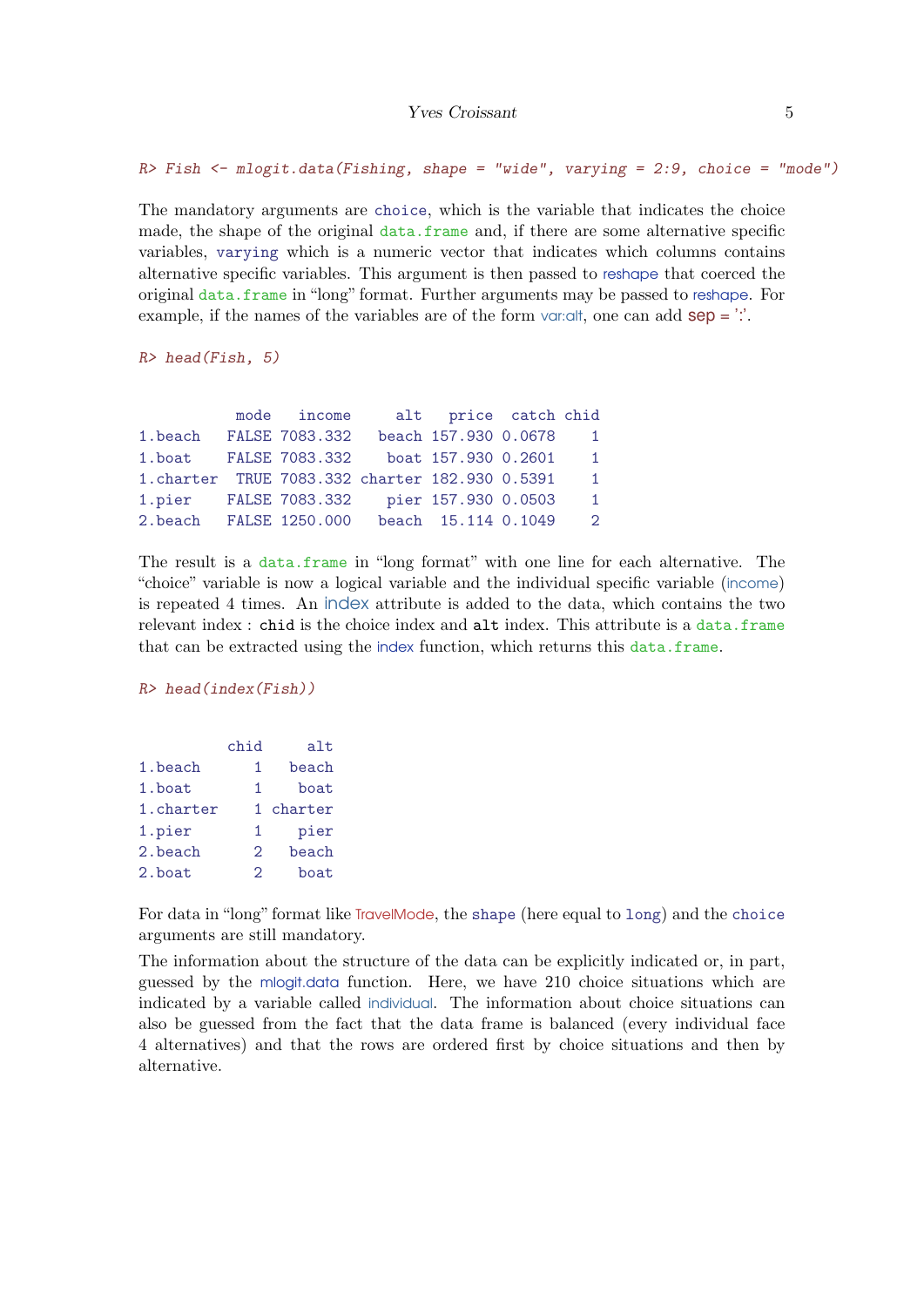Concerning the alternative, there are indicated by the mode variable and they can also be guessed thanks to the ordering of the rows and the fact that the data frame is balanced.

The first way to read correctly this data frame is to ignore completely the two index variables. In this case, the only supplementary argument to provide is the alt.levels argument which is a character vector that contains the name of the alternatives :

```
R> TM <- mlogit.data(TravelMode, choice = "choice", shape = "long",
+ alt.levels = c("air", "train", "bus", "car"))
```
It is also possible to provide an argument alt.var which indicates the name of the variable that contains the alternatives

```
R> TM \leq mlogit.data(TravelMode, choice = "choice", shape = "long",
+ alt.var = "mode")
```
The name of the variable that contains the information about the choice situations can be indicated using the chid.var argument :

```
R> TM <- mlogit.data(TravelMode, choice = "choice", shape = "long",
+ chid.var = "individual", alt.levels = c("air", "train", "bus",
+ "car"))
```
Both alternative and choice variable can be provided :

R> TM <- mlogit.data(TravelMode, choice = "choice", shape = "long", + chid.var = "individual", alt.var = "mode")

and dropped from the data frame using the drop.index argument :

```
R> TM <- mlogit.data(TravelMode, choice = "choice", shape = "long",
+ chid.var = "individual", alt.var = "mode", drop.index = TRUE)
R> head(TM)
```

|                         |          |                |    |       |     | choice wait vcost travel gcost income size |                |
|-------------------------|----------|----------------|----|-------|-----|--------------------------------------------|----------------|
| 1.air FALSE 69          |          |                | 59 | 100   | 70  | 35                                         |                |
| 1.train FALSE 34 31 372 |          |                |    |       | 71  | 35                                         | $\overline{1}$ |
| 1.bus                   | FALSE 35 |                | 25 | 417   | 70  | 35                                         | $\mathbf{1}$   |
| 1.car                   | TRUE     | $\overline{0}$ | 10 | 180   | 30  | 35.                                        | $\mathbf{1}$   |
| 2.air FALSE             |          | 64             | 58 | -68   | 68  | 30                                         | $\mathcal{D}$  |
| 2.train FALSE 44        |          |                | 31 | - 354 | 84. | 30                                         | $\mathcal{D}$  |

The final example (Train) is in a "wide" format and contains panel data.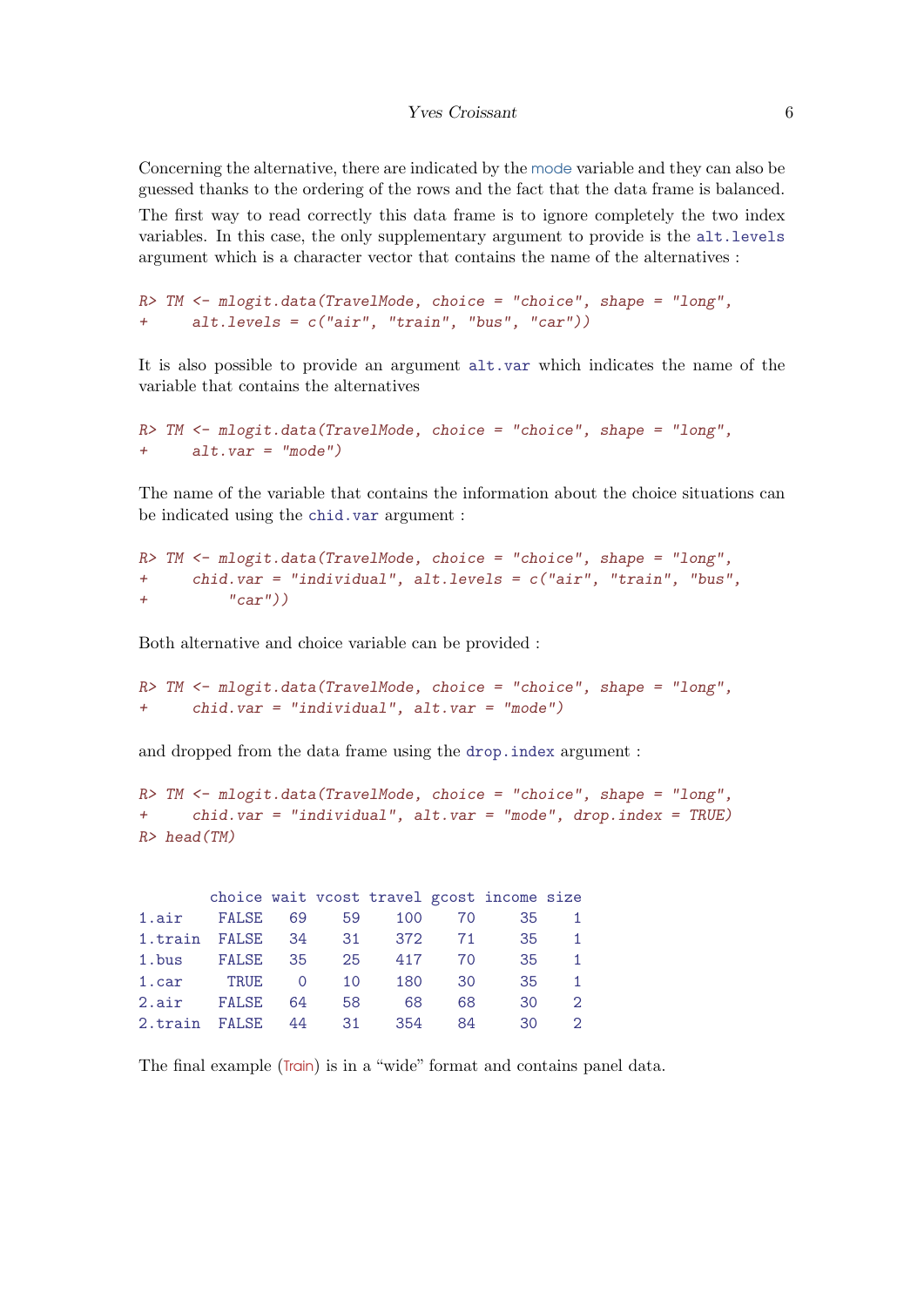```
R> data("Train", package = "mlogit")
R> head(Train, 3)
 id choiceid choice price1 time1 change1 comfort1 price2 time2 change2
1 1 1 choice1 2400 150 0 1 4000 150 0
2 1 2 choice1 2400 150 0 1 3200 130 0
3 1 3 choice1 2400 115 0 1 4000 115 0
 comfort2
1 1
2 1
3 0
```
Each individual has responded to several (up to 16) scenario. To take this panel dimension into account, one has to add an argument id which contains the individual variable. The index attribute has now a supplementary column, the individual index.

```
R> Tr <- mlogit.data(Train, shape = "wide", choice = "choice", varying = 4:11,
+ sep = ", alt.levels = c(1, 2), id = "id")R > head(Tr, 3)
```

|               | id choiceid choice alt price time change comfort chid |                    |  |  |          |             |
|---------------|-------------------------------------------------------|--------------------|--|--|----------|-------------|
|               | 1.1 1 1 TRUE 1 2400 150 0 1 1                         |                    |  |  |          |             |
| $1.2 \quad 1$ |                                                       | 1 FALSE 2 4000 150 |  |  | $\Omega$ | $1 \quad 1$ |
| $2.1 \quad 1$ |                                                       | 2 TRUE 1 2400 150  |  |  | $\Omega$ | $1 \quad 2$ |

```
R> head(index(Tr), 3)
```
chid alt id 1.1 1 1 1 1.2 1 2 1 2.1 2 1 1

# 1.2. Model description

mlogit use the standard formula, data interface to describe the model to be estimated. However, standard formulas are not very practical for such models. More precisely, while working with multinomial logit models, one has to consider three kinds of variables :

• alternative specific variables  $x_{ij}$  with a generic coefficient  $\beta$ ,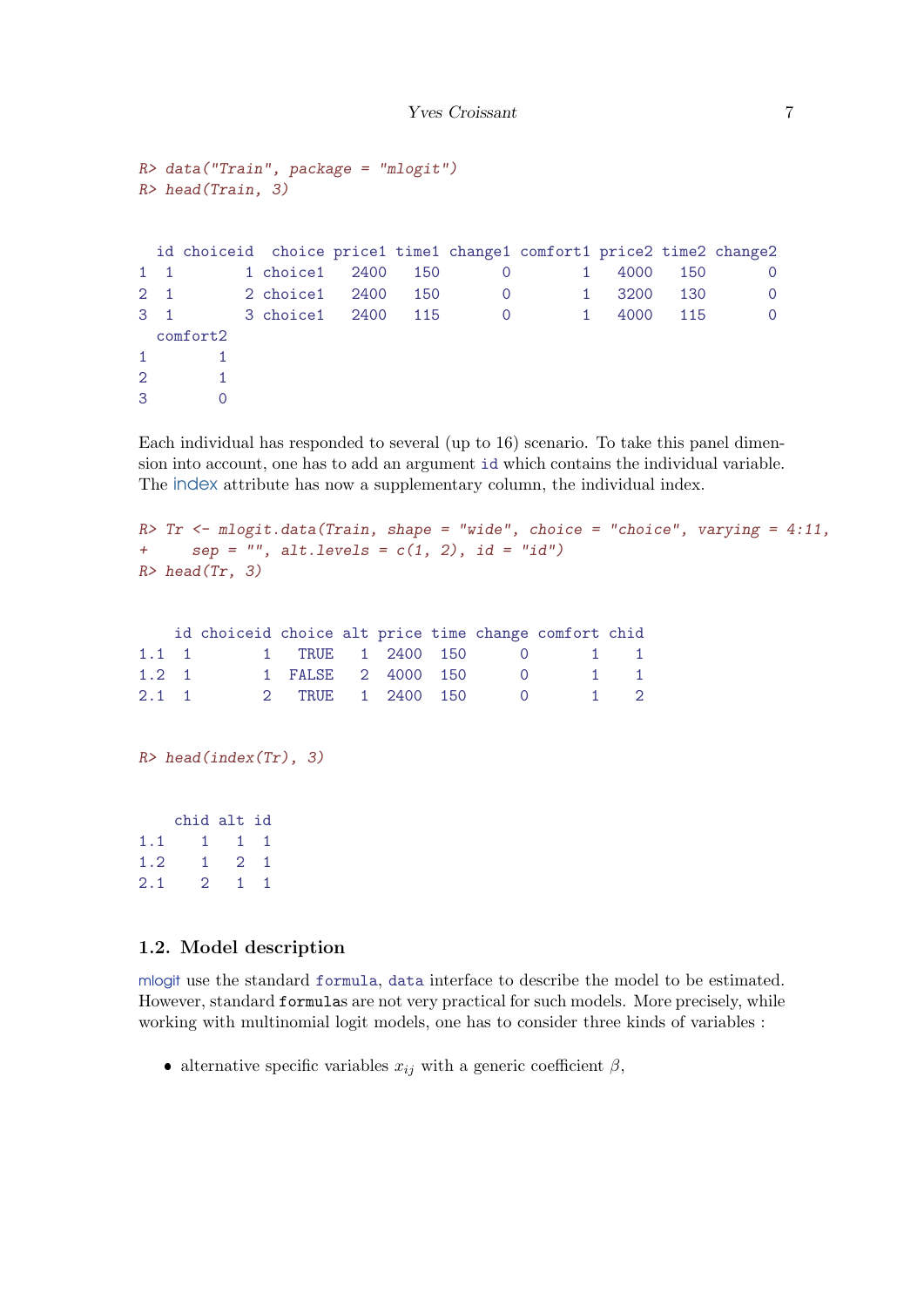- individual specific variables  $z_i$  with an alternative specific coefficients  $\gamma_j$ ,
- alternative specific variables  $w_{ij}$  with an alternative specific coefficient  $\delta_j$ .

The satisfaction index for the alternative  $j$  is then :

$$
V_{ij} = \alpha_j + \beta x_{ij} + \gamma_j z_i + \delta_j w_{ij}
$$

Satisfaction being ordinal, only differences are relevant to modelize the choice for one alternative. This means that we'll be interested in the difference between the satisfaction index of two different alternatives  $j$  and  $k$ :

$$
V_{ij} - V_{ik} = (\alpha_j - \alpha_k) + \beta(x_{ij} - x_{ik}) + (\gamma_j - \gamma_k)z_i + (\delta_j w_{ij} - \delta_k w_{ik})
$$

It is clear from the previous expression that coefficients for individual specific variables (the intercept being one of those) should be alternative specific, otherwise they would disappear in the differentiation. Moreover, only differences of these coefficients are relevant and may be identified. For example, with three alternatives 1, 2 and 3, the three coefficients  $\gamma_1, \gamma_2, \gamma_3$  associated to an individual specific variable cannot be identified, but only two linear combinations of them. Therefore, one has to make a choice of normalization and the most simple one is just to set  $\gamma_1 = 0$ .

Coefficients for alternative specific variables may (or may not) be alternative specific. For example, transport time is alternative specific, but 10 mn in public transport may not have the same impact on utility than 10 mn in a car. In this case, alternative specific coefficients are relevant. Monetary time is also alternative specific, but in this case, one can consider than 1 euro is 1 euro whatever it is spent in car or in public transports<sup>[3](#page-7-0)</sup>. In this case, a generic coefficient is relevant.

A model with only individual specific variables is sometimes called a multinomial logit model, one with only alternative specific variables a *conditional logit model* and one with both kind of variables a *mixed logit model*. This is seriously misleading : *conditional logit* model is also a logit model for longitudinal data in the statistical literature and mixed logit is one of the names of a logit model with random parameters. Therefore, in what follow, we'll use the name multinomial logit model for the model we've just described whatever the nature of the explanatory variables included in the model.

**mlogit** package provides objects of class  $m$ Formula which are extended model formulas and which are build upon Formula objects provided by the Formula package<sup>[4](#page-7-1)</sup>.

To illustrate the use of mFormula objects, let's use again the TravelMode data set. income and size (the size of the household) are individual specific variables. vcost (monetary cost) and travel (travel time) are alternative specific. We want to use a generic coefficient for the former and alternative specific coefficients for the latter. This is done using the mFormula function that build a three-parts formula :

<span id="page-7-0"></span><sup>&</sup>lt;sup>3</sup>At least if the monetary cost of using car is correctly calculated.

<span id="page-7-1"></span><sup>&</sup>lt;sup>4</sup>See [Zeileis and Croissant](#page-69-1) [\(2010\)](#page-69-1) for a description of the **Formula** package.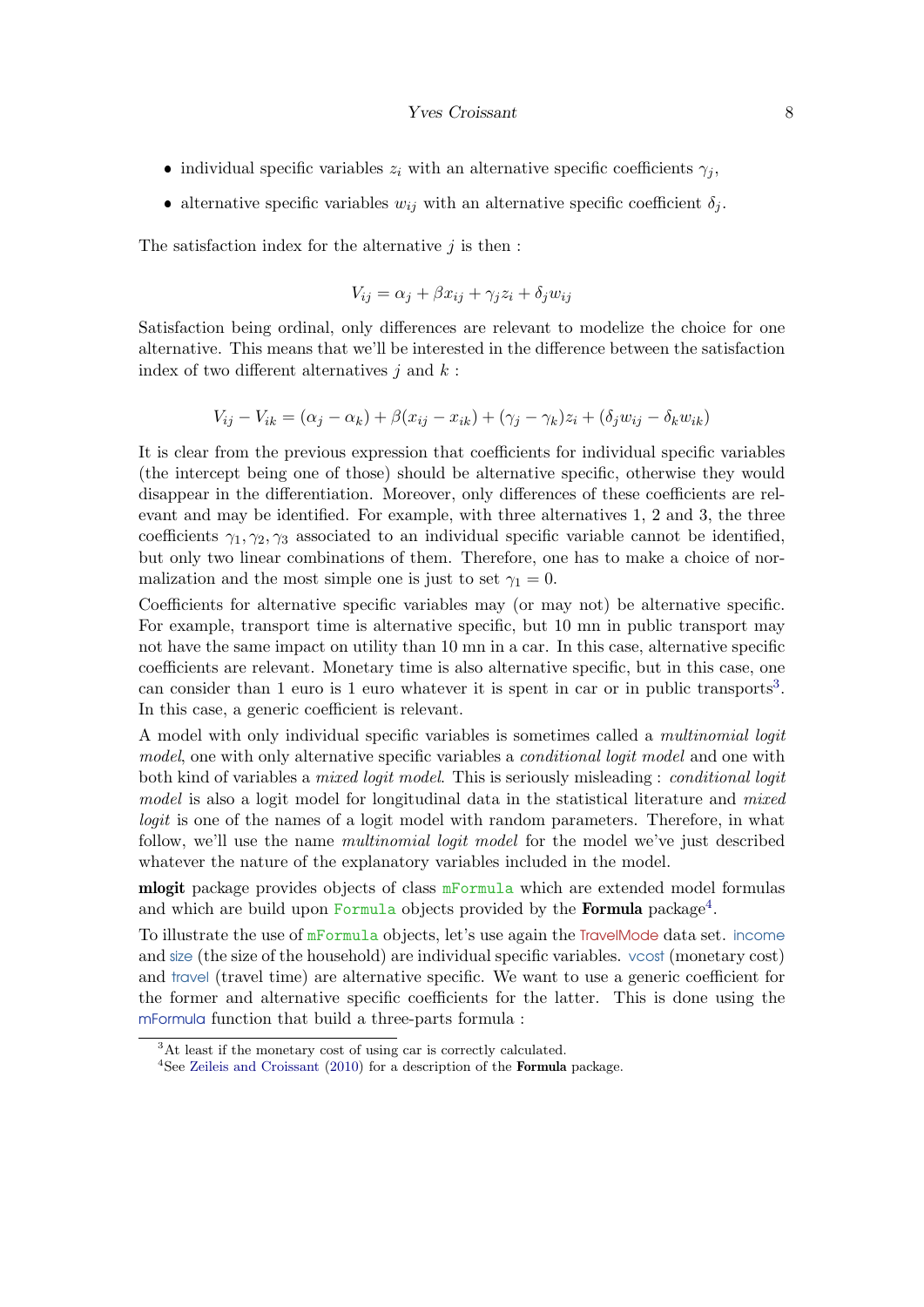```
R > f <- mFormula(choice \tilde{ } vcost | income + size | travel)
```
By default, an intercept is added to the model, it can be removed by using +0 or -1 in the second part. Some parts may be omitted when there are no ambiguity. For example, the following couples of formulas are identical :

```
R> f2 <- mFormula(choice \tilde{ } vcost + travel | income + size)
R > f2 <- mFormula(choice \tilde{ } vcost + travel | income + size | 0)
R > f3 <- mFormula(choice \degree 0 | income | 0)
R> f3 <- mFormula(choice ~ 0 | income)
R > f4 <- mFormula(choice \tilde{ } vcost + travel)
R > f4 <- mFormula(choice \tilde{ } vcost + travel | 1)
R > f4 <- mFormula(choice \tilde{ } vcost + travel | 1 | 0)
```
Finally, we show below some formulas that describe models without intercepts (which is generally hardly relevant)

```
R> f5 <- mFormula(choice ~ vcost | 0 | travel)
R> f6 <- mFormula(choice ~ vcost | income + 0 | travel)
R > f6 <- mFormula(choice \tilde{ } vcost | income - 1 | travel)
R> f7 \leftarrow mFormula(choice ~ 0 | income - 1 | travel)
```
model.matrix and model.frame methods are provided for mFormula objects. The former is of particular interest, as illustrated in the following example :

```
R> f <- mFormula(choice ~ vcost | income | travel)
R> head(model.matrix(f, TM))
```

|         |    |    |     | train: (intercept) bus: (intercept) car: (intercept) vcost train: income  |     |     |
|---------|----|----|-----|---------------------------------------------------------------------------|-----|-----|
| 1.air   |    |    |     |                                                                           | 59  |     |
| 1.train |    |    |     |                                                                           | 31  | 35  |
| 1.bus   |    |    |     |                                                                           | 25  |     |
| 1.car   |    |    |     |                                                                           | 10  |     |
| 2.air   |    |    |     |                                                                           | 58  |     |
| 2.train |    |    |     |                                                                           | 31  | 30  |
|         |    |    |     |                                                                           |     |     |
|         |    |    |     | bus: income car: income air: travel train: travel bus: travel car: travel |     |     |
| 1.air   |    |    | 100 |                                                                           |     |     |
| 1.train |    |    |     | 372                                                                       |     |     |
| 1.bus   | 35 |    |     |                                                                           | 417 |     |
| 1.car   |    | 35 |     |                                                                           |     | 180 |
| 2.air   |    |    | 68  |                                                                           |     |     |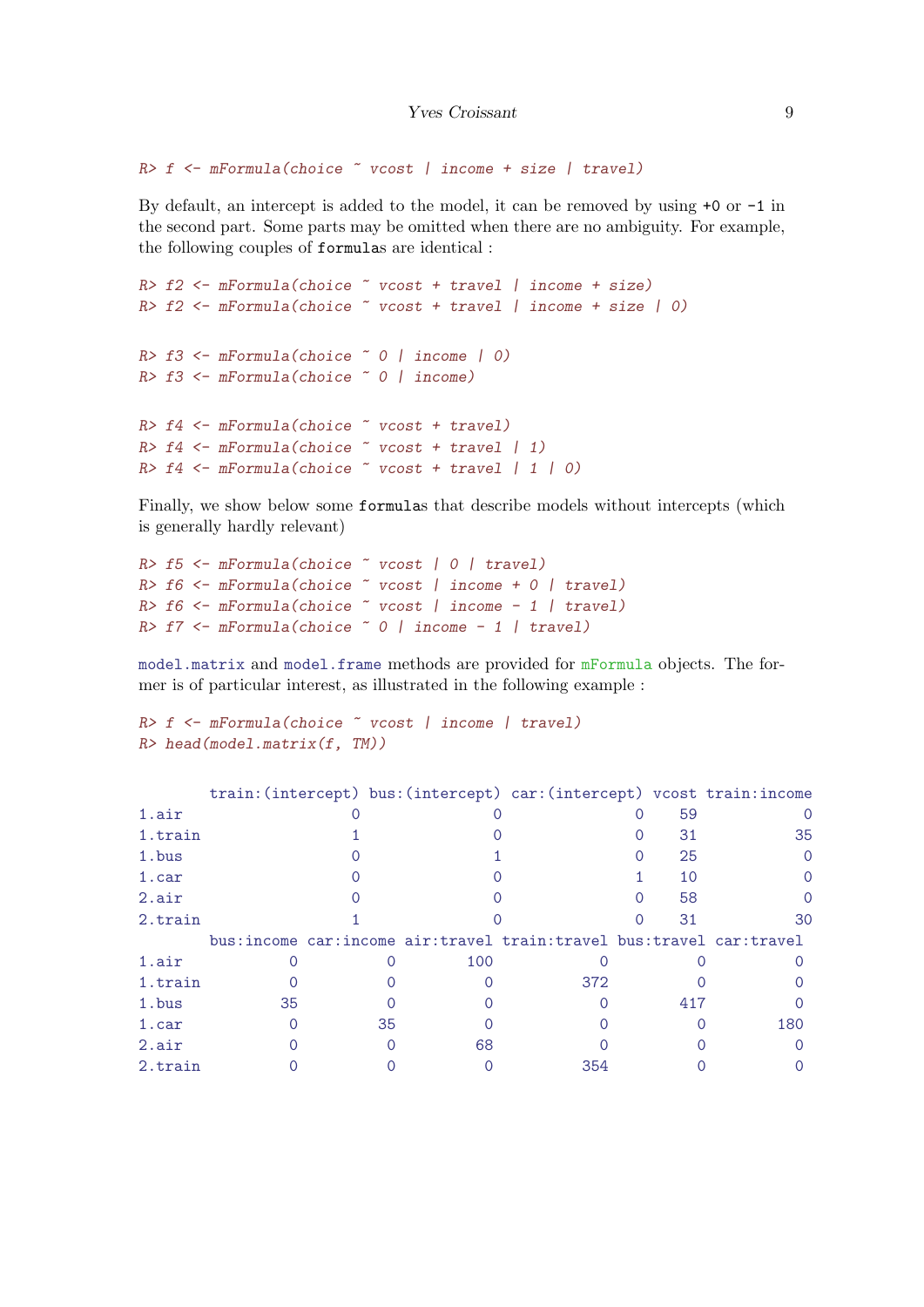#### Yves Croissant 10

The model matrix contains  $J-1$  columns for every individual specific variables (income and the intercept), which means that the coefficient associated to the first alternative (air) is fixed to 0.

It contains only one column for vcost because we want a generic coefficient for this variable.

It contains J columns for travel, because it is an alternative specific variable for which we want an alternative specific coefficient.

# 2. Random utility model and the multinomial logit model

## 2.1. Random utility model

The individual must choose one alternative among J different and exclusive alternatives. A level of utility may be defined for each alternative and the individual is supposed to choose the alternative with the highest level of utility. Utility is supposed to be the sum of two components<sup>[5](#page-9-0)</sup>:

- a systematic component, denoted  $V_j$ , which is a function of different observed variables  $x_j$ . For sake of simplicity, it will be supposed that this component is a linear combination of the observed explanatory variables :  $V_j = \beta_j^\top x_j$ ,
- an unobserved component  $\epsilon_j$  which, from the researcher point of view, can be represented as a random variable. This error term includes the impact of all the unobserved variables which have an impact on the utility of choosing a specific alternative.

It is very important to understand that the utility and therefore the choice is purely deterministic from the decision maker's point of view. It is random form the searcher's point of view, because some of the determinants of the utility are unobserved, which implies that the choice can only be analyzed in terms of probabilities.

We have, for each alternative, the following utility levels :

$$
\begin{cases}\nU_1 = \beta_1^{\top} x_1 + \epsilon_1 = V_1 + \epsilon_1 \\
U_2 = \beta_2^{\top} x_2 + \epsilon_2 = V_2 + \epsilon_2 \\
\vdots \\
U_J = \beta_J^{\top} x_J + \epsilon_J = V_J + \epsilon_J\n\end{cases}
$$

alternative l will be chosen if and only if  $\forall j \neq l$   $U_l > U_j$  which leads to the following  $J-1$  conditions :

<span id="page-9-0"></span><sup>5</sup>when possible, we'll omit the individual index to simplify the notations.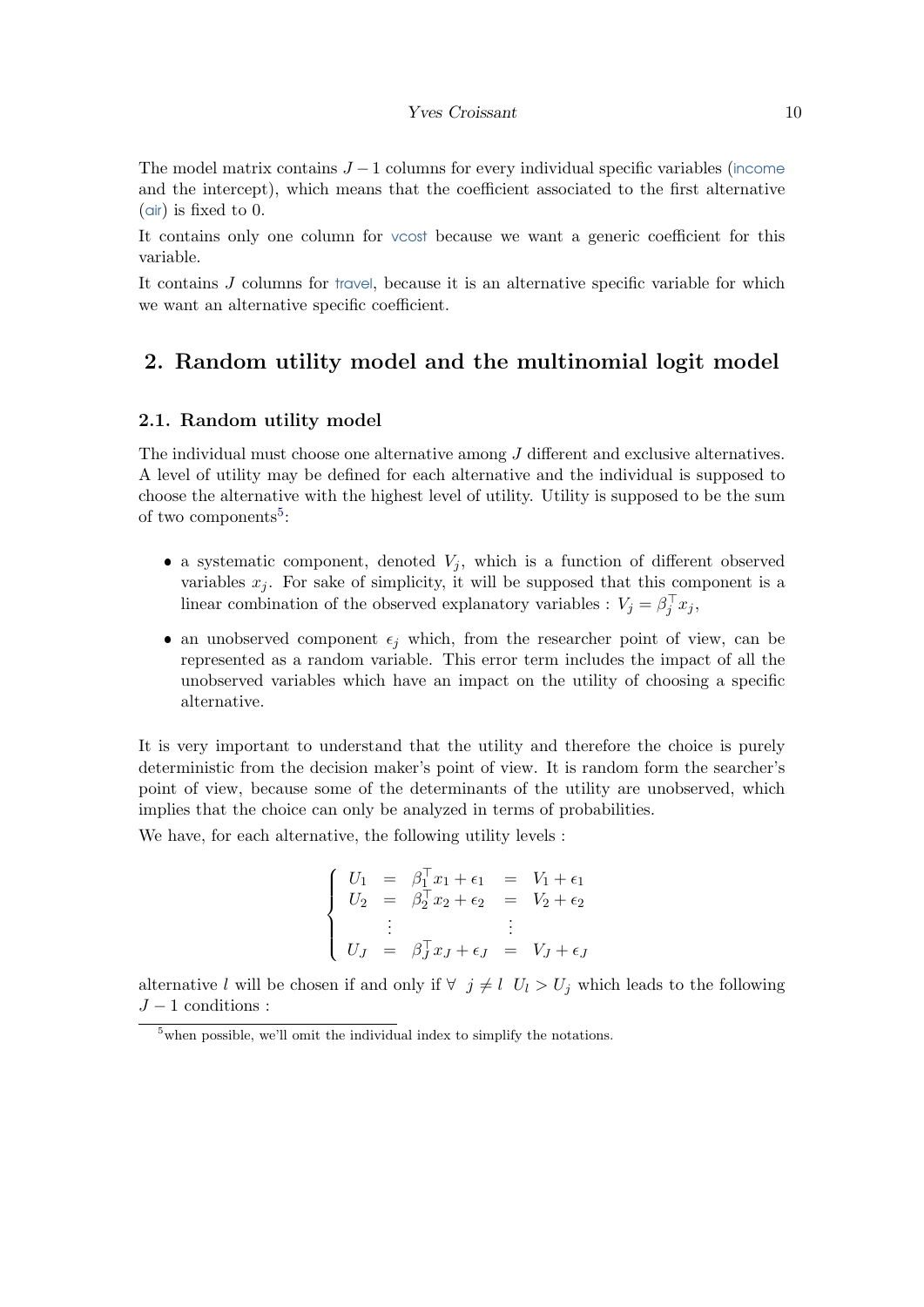$$
\begin{cases}\nU_l - U_1 &= (V_l - V_1) + (\epsilon_l - \epsilon_1) > 0 \\
U_l - U_2 &= (V_l - V_2) + (\epsilon_l - \epsilon_2) > 0 \\
& \vdots \\
U_l - U_J &= (V_l - V_J) + (\epsilon_l - \epsilon_J) > 0\n\end{cases}
$$

As  $\epsilon_j$  are not observed, choices can only be modeled in terms of probabilities from the researcher point of view. The  $J-1$  conditions can be rewritten in terms of upper bonds for the  $J - 1$  remaining error terms :

$$
\begin{cases}\n\epsilon_1 < (V_l - V_1) + \epsilon_l \\
\epsilon_2 < (V_l - V_2) + \epsilon_l \\
\vdots \\
\epsilon_J < (V_l - V_J) + \epsilon_l\n\end{cases}
$$

The general expression of the probability of choosing alternative  $l$  is then :

<span id="page-10-0"></span>
$$
(P_l | \epsilon_l) = P(U_l > U_1, \dots, U_l > U_J)
$$
  

$$
(P_l | \epsilon_l) = F_{-l}(\epsilon_1 < (V_l - V_1) + \epsilon_l, \dots, \epsilon_J < (V_l - V_J) + \epsilon_l)
$$
 (1)

where  $F_{-l}$  is the multivariate distribution of  $J-1$  error terms (all the  $\epsilon$ 's except  $\epsilon_l$ ). Note that this probability is conditional on the value of  $\epsilon_l$ .

The unconditional probability (which depends only on  $\beta$  and on the value of the observed explanatory variables is :

<span id="page-10-1"></span>
$$
P_l = \int (P_l | \epsilon_l) f_l(\epsilon_l) d\epsilon_l
$$
  

$$
P_l = \int F_{-l}((V_l - V_1) + \epsilon_l, \dots, (V_l - V_J) + \epsilon_l) f_l(\epsilon_l) d\epsilon_l
$$
 (2)

where  $f_l$  is the marginal density function of  $\epsilon_l$ .

## 2.2. The distribution of the error terms

The multinomial logit model [\(McFadden](#page-68-1) [1974\)](#page-68-1) is a special case of the model developed in the previous section. It relies on three hypothesis :

## H1 : independence of errors

If the hypothesis of independence of errors is made, the univariate distribution of the errors can be used :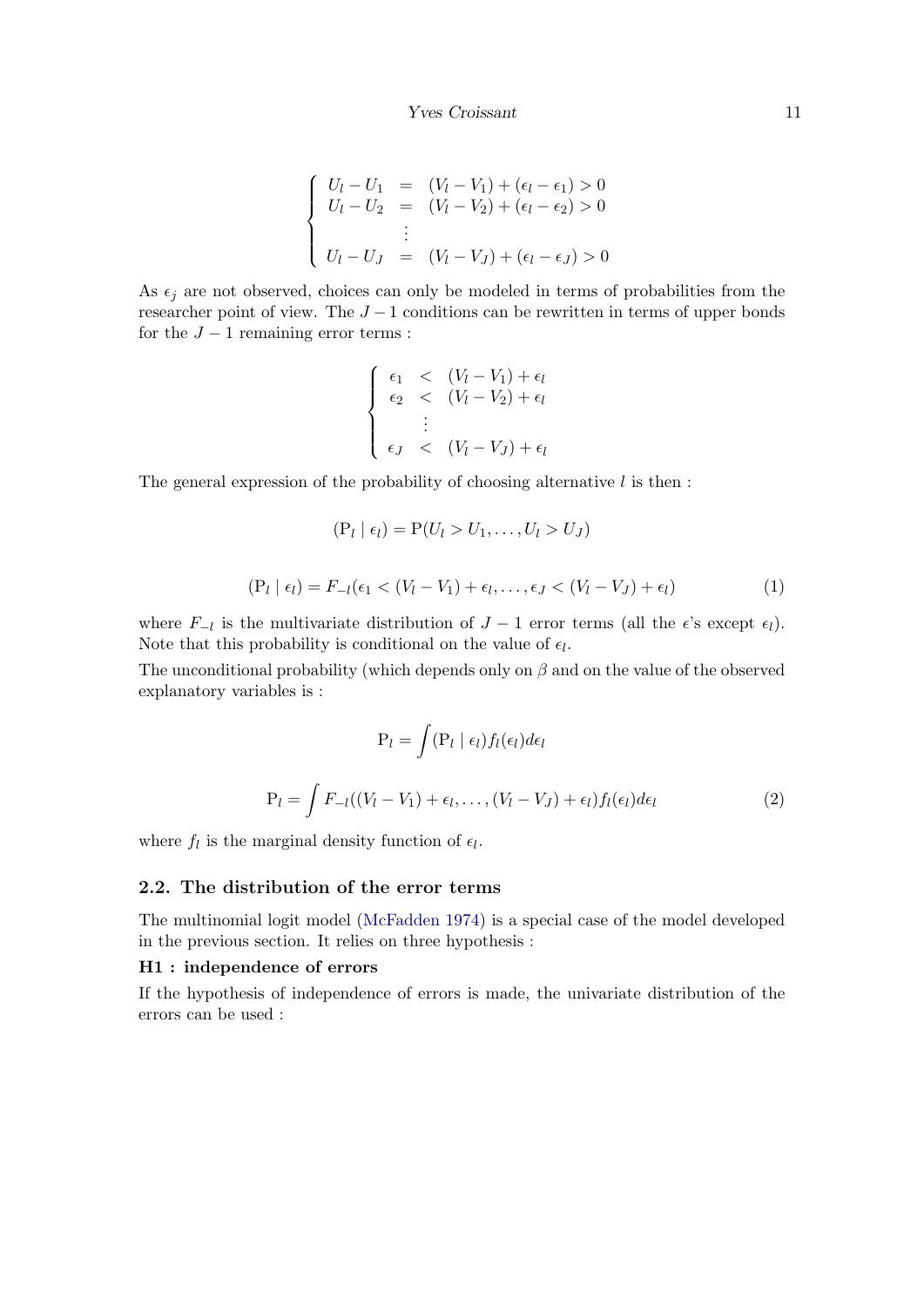$$
\begin{cases}\nP(U_l > U_1) &= F_1(V_l - V_1 + \epsilon_l) \\
P(U_l > U_2) &= F_2(V_l - V_2 + \epsilon_l) \\
\vdots \\
P(U_l > U_J) &= F_J(V_l - V_J + \epsilon_l)\n\end{cases}
$$

where  $F_j$  is the cumulative density of  $\epsilon_j$ .

The conditional [\(1\)](#page-10-0) and unconditional [\(2\)](#page-10-1) probabilities are then :

<span id="page-11-0"></span>
$$
(\mathcal{P}_l \mid \epsilon_l) = \prod_{j \neq l} F_j (V_l - V_j + \epsilon_l)
$$
\n(3)

<span id="page-11-1"></span>
$$
P_l = \int \prod_{j \neq l} F_j (V_l - V_j + \epsilon_l) f_l(\epsilon_l) d\epsilon_l \tag{4}
$$

which means that the evaluation of only a one-dimensional integral is required to compute the probabilities.

## H2 : Gumbel distribution

Each  $\epsilon$  follows a GUMBEL distribution :

$$
f(z) = \frac{1}{\theta} e^{-\frac{z-\mu}{\theta}} e^{-e^{-\frac{z-\mu}{\theta}}}
$$

where  $\mu$  is the location parameter and  $\theta$  the scale parameter.

$$
P(z < t) = F(t) = \int_{-\infty}^{t} \frac{1}{\theta} e^{-\frac{z-\mu}{\theta}} e^{-e^{-\frac{z-\mu}{\theta}}} dz = e^{-e^{-\frac{t-\mu}{\theta}}}
$$

The first two moments of the GUMBEL distribution are  $E(z) = \mu + \theta \gamma$ , where  $\gamma$  is the Euler-Mascheroni constant (0.577) and  $V(z) = \frac{\pi^2}{6}$  $\frac{\pi^2}{6}\theta^2$ .

The mean of  $\epsilon_j$ s is not identified if  $V_j$  contains an intercept. We can then, without loss of generality suppose that  $\mu_j = 0 \ \forall j$ . Moreover, the overall scale of utility is not identified. Therefore, only  $J-1$  scale parameters may be identified, and a natural choice of normalisation is to impose that one of the  $\theta_i$  is equal to 1.

#### H3 identically distributed errors

As the location parameter is not identified for any error term, this hypothesis is essentially an homoscedasticity hypothesis, which means that the scale parameter of GUMBEL distribution is the same for all the alternatives. As one of them has been previously fixed to 1, we can therefore suppose that, without loss of generality,  $\theta_j = 1 \ \forall j \in 1 \dots J$  in case of homoscedasticity.

In this case, the conditional [\(3\)](#page-11-0) and unconditional [\(4\)](#page-11-1) probabilities further simplify to :

$$
(\mathcal{P}_l \mid \epsilon_l) = \prod_{j \neq l} F(V_l - V_j + \epsilon_l)
$$
\n<sup>(5)</sup>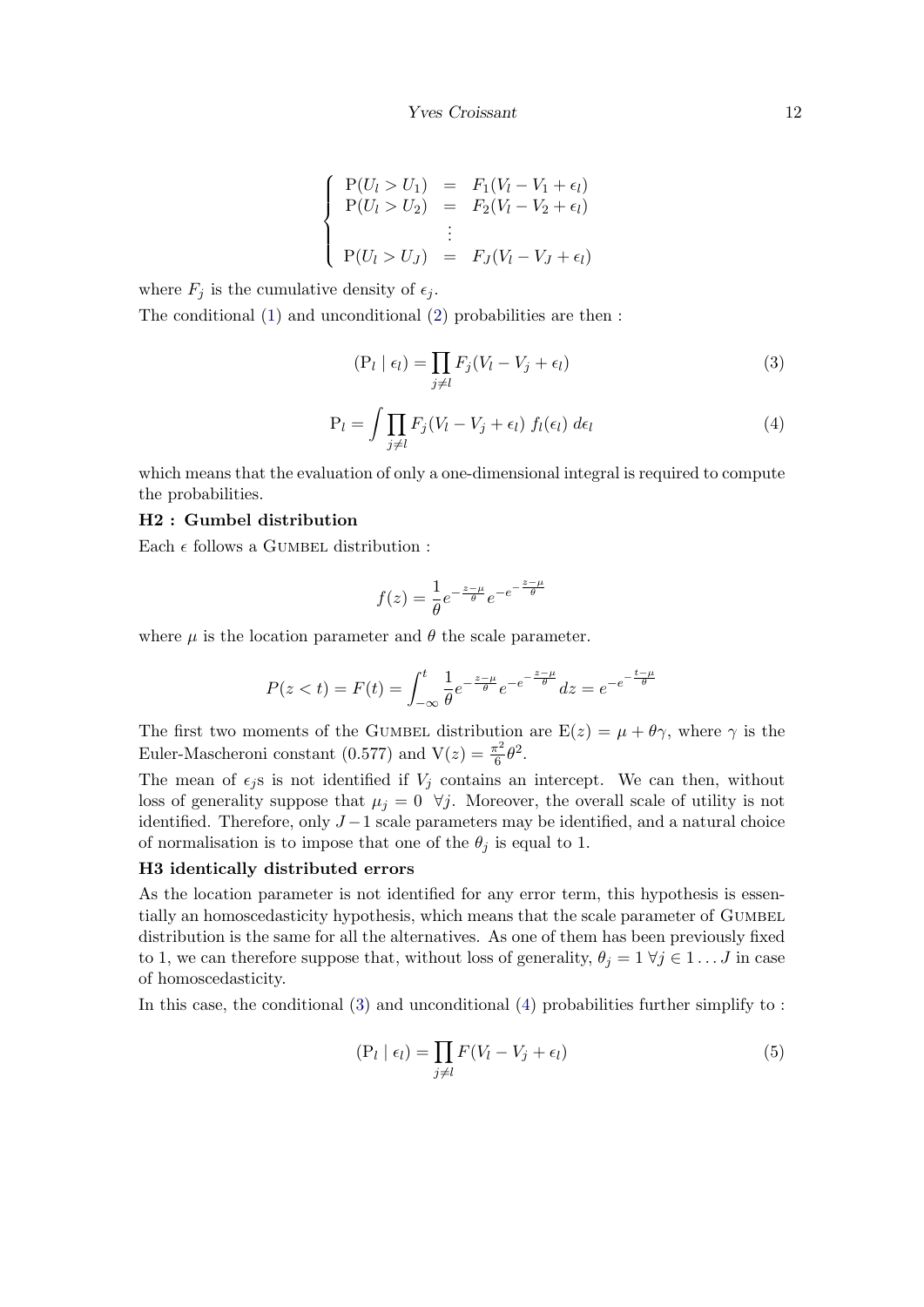$$
P_l = \int \prod_{j \neq l} F(V_l - V_j + \epsilon_l) f(\epsilon_l) d\epsilon_l
$$
\n(6)

with  $F$  and  $f$  respectively the cumulative and the density of the standard GUMBEL distribution *(i.e.* with position and scale parameters equal to 0 and 1).

# 2.3. Computation of the probabilities

With these hypothesis on the distribution of the error terms, we can now show that the probabilities have very simple, closed forms, which correspond to the logit transformation of the deterministic part of the utility.

Let's start with the probability that the alternative  $l$  is better than one other alternative  $j$ . With hypothesis 2 and 3, it can be written :

<span id="page-12-0"></span>
$$
P(\epsilon_j < V_l - V_j + \epsilon_l) = e^{-e^{-(V_l - V_j + \epsilon_l)}}\tag{7}
$$

With hypothesis 1, the probability of choosing  $l$  is then simply the product of probabilities  $(7)$  for all the alternatives except  $l$ :

$$
(P_l \mid \epsilon_l) = \prod_{j \neq l} e^{-e^{-(V_l - V_j + \epsilon_l)}}
$$
\n
$$
(8)
$$

The unconditional probability is the expected value of the previous expression with respect to  $\epsilon_l$ .

$$
P_l = \int_{-\infty}^{+\infty} (P_l \mid \epsilon_l) e^{-\epsilon_l} e^{-e^{-\epsilon_l}} d\epsilon_l = \int_{-\infty}^{+\infty} \left( \prod_{j \neq l} e^{-e^{-(V_l - V_j + \epsilon_l)}} \right) e^{-\epsilon_l} e^{-e^{-\epsilon_l}} d\epsilon_l \qquad (9)
$$

We first begin by writing the preceding expression for all alternatives, including the  $l$ alternative.

$$
P_l = \int_{-\infty}^{+\infty} \left( \prod_j e^{-e^{-(V_l - V_j + \epsilon_l)}} \right) e^{-\epsilon_l} d\epsilon_l
$$

$$
P_l = \int_{-\infty}^{+\infty} e^{-\sum_j e^{-(V_l - V_j + \epsilon_l)}} e^{-\epsilon_l} d\epsilon_l = \int_{-\infty}^{+\infty} e^{-e^{-\epsilon_l} \sum_j e^{-(V_l - V_j)}} e^{-\epsilon_l} d\epsilon_l
$$

We then use the following change of variable

$$
t = e^{-\epsilon_l} \Rightarrow dt = -e^{-\epsilon_l} d\epsilon_l
$$

The unconditional probability is therefore the following integral :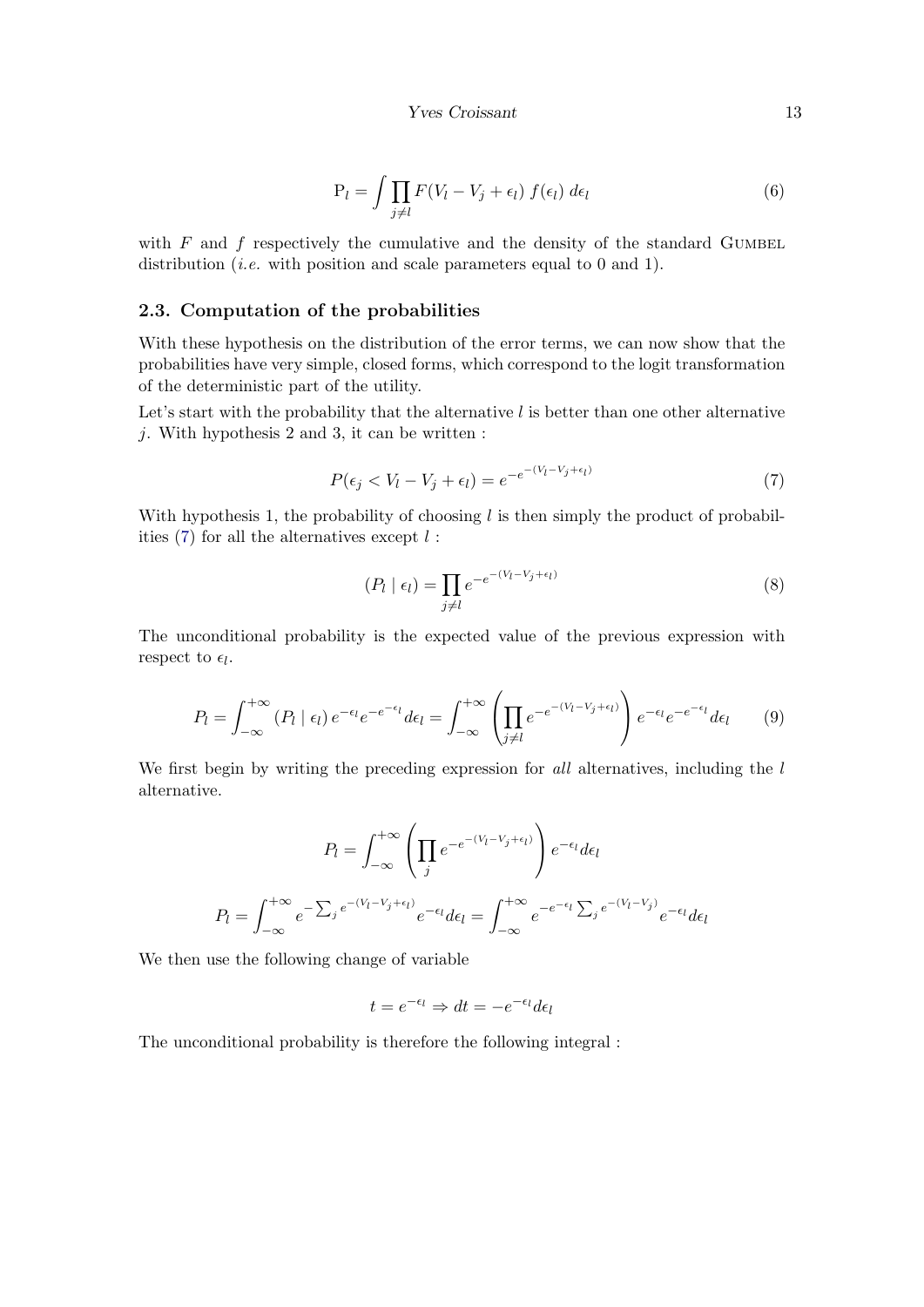$$
P_l = \int_0^{+\infty} e^{-t \sum_j e^{-(V_l - V_j)}} dt
$$

which has a closed form :

$$
P_l = \left[ -\frac{e^{-t \sum_j e^{-(V_l - V_j)}}}{\sum_j e^{-(V_l - V_j)}} \right]_0^{+\infty} = \frac{1}{\sum_j e^{-(V_l - V_j)}}
$$

and can be rewritten as the usual logit probability :

$$
P_l = \frac{e^{V_l}}{\sum_j e^{V_j}}\tag{10}
$$

# 2.4. IIA hypothesis

If we consider the probabilities of choice for two alternatives  $l$  and  $m$ , we have :

$$
P_l = \frac{e^{V_l}}{\sum_j e^{V_j}}
$$

$$
P_m = \frac{e^{V_m}}{\sum_j e^{V_j}}
$$

The ration of these two probabilities is :

$$
\frac{P_l}{P_m} = \frac{e^{V_l}}{e^{V_m}}
$$

This probability ratio for the two alternatives depends only on the characteristics of these two alternatives and not on those of other alternatives. This is called the IIA hypothesis (for independence of irrelevant alternatives).

If we use again the introductory example of urban trips between Lyon and Paris :

|       | price | time | share |
|-------|-------|------|-------|
| car   | 50    |      | 20%   |
| plane | 150   |      | 20%   |
| train | ×۱۱   |      | 60%   |

Suppose that, because of low cost companies arrival, the price of plane is now 100\$. The market share of plane will increase (for example up to 60%). With a logit model, share for train / share for car is 3 before the price change, and will remain the same after the price change. Therefore, the new predicted probabilities for car and train are 10 and 30%.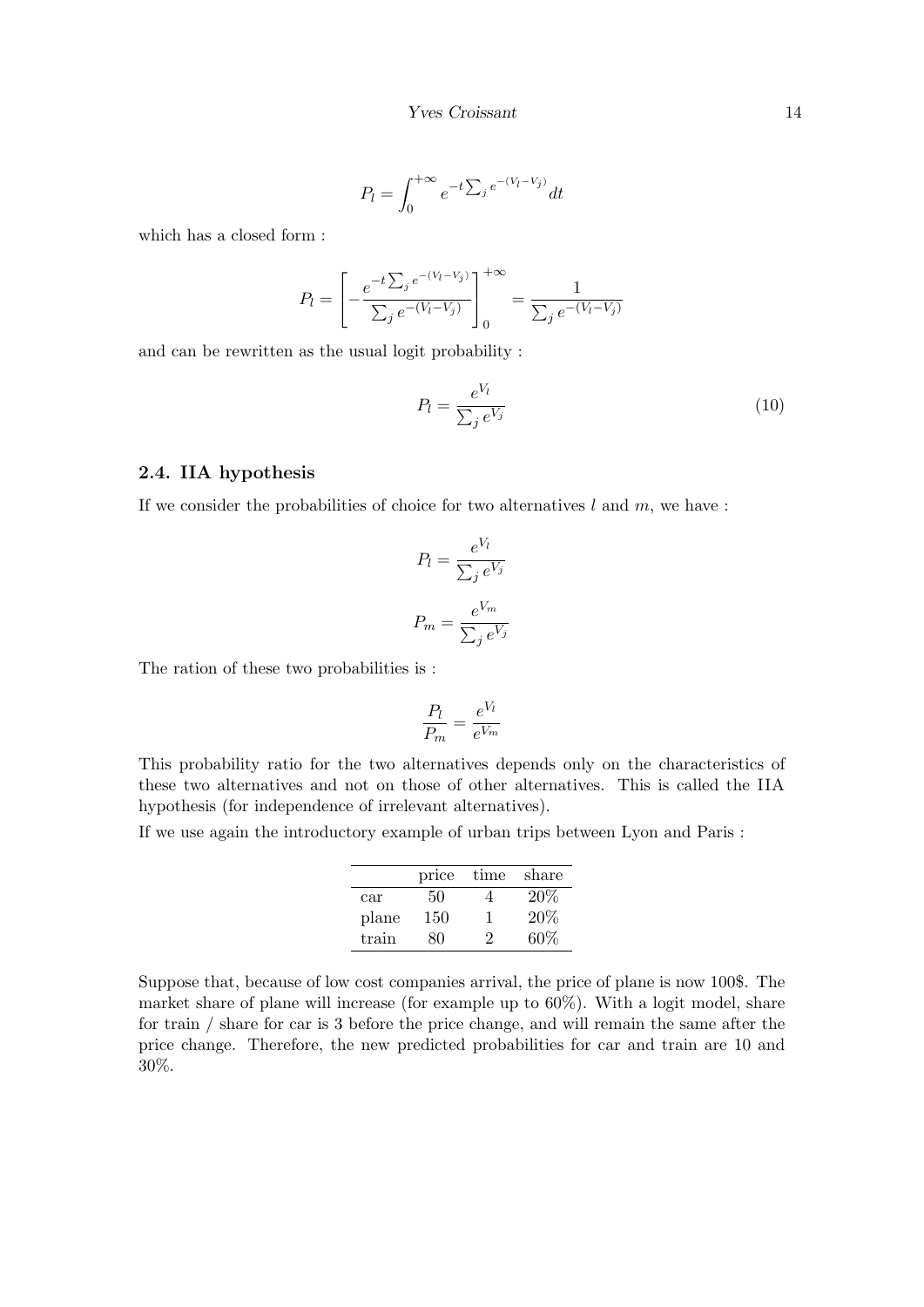The IIA hypothesis relies on the hypothesis of independence of the error terms. It is not a problem by itself and may even be considered as a useful feature for a well specified model. However, this hypothesis may be in practice violated if some important variables are unobserved.

To see that, suppose that the utilities for two alternatives are :

$$
U_{i1} = \alpha_1 + \beta_1 z_i + \gamma x_{i1} + \epsilon_{i1}
$$

$$
U_{i2} = \alpha_2 + \beta_2 z_i + \gamma x_{i2} + \epsilon_{i2}
$$

with  $\epsilon_{i1}$  and  $\epsilon_{i2}$  uncorrelated. In this case, the logit model can be safely used, as the hypothesis of independence of the errors is satisfied.

If  $z_i$  is unobserved, the estimated model is :

$$
U_{i1} = \alpha_1 + \gamma x_{i1} + \eta_{i1}
$$

$$
U_{i2} = \alpha_2 + \gamma x_{i2} + \eta_{i2}
$$

$$
\eta_{i1} = \epsilon_{i1} + \beta_1 z_i
$$

$$
\eta_{i2} = \epsilon_{i2} + \beta_2 z_i
$$

The error terms are now correlated because of the common influence of omitted variables.

# 2.5. Estimation

The coefficients of the multinomial logit model are estimated by full information maximum likelihood.

## The likelihood function

Let's start with a very simple example. Suppose there are four individuals. For given parameters and explanatory variables, we can calculate the probabilities. The likelihood for the sample is the probability associated to the sample :

|    | choice $P_{i1}$ $P_{i2}$ $P_{i3}$ $l_i$ |     |     |                                     |       |
|----|-----------------------------------------|-----|-----|-------------------------------------|-------|
| 1. |                                         |     |     | $0.5 \quad 0.2 \quad 0.3 \quad 0.5$ |       |
| 2  | 3                                       |     |     | $0.2 \quad 0.4 \quad 0.4 \quad 0.4$ |       |
| 3  | 2                                       | 0.6 |     | $0.1 \quad 0.3 \quad 0.1$           |       |
|    | 9.                                      | 0.3 | 0.6 | 0.1                                 | - 0.6 |

With random sample the joint probability for the sample is simply the product of the probabilities associated with every observation.

$$
L=0.5\times0.4\times0.1\times0.6
$$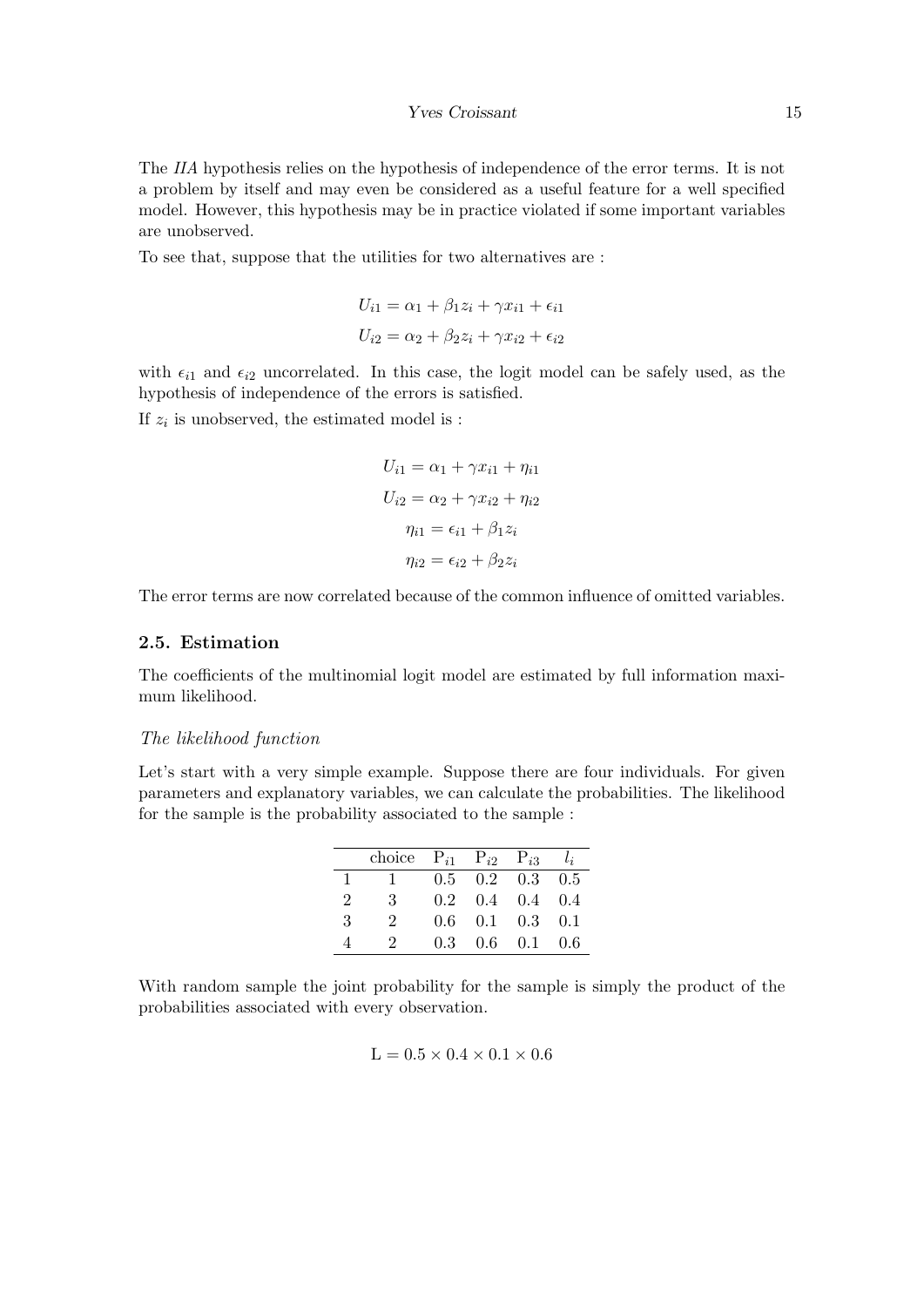A compact expression of the probabilities that enter the likelihood function is obtained by denoting  $y_{ij}$  a dummy variable which is equal to 1 if individual i made choice j and 0 otherwise.

The probability of the choice made for one individual is then :

$$
\mathbf{P}_i = \prod_j \mathbf{P}_{ij}^{y_{ij}}
$$

Or in log :

$$
\ln \mathrm{P}_i = \sum_j y_{ij} \ln \mathrm{P}_{ij}
$$

which leads to the log-likelihood function :

$$
\ln L = \sum_{i} \ln \mathbf{P}_{i} = \sum_{i} \sum_{j} y_{ij} \ln \mathbf{P}_{ij}
$$

#### Properties of the maximum likelihood estimator

Under regularity conditions, the maximum likelihood estimator is consistent and has an asymptotic normal distribution. The variance of the estimator is :

$$
V(\hat{\theta}) = \left( E \left( -\frac{\partial^2 \ln L}{\partial \theta \partial \theta^\top}(\theta) \right) \right)^{-1}
$$

This expression can not be computed because it depends on the thrue values of the parameters. Three estimators have been proposed :

- $\hat{V}_1(\hat{\theta}) = (\mathbb{E} \left( -\frac{\partial^2 \ln L}{\partial \theta \partial \theta^{\top}} (\hat{\theta}) \right)^{-1}$ : this expression can be computed if the expected value is computable,
- $\bullet \ \hat{\mathrm V}_2(\hat \theta) = \left(-\frac{\partial^2 \ln L}{\partial \theta \partial \theta^\top}(\hat \theta)\right)^{-1}$
- $\hat{V}_3(\hat{\theta}) = \sum_{i=1}^n \left(\frac{\partial \ln l_i}{\partial \theta}(\hat{\theta})\right) \left(\frac{\partial \ln l_i}{\partial \theta}(\hat{\theta})\right)^{\top}$ : this expression is called the BHHH expression and doesn't require the computation of the hessian.

#### Numerical optimization

We seek to calculate the maximum of a function  $f(x)$ . This first order condition for a maximum is  $f'(x_0) = 0$ , but in general, there is no explicit solution for  $x_0$ , which then must be numerically approximated. In this case, the following algorithm can be used :

1. Start with a value x called  $x_t$ ,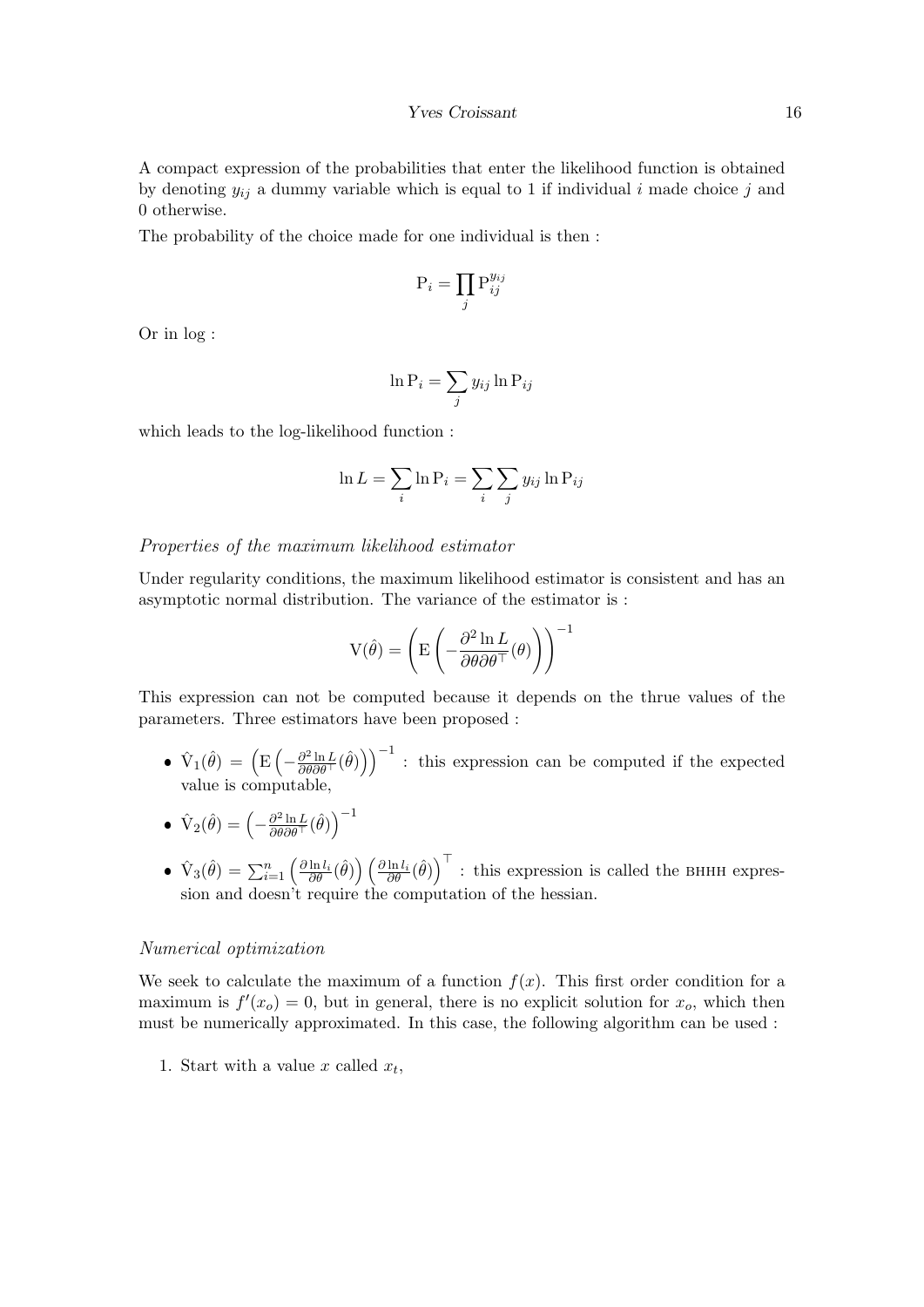- 2. Approximate the function around  $x_t$  using a second order Taylor series :  $l(x)$  =  $f(x_t) + (x - x_t)g(x_t) + 0.5(x - x_t)^2 h(x_t)$  where g and h are the first two derivatives of  $f$ ,
- 3. find the maximum of  $l(x)$ . The first order condition is :  $\frac{\partial l(x)}{\partial x} = g(x_t) + (x (x_t)h(x_t) = 0$ . The solution is :  $x_t - \frac{g(x_t)}{h(x_t)}$  $h(x_t)$
- 4. call this value  $x_{t+1}$  and iterate until you get as close as required to the maximum.

This algorithm is illustrated on figure  $1$ .



<span id="page-16-0"></span>Figure 1: Numerical optimization

Consider now a function of several variables  $f(x)$ . The vector of first derivatives (called the gradient) is denoted  $g$  and the matrix of second derivatives (called the hessian) is denoted  $H$ . The second order approximation is :

$$
l(x) = f(x_t) + (x - x_t)g(x_t) + 0.5(x - x_t)^{\top}H(x_t)(x - x_t)
$$

The vector of first derivatives is :

$$
\frac{\partial l(x)}{\partial x} = g(x_t) + H(x_t)(x - x_t)
$$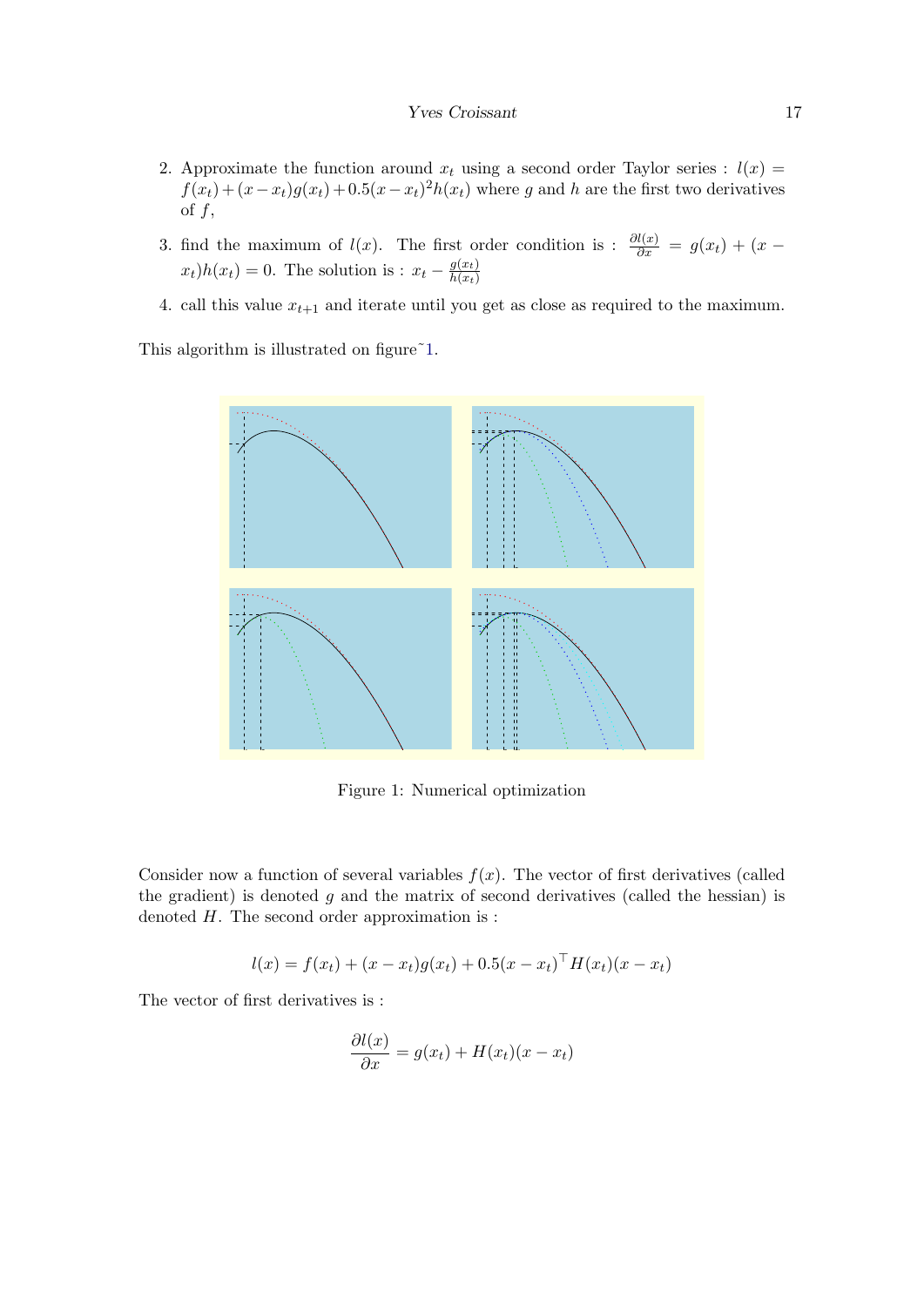$$
x = x_t - H(x_t)^{-1}g(x_t)
$$

Two kinds of routines are currently used for maximum likelihood estimation. The first one can be called "Newton-like" methods. In this case, at each iteration, an estimation of the hessian is calculated, whether using the second derivatives of the function (Newton-Ralphson method) or using the outer product of the gradient (BHHH). This approach is very powerful if the function is well-behaved, but it may perform poorly otherwise and fail after a few iterations.

The second one, called BFGS, updates at each iteration the estimation of the hessian. It is often more robust and may performs well in cases where the first one doesn't work.

Two optimization functions are included in core R: nlm which use the Newton-Ralphson method and optim which use BFGS (among other methods). Recently, the **maxLik** package [\(Toomet and Henningsen](#page-68-2) [2010\)](#page-68-2) provides a unified approach. With a unique interface, all the previously described methods are available.

The behavior of maxLik can be controlled by the user using in the estimation function arguments like print.level (from 0-silent to 2-verbal), iterlim (the maximum number of iterations), methods (the method used, one of nr, bhhh or bfgs) that are passed to maxl ik.

#### Gradient and Hessian for the logit model

For the multinomial logit model, the gradient and the hessian have very simple expressions.

$$
\frac{\partial \ln P_{ij}}{\partial \beta} = x_{ij} - \sum_{l} P_{il} x_{il}
$$

$$
\frac{\partial \ln L}{\partial \beta} = \sum_{i} \sum_{j} (y_{ij} - P_{ij}) x_{ij}
$$

$$
\frac{\partial^2 \ln L}{\partial \beta \partial \beta'} = \sum_{i} \sum_{j} P_{ij} \left( x_{ij} - \sum_{l} P_{il} x_{il} \right) \left( x_{ij} - \sum_{l} P_{il} x_{il} \right)^{\top}
$$

Moreover, the log-likelihood function is globally concave, which mean that there is a unique optimum which is the global maximum. In this case, the Newton-Ralphson method is very efficient and the convergence is achieved after just a few iterations.

#### 2.6. Interpretation

In a linear model, the coefficients can be directly considered as marginal effects of the explanatory variables on the explained variable. This is not the case for the multinomial models. However, meaningful results can be obtained using relevant transformations of the coefficients.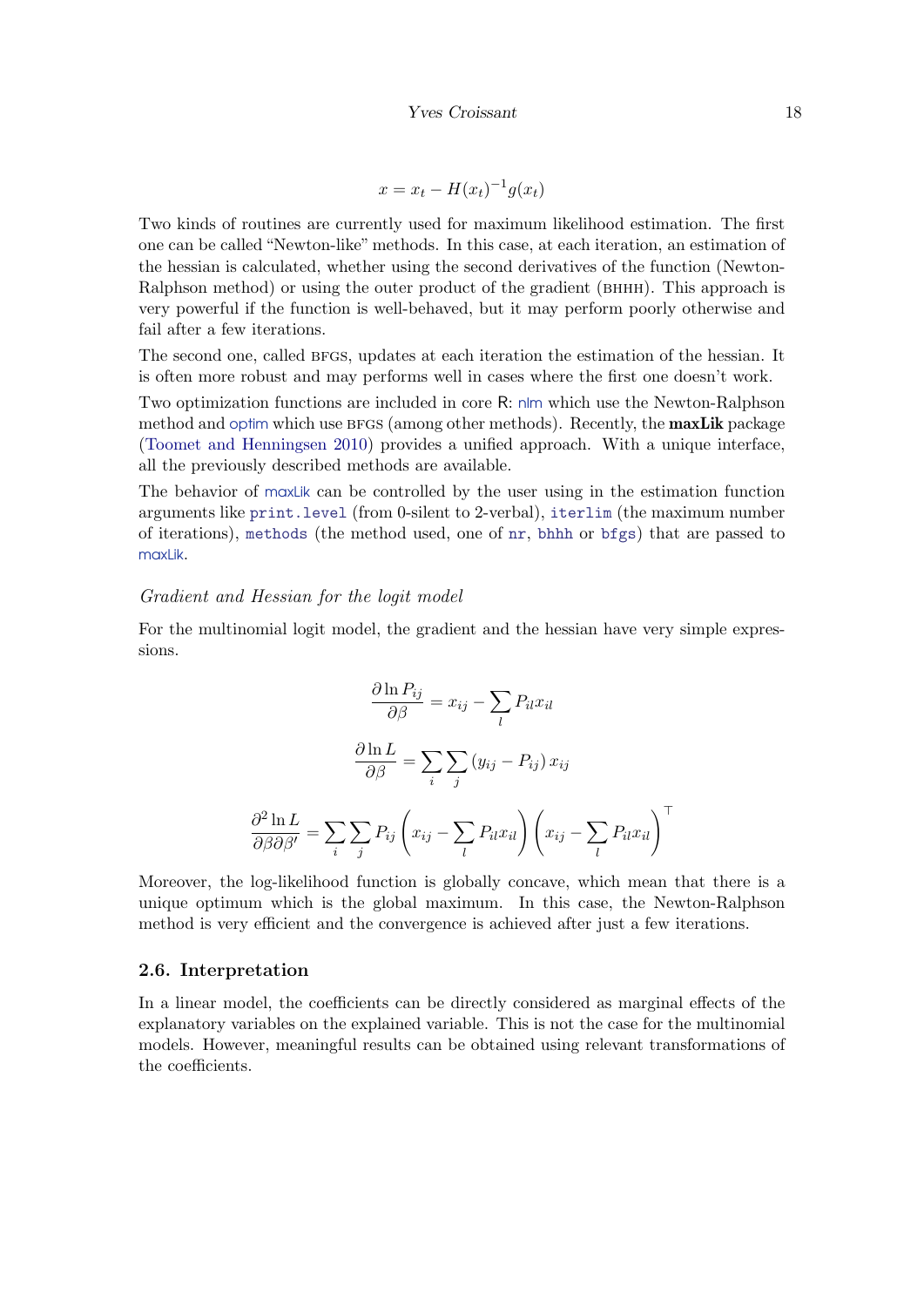#### Marginal effects

The marginal effects are the derivatives of the probabilities with respect to the explanatory variables, which can be be individual-specific  $(z_i)$  or alternative specific  $(x_{ij})$ :

$$
\frac{\partial P_{ij}}{\partial z_i} = P_{ij} \left( \beta_j - \sum_l P_{il} \beta_l \right)
$$

$$
\frac{\partial P_{ij}}{\partial x_{ij}} = \gamma P_{ij} (1 - P_{ij})
$$

$$
\frac{\partial P_{ij}}{\partial x_{il}} = -\gamma P_{ij} P_{il}
$$

- For an alternative-specific variable, the sign of the coefficient is directly interpretable. The marginal effect is obtained by multiplying the coefficient by the product of two probabilities which is at most 0.25. The rule of thumb is therefore to divide the coefficient by 4 in order to have an upper bound of the marginal effect.
- For an individual specific variable, the sign of the coefficient is not necessarily the sign of the coefficient. Actually, the sign of the marginal effect is given by  $(\beta_j - \sum_l P_{il}\beta_l)$ , which is positive if the coefficient for the j alternative is greater than a weighted average of the coefficients for all the alternatives, the weights being the probabilities of choosing the alternatives. In this case, the sign of the marginal effect can be established with no ambiguity only for the alternatives with the lowest and the greatest coefficients.

#### Marginal rates of substitution

Coefficients are marginal utilities, which are not interpretable because utility is ordinal. However, ratios of coefficients are marginal rates of substitution, which are interpretable. For example, if the observable part of utility is :  $V = \beta_o + \beta_1 x_1 + \beta x_2 + \beta x_3$ , join variations of  $x_1$  and  $x_2$  which ensure the same level of utility are such that :  $dV = \beta_1 dx_1 + \beta_2 dx_2 = 0$ so that :

$$
-\frac{dx_2}{dx_1} |_{dV=0} = \frac{\beta_1}{\beta_2}
$$

For example, if  $x_2$  is transport cost (in euros),  $x_1$  transport time (in hours),  $\beta_1 = 1.5$ and  $\beta_2 = 0.2$ ,  $\frac{\beta_1}{\beta_2} = 30$  is the marginal rate of substitution of time in terms of euros and the value of 30 means that to reduce the travel time of one hour, the individual is willing to pay at most 30 euros more.

Consumer's surplus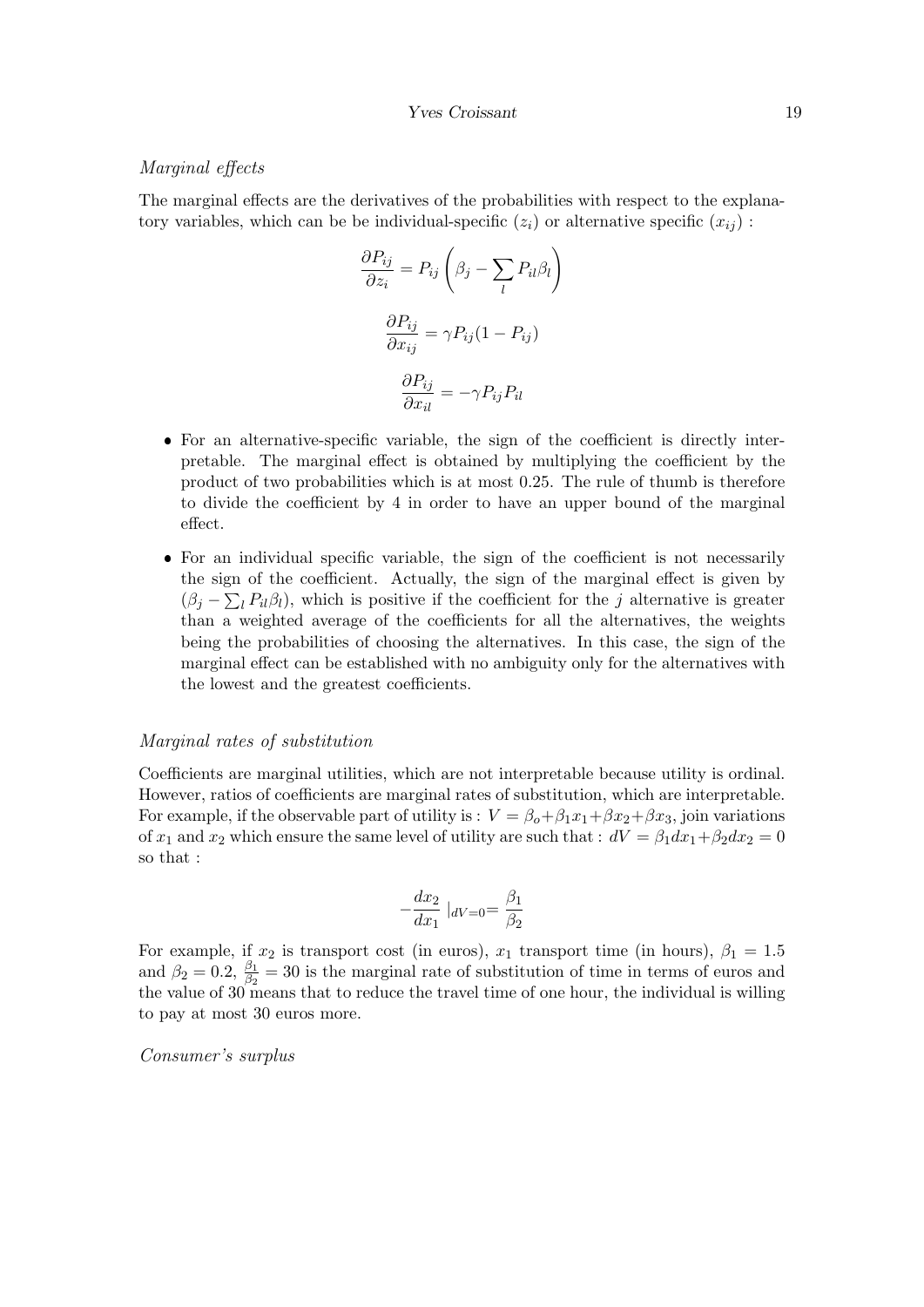#### Yves Croissant 20

Consumer's surplus has a very simple expression with multinomial logit models. It was first derived by [Small and Rosen](#page-68-3) [\(1981\)](#page-68-3).

The level of utility attained by an individual is  $U_j = V_j + \epsilon_j$ , j being the alternative chosen. The expected utility, from the searcher's point of view is then :

$$
\mathrm{E}(\max_j U_j)
$$

where the expectation is taken on the values of all the error terms. If the marginal utility of income ( $\alpha$ ) is known and constant, the expected surplus is simply  $E(\max_i U_i)/\alpha$ .

This expected surplus is a very simple expression in the context of the logit model, which is called the "log-sum". We'll demonstrate this fact in the context of two alternatives.

With two alternatives, the values of  $\epsilon_1$  and  $\epsilon_2$  can be depicted in a plane. This plane contains all the possible combinations of  $(\epsilon_1, \epsilon_2)$ . Some of them leads to the choice of alternative 1 and the other to the choice of alternative 2. More precisely, alternative 1 is chosen if  $\epsilon_2 \leq V_1 - V_2 + \epsilon_1$  and alternative 2 is chosen if  $\epsilon_1 \leq V_2 - V_1 + \epsilon_2$ . The first expression is the equation of a straight line in the plan which delimits the choice for the two alternatives.

We can then write the expected utility as the sum of two terms  $E_1$  and  $E_2$ , with :

$$
E_1 = \int_{\epsilon_1 = -\infty}^{\infty} \int_{-\infty}^{V_1 - V_2 + \epsilon_1} (V_1 + \epsilon_1) f(\epsilon_1) f(\epsilon_2) d\epsilon_1 d\epsilon_2
$$

and

$$
E_2 = \int_{\epsilon_2 = -\infty}^{\infty} \int_{-\infty}^{V_2 - V_1 + \epsilon_1} (V_2 + \epsilon_2) f(\epsilon_1) f(\epsilon_2) d\epsilon_1 d\epsilon_2
$$

with  $f(z) = \exp(-e^{-z})$  the density of the Gumbell distribution. We'll derive the expression for  $E_1$ , by symmetry we'll guess the expression for  $E_2$  and we'll then obtain the expected utility by summing  $E_1$  and  $E_2$ .

$$
E_1 = \int_{\epsilon_1 = -\infty}^{\infty} (V_1 + \epsilon_1) \left( \int_{-\infty}^{V_1 - V_2 + \epsilon_1} f(\epsilon_2) d\epsilon_2 \right) f(\epsilon_1) d\epsilon_1
$$

The expression in brackets is the cumulative density of  $\epsilon_2$ . We then have :

$$
E_1 = \int_{\epsilon_1 = -\infty}^{\infty} (V_1 + \epsilon_1) e^{-e^{-(V_1 - V_2) - \epsilon_1}} f(\epsilon_1) d\epsilon_1
$$

$$
E_1 = \int_{\epsilon_1 = -\infty}^{\infty} (V_1 + \epsilon_1) e^{-\epsilon_1} e^{-ae^{-\epsilon_1}} d\epsilon_1
$$

with  $a = 1 + e^{-(V_1 - V_2)} = \frac{e^{V_1} + e^{V_2}}{e^{V_1}}$  $\frac{1+e^{V_2}}{e^{V_1}}=\frac{1}{P_1}$  $P_1$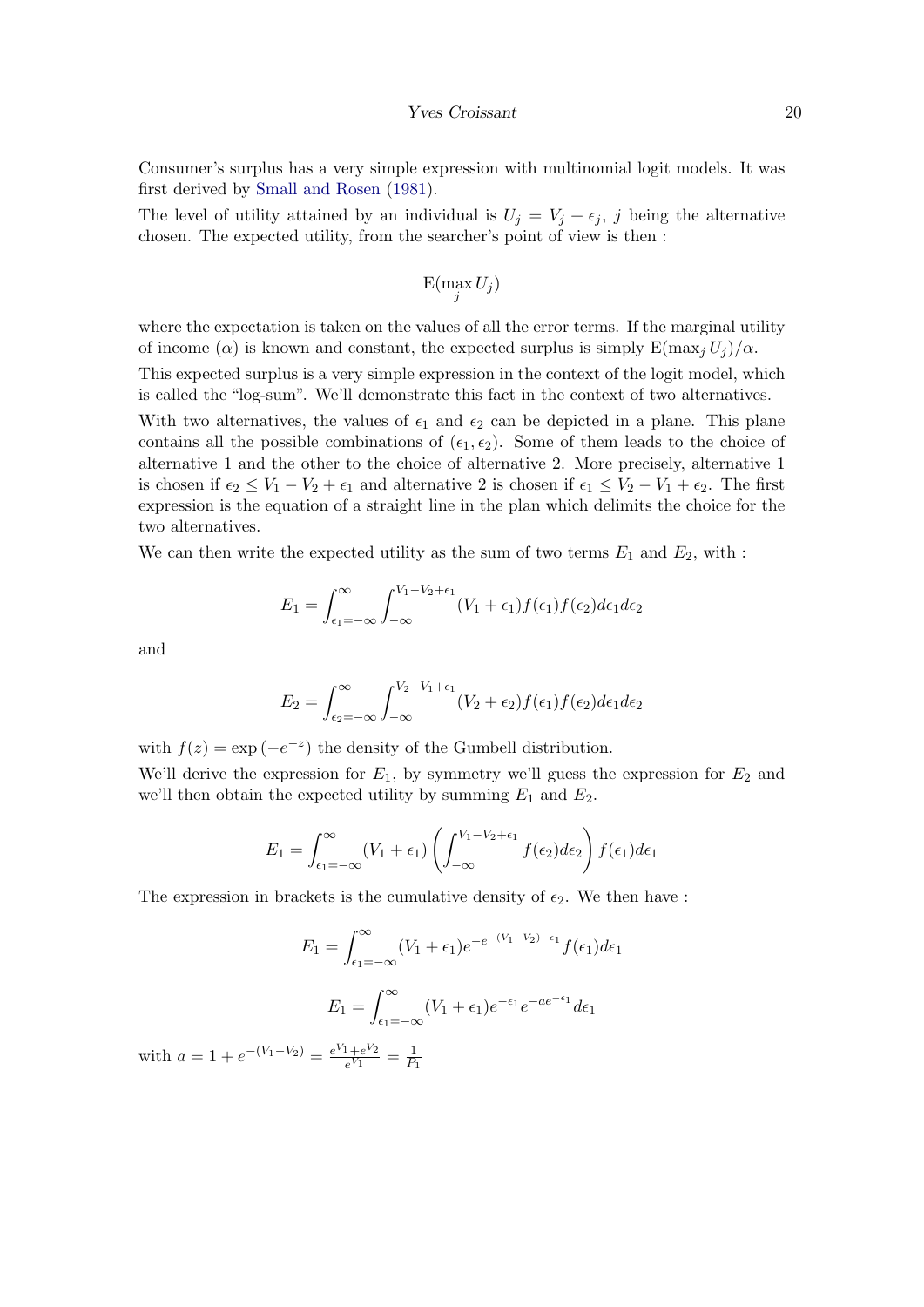Let defines  $z \mid e^{-z} = ae^{-\epsilon_1} \Leftrightarrow z = \epsilon_1 - \ln a$ We then have :

$$
E_1 = \int_{\epsilon_1 = -\infty}^{\infty} (V_1 + z + \ln a) / a e^{-z} e^{-e^{-z}} dz
$$

$$
E_1 = (V_1 + \ln a) / a + \mu / a
$$

where  $\mu$  is the expected value of a random variable which follows a standard Gumbell distribution, *i.e.* the Euler-Mascheroni constant.

$$
E_1 = \frac{\ln(e^{V_1} + e^{V_2}) + \mu}{(e^{V_1} + e^{V_2})/e^{V_1}} = \frac{e^{V_1} \ln(e^{V_1} + e^{V_2}) + e^{V_1} \mu}{e^{V_1} + e^{V_2}}
$$

By symmetry,

$$
E_2 = \frac{e^{V_2} \ln(e^{V_1} + e^{V_2}) + e^{V_2} \mu}{e^{V_1} + e^{V_2}}
$$

And then :

$$
E(U) = E_1 + E_2 = \ln(e^{V_1} + e^{V_2}) + \mu
$$

More generally, in presence of  $J$  alternatives, we have :

$$
E(U) = \ln \sum_{j=1}^{J} e^{V_j} + \mu
$$

and the expected surplus is, with  $\alpha$  the constant marginal utility of income<sup> $\tilde{\ }$ </sup>:

$$
E(U) = \frac{\ln \sum_{j=1}^{J} e^{V_j} + \mu}{\alpha}
$$

# 2.7. Application

Train contains data about a stated preference survey in Netherlands. Users are asked to choose between two train trips characterized by four attributes :

- price : the price in cents of guilders,
- $\bullet$  time : travel time in minutes,
- change : the number of changes,
- $\bullet$  comfort : the class of comfort, 0, 1 or 2, 0 being the most comfortable class.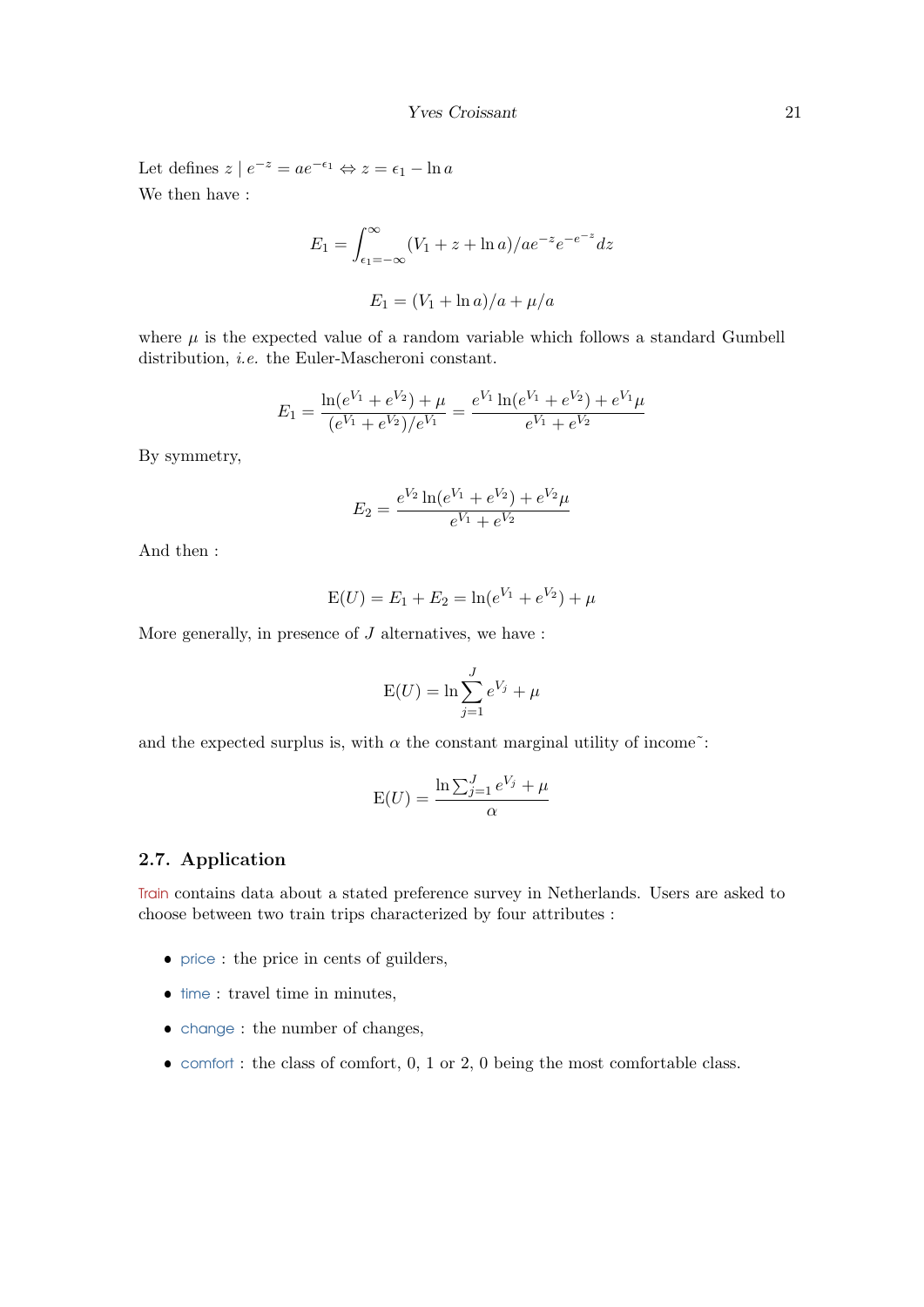```
R> data("Train", package = "mlogit")
R> Tr \leq mlogit.data(Train, shape = "wide", choice = "choice", varying = 4:11,
+ sep = '''', alt.levels = c(1, 2), id = ''id')
```
We first convert price and time in more meaningful unities, hours and euros (1 guilder is 2.20371 euros) :

```
R> Tr$price <- Tr$price/100 * 2.20371
R> Tr$time <- Tr$time/60
```
We then estimate the model : both alternatives being virtual train trips, it is relevant to use only generic coefficients and to remove the intercept :

```
R> ml.Train <- mlogit(choice ~ price + time + change + comfort |
+ -1, Tr)R> summary(ml.Train)
Call:
mlogit(formula = choice \tilde{ } price + time + change + comfort | -1,
   data = Tr, method = "nr", print.level = 0)
Frequencies of alternatives:
     1 2
0.50324 0.49676
nr method
5 iterations, 0h:0m:0s
g'(-H)^{-1}g = 0.00014successive fonction values within tolerance limits
Coefficients :
         Estimate Std. Error t-value Pr(>|t|)
price -0.0673580 0.0033933 -19.8506 < 2.2e-16 ***
time -1.7205514 0.1603517 -10.7299 < 2.2e-16 ***
change -0.3263409 0.0594892 -5.4857 4.118e-08 ***
comfort -0.9457256 0.0649455 -14.5618 < 2.2e-16 ***
---
Signif. codes: 0 '***' 0.001 '**' 0.01 '*' 0.05 '.' 0.1 ' ' 1
Log-Likelihood: -1724.2
```
All the coefficients are highly significant and have the predicted negative sign (remind than an increase in the variable comfort implies using a less comfortable class). The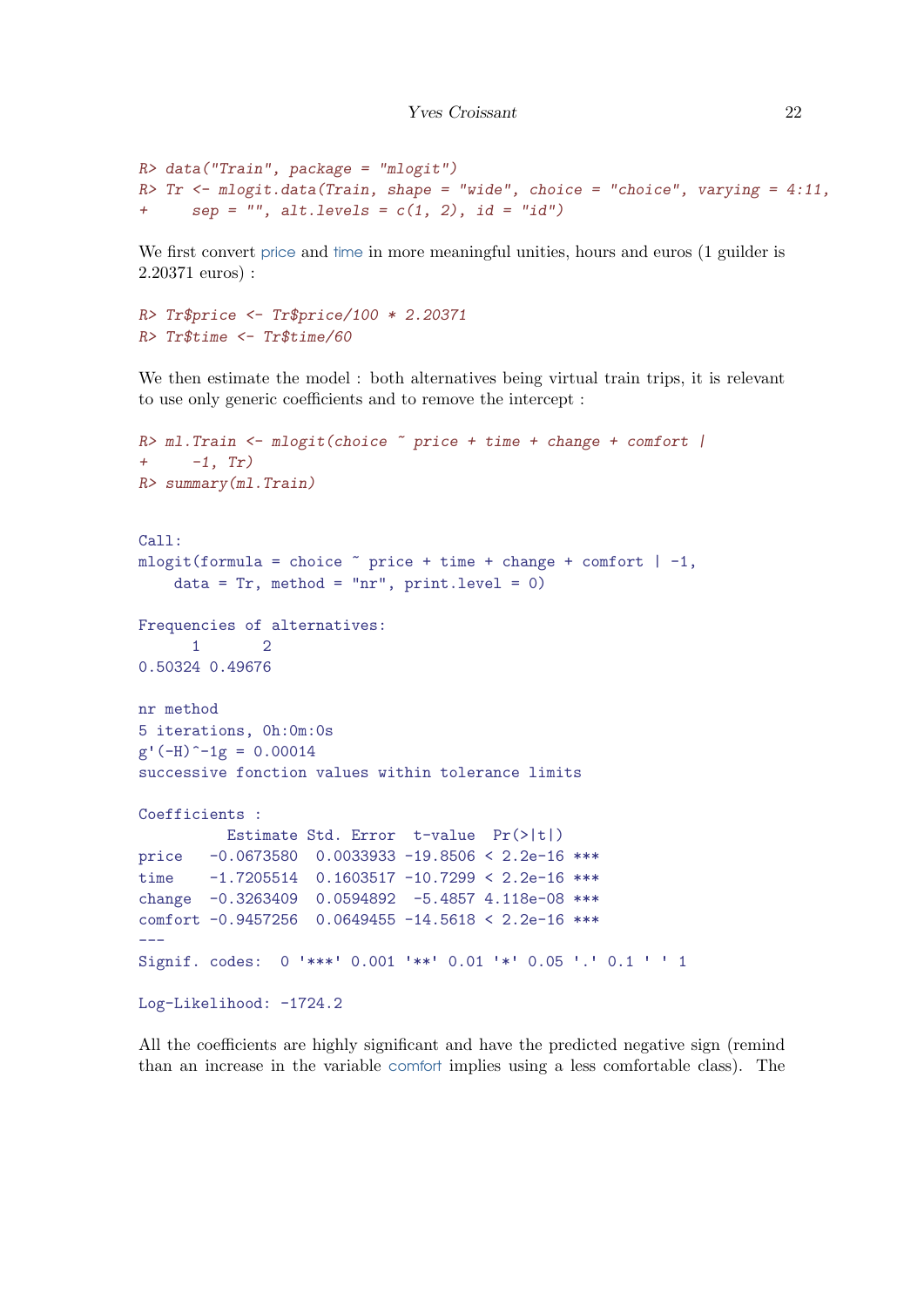coefficients are not directly interpretable, but dividing them by the price coefficient, we get monetary values :

```
R> coef(ml.Train)[-1]/coef(ml.Train)[1]
   time change comfort
25.54337 4.84487 14.04028
```
We obtain the value of 26 euros for an hour of traveling, 5 euros for a change and 14 euros to access a more comfortable class.

The second example use the Fishing data. It illustrates the multi-part formula interface to describe the model, and the fact that it is not necessary to transform the data set using mlogit.data before the estimation, *i.e.* instead of using :

```
R> Fish \leq mlogit.data(Fishing, shape = "wide", varying = 2:9, choice = "mode")
R> ml.Fish <- mlogit(mode ~ price | income | catch, Fish)
```
it is possible to use mlogit with the original data.frame and the relevant arguments that will be internally passed to mlogit.data:

```
R> ml. Fish \leq mlogit(mode \degree price | income | catch, Fishing, shape = "wide",
+ varying = 2:9)
R> summary(ml.Fish)
Call:
mlogit(formula = mode \text{" price } | income | catch, data = Fishing,shape = "wide", varying = 2:9, method = "nr", print.level = 0)
Frequencies of alternatives:
 beach boat charter pier
0.11337 0.35364 0.38240 0.15059
nr method
7 iterations, 0h:0m:0s
g'(-H)^{-1}g = 2.54E-05successive fonction values within tolerance limits
Coefficients :
                      Estimate Std. Error t-value Pr(>|t|)
boat:(intercept) 8.4184e-01 2.9996e-01 2.8065 0.0050080 **
charter:(intercept) 2.1549e+00 2.9746e-01 7.2443 4.348e-13 ***
```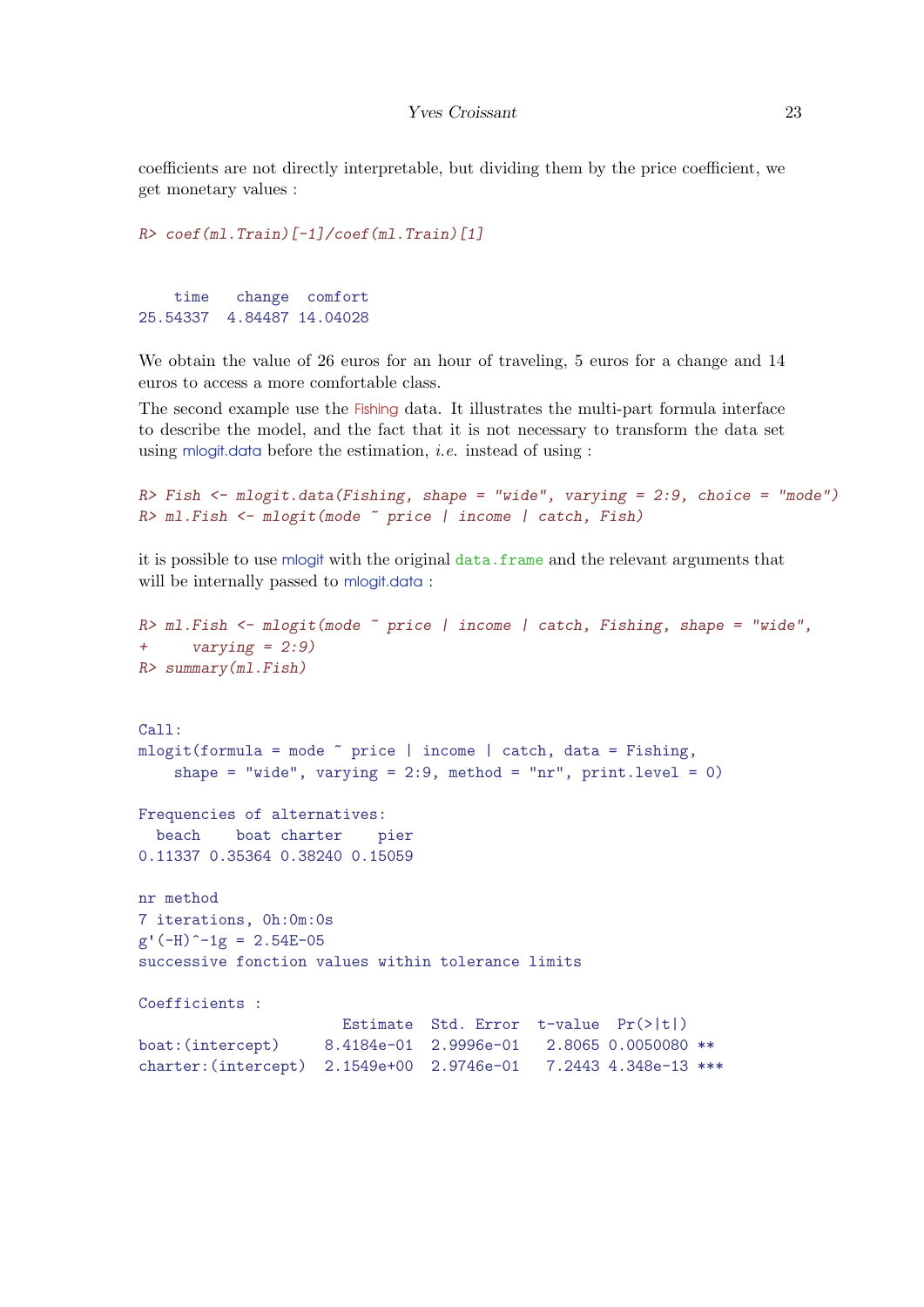```
pier:(intercept) 1.0430e+00 2.9535e-01 3.5315 0.0004132 ***
price -2.5281e-02 1.7551e-03 -14.4046 < 2.2e-16 ***
boat:income 5.5428e-05 5.2130e-05 1.0633 0.2876612
charter:income -7.2337e-05 5.2557e-05 -1.3764 0.1687088
pier:income -1.3550e-04 5.1172e-05 -2.6480 0.0080977 **
beach:catch 3.1177e+00 7.1305e-01 4.3724 1.229e-05 ***
boat:catch 2.5425e+00 5.2274e-01 4.8638 1.152e-06 ***
charter:catch 7.5949e-01 1.5420e-01 4.9254 8.417e-07 ***
pier:catch 2.8512e+00 7.7464e-01 3.6807 0.0002326 ***
---
Signif. codes: 0 '***' 0.001 '**' 0.01 '*' 0.05 '.' 0.1 ' ' 1
Log-Likelihood: -1199.1
McFadden R^2: 0.19936
Likelihood ratio test : chisq = 597.16 (p.value = \leq 2.22e-16)
```
Several methods can be used to extract some results from the estimated model. fitted returns the predicted probabilities for the outcome or for all the alternatives if outcome = FALSE.

```
R> head(fitted(ml.Fish))
  1.beach 2.beach 3.beach 4.beach 5.beach 6.beach
0.3114002 0.4537956 0.4567631 0.3701758 0.4763721 0.4216448
R> head(fitted(ml.Fish, outcome = FALSE))
         beach boat charter pier
[1,] 0.09299769 0.5011740 0.3114002 0.09442817
[2,] 0.09151070 0.2749292 0.4537956 0.17976449
[3,] 0.01410358 0.4567631 0.5125571 0.01657625
[4,] 0.17065868 0.1947959 0.2643696 0.37017585
[5,] 0.02858215 0.4763721 0.4543225 0.04072324
[6,] 0.01029791 0.5572463 0.4216448 0.01081103
```
Finally, two further arguments can be usefully used while using mlogit

- $\bullet$  reflevel indicates which alternative is the "reference" alternative, *i.e.* the one for which the coefficients are 0,
- altsubset indicates a subset on which the estimation has to be performed ; in this case, only the lines that correspond to the selected alternatives are used and all the observations which correspond to choices for unselected alternatives are removed :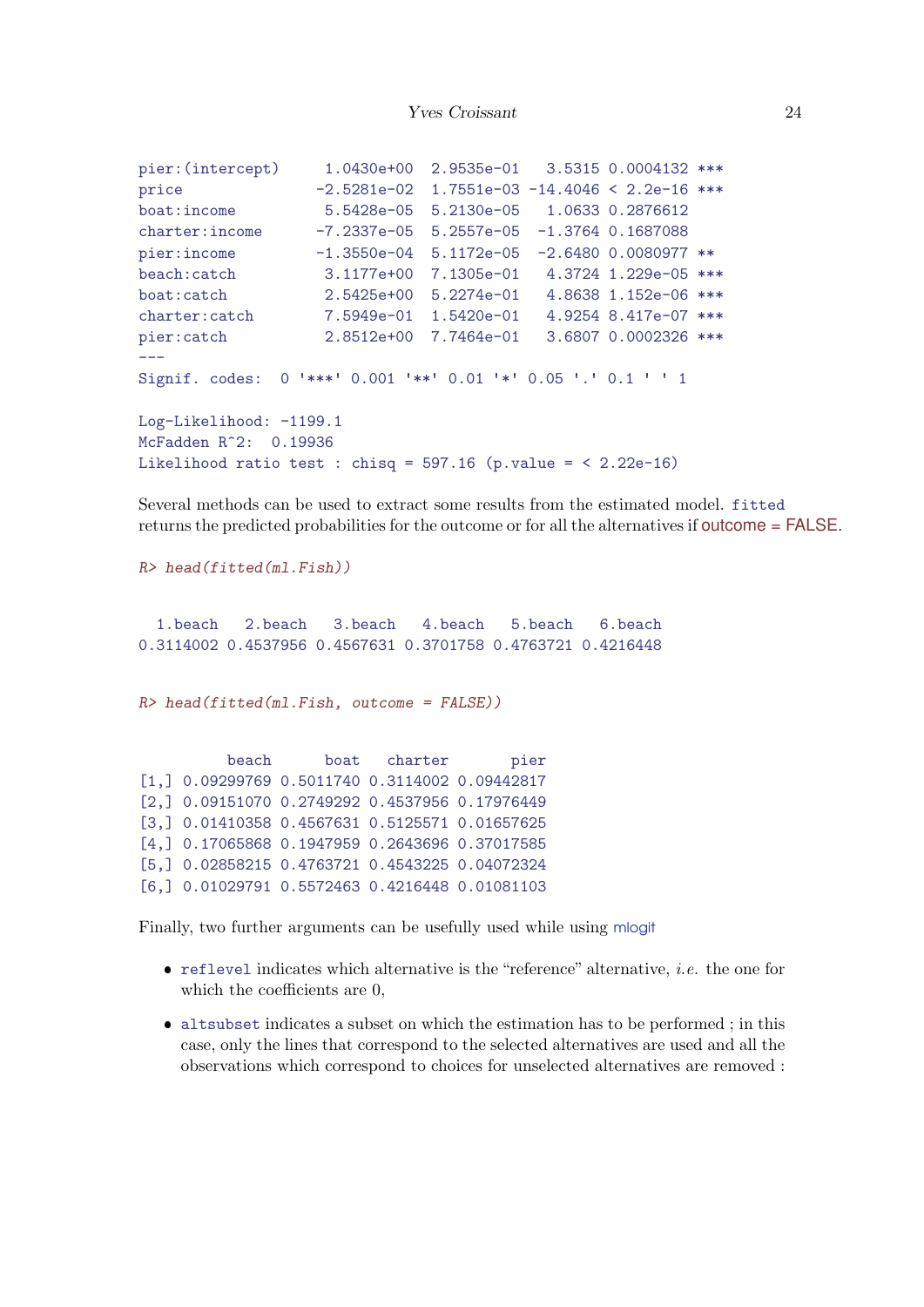```
R > mlogit(mode \tilde{ } price | income | catch, Fish, reflevel = "charter",
+ alt.subset = c("beach", "pier", "charter"))
Call:
mlogit(formula = mode \text{ 'price } | income | catch, data = Fish, alt.subset = c("beach",Coefficients:
beach:(intercept) pier:(intercept) price beach:income
     -1.9952e+00 -9.4859e-01 -2.8343e-02 2.7184e-05pier:income charter:catch beach:catch pier:catch
     -1.0359e-04 1.1719e+00 3.2090e+00 2.8101e+00
```
## 2.8. The rank-ordered logit model

Sometimes, in stated-preference surveys, the respondents are asked to give the full rank of their preference for all the alternative, and not only the prefered alternative. The relevant model for this kind of data is the rank-ordered logit model, which can be estimated as a standard multinomial logit model if the data is reshaped correctly[6](#page-24-0)

The ranking can be decomposed in a series of choices of the best alternative within a decreasing set of available alternatives. For example, with 4 alternatives, the probability that the ranking would be 3-1-4-2 can be writen as follow :

- alternative 3 is in the first position, the probability is then  $e^{\beta \int_{x_1}^{x_2} e^{\beta \int_{x_2}^{x_3}} dx}$  $e^{\beta \top x_1} + e^{\beta \top x_2} + e^{\beta \top x_3} + e^{\beta \top x_4}$
- alternative 1 is in second position, the relevant probability is the logit probability that 1 is the chosen alternative in the set of alternatives (1-2-4) :  $e^{\beta \int_{x_1}^{x_2} e^{\beta \int_{x_2}^{x_1}} dx}$  $e^{\beta \top x_1}e^{\beta \top x_1}e^{\beta \top x_2}e^{\beta \top x_4}$
- alternative 4 is in third position, the relevant probability is the logit probability that 4 is the chosen alternative in the set of alternatives  $(2-4)$  :  $\frac{e^{\beta \int x_4}}{e^{\beta \int x_4}}$  $\frac{e^{\beta-x_4}}{e^{\beta^\top x_2}+e^{\beta^\top x_4}},$
- the probability of the full ranking is then simply the product of these 3 probabilities.

This model can therefore simply be fitted as a multinomial logit model ; the ranking for one individual amoung J alternatives is writen as  $J-1$  choices among  $J, J-1, \ldots, 2$ alternatives.

The estimation of the rank-ordered logit model is illustrated using the Game data set[˜Fok, Paap, and van Dijk](#page-68-4) [\(2010\)](#page-68-4). Respondents are asked to rank 6 gaming platforms. The covariates are a dummy own which indicates whether a specific platform is curently owned, the age of the respondent (age) and the number of hours spent on

<span id="page-24-0"></span><sup>6</sup> see for example [Beggs, Cardell, and Hausman](#page-67-0) [\(1981\)](#page-67-0), [Chapman and Staelin](#page-67-1) [\(1982\)](#page-67-1) and [Hausman](#page-68-5) [and Ruud](#page-68-5) [\(1987\)](#page-68-5).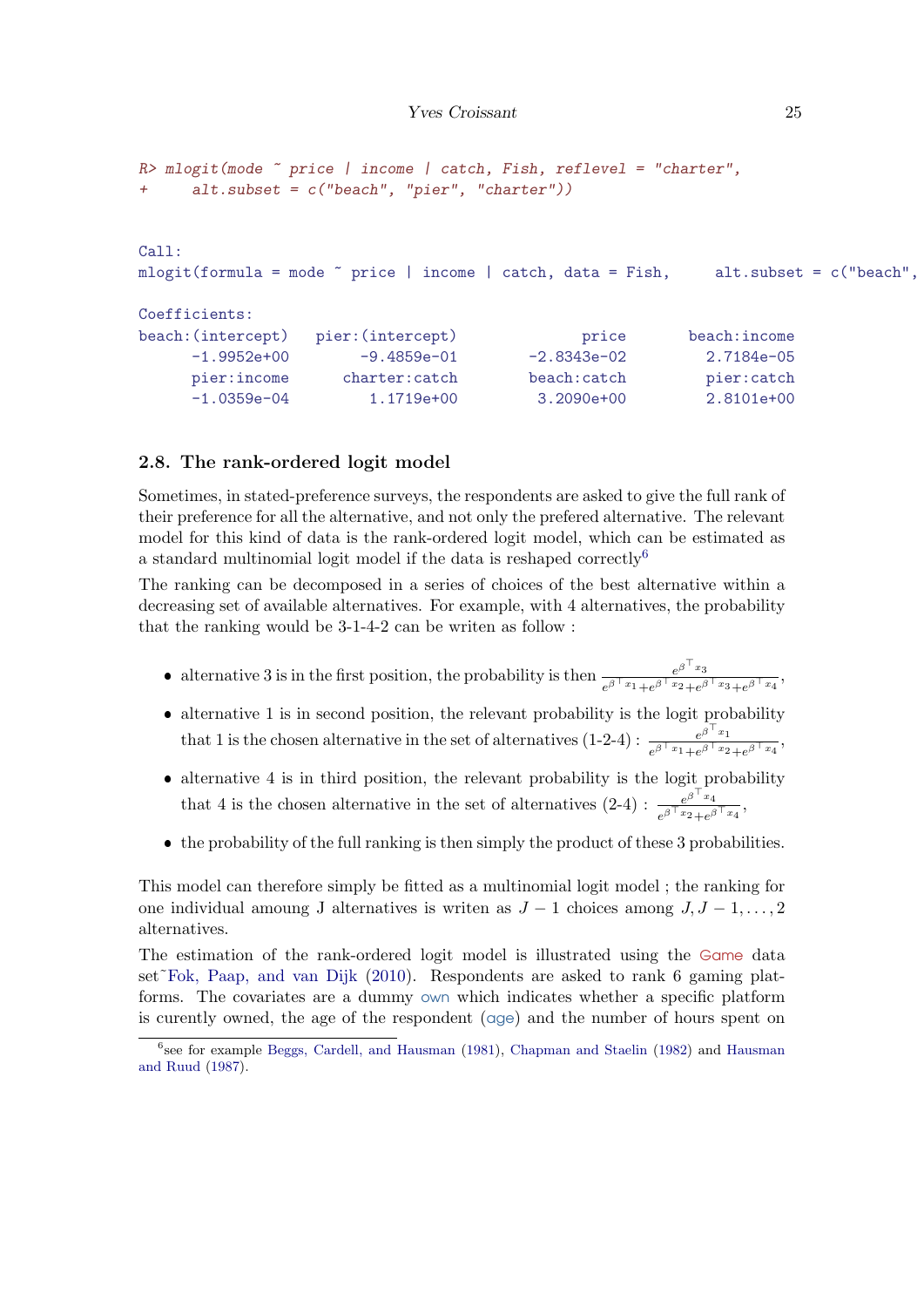gaming per week (hours). The data set is available in wide (game) and long (game2) format. In wide format, the consists on J columns which indicate the ranking of each alternative.

```
R> data("Game", package = "mlogit")
R> data("Game2", package = "mlogit")
R> head(Game, 2)
```

|               | ch. Xbox ch. PlayStation ch. PSPortable ch. GameCube ch. GameBoy ch. PC own. Xbox |         |              |                        |       |           |  |
|---------------|-----------------------------------------------------------------------------------|---------|--------------|------------------------|-------|-----------|--|
|               |                                                                                   |         | $\mathbf{b}$ |                        |       |           |  |
| $\mathcal{D}$ |                                                                                   | - 3 - 1 | h            |                        | $6 -$ |           |  |
|               | own. PlayStation own. PSPortable own. GameCube own. GameBoy own. PC age hours     |         |              |                        |       |           |  |
|               |                                                                                   |         |              | $\Omega$               |       | 1 33 2.00 |  |
|               |                                                                                   |         |              | $0 \t 1 \t 19 \t 3.25$ |       |           |  |

R> head(Game2, 7)

|      | age hours | platform ch own chid    |                          |              |
|------|-----------|-------------------------|--------------------------|--------------|
|      | 1 33 2.00 | GameBoy 6               | $\overline{\phantom{0}}$ | 1            |
|      | 2 33 2.00 | GameCube 5              | O                        | $\mathbf{1}$ |
|      | 3 33 2.00 | PC 4                    | $\sim$ 1                 | 1.           |
|      |           | 4 33 2.00 PlayStation 1 |                          | $\mathbf{1}$ |
|      |           | 5 33 2.00 PSPortable 3  | O                        | 1.           |
|      | 6 33 2.00 | Xbox 2                  | O                        | 1.           |
| 7 19 | 3.25      | GameBoy 6               | O                        | 2            |

R> nrow(Game)

[1] 91

R> nrow(Game2)

# [1] 546

Note that Game contains 91 rows (there are 91 individuals) and that Game2 contains 546 rows (91 individuals times 6 alternatives)

To use mlogit.data, the ranked should TRUE :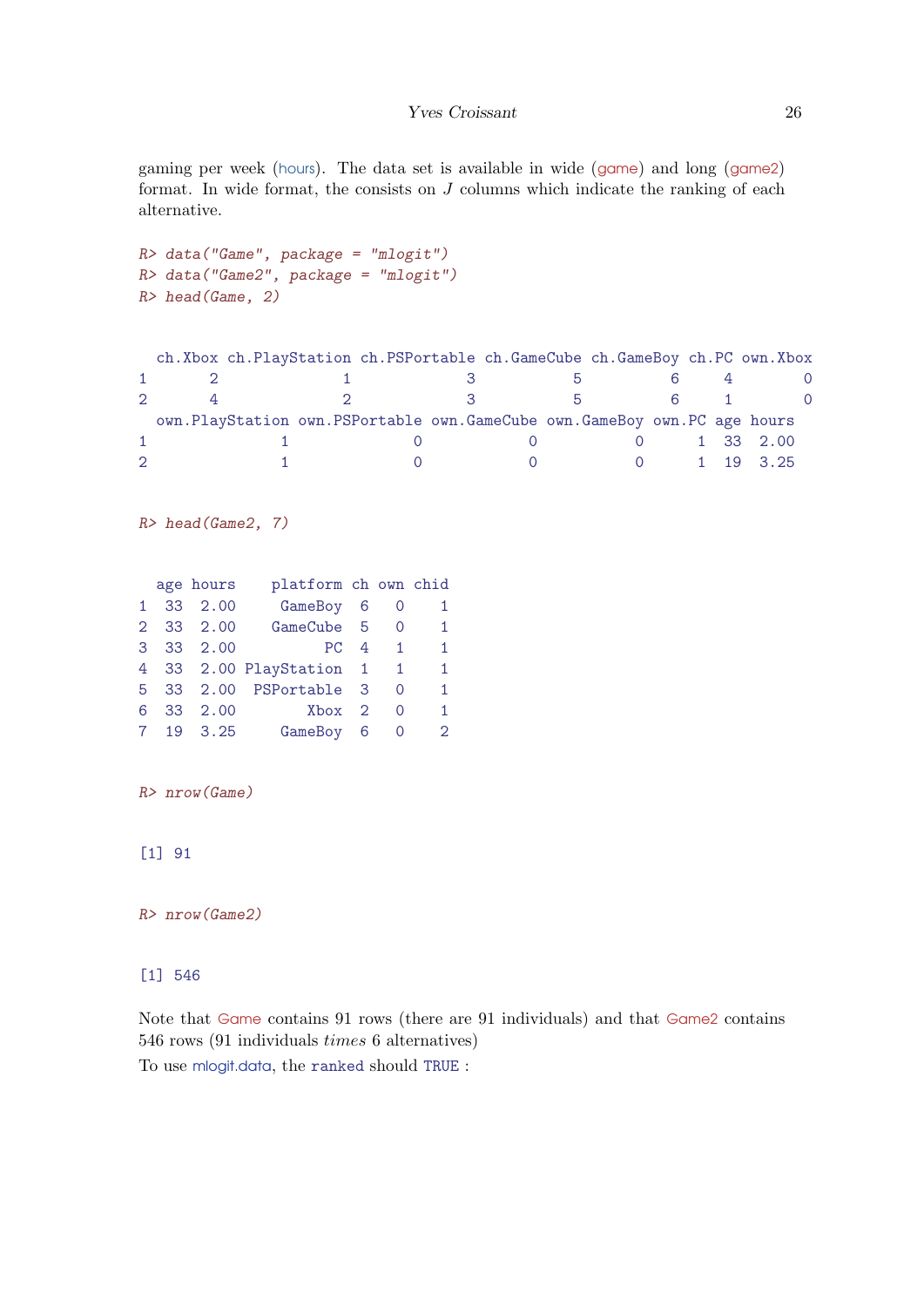```
R> G \leq m\log it \cdot data(Game2, shape = "long", choice = "ch", alt.var = "platform",+ ranked = TRUE)
R > G <- mlogit.data(Game, shape = "wide", choice = "ch", varying = 1:12,
+ ranked = TRUE)
R> head(G)
```

|                   |                |                 |                                                             | ch           |
|-------------------|----------------|-----------------|-------------------------------------------------------------|--------------|
| 33                | $\overline{2}$ | GameBoy         | 0                                                           | 1 FALSE      |
|                   | $\overline{2}$ | GameCube        | $\Omega$                                                    | 1 FALSE      |
| 33                |                | PC.             | 1.                                                          | 1 FALSE      |
| 1. PlayStation 33 |                |                 | 1                                                           | TRUE         |
| 33                |                |                 | $\Omega$                                                    | 1 FALSE      |
| 33                |                | Xbox            | $\Omega$                                                    | 1 FALSE      |
|                   |                | age hours<br>33 | $2^{\circ}$<br>2 PlayStation<br>2 PSPortable<br>$2^{\circ}$ | alt own chid |

 $R> nrow(G)$ 

[1] 1820

Note that the choice variable is now a logical variable and that the number of row is now 1820 (91 individuals  $\times (6 + 5 + 4 + 3 + 2)$  alternatives).

Using PC as the reference level, we can then reproduce the results of the original reference :

 $R$  summary(mlogit(ch  $\degree$  own | hours + age, G, reflevel = "PC"))

```
Call:
mlogit(formula = ch \sim own | hours + age, data = G, reflevel = "PC",
   method = "nr", print.level = 0)
Frequencies of alternatives:
        PC GameBoy GameCube PlayStation PSPortable Xbox
   0.17363 0.13846 0.13407 0.18462 0.17363 0.19560
nr method
5 iterations, 0h:0m:0s
g'(-H)^{-1}g = 6.74E-06successive fonction values within tolerance limits
Coefficients :
```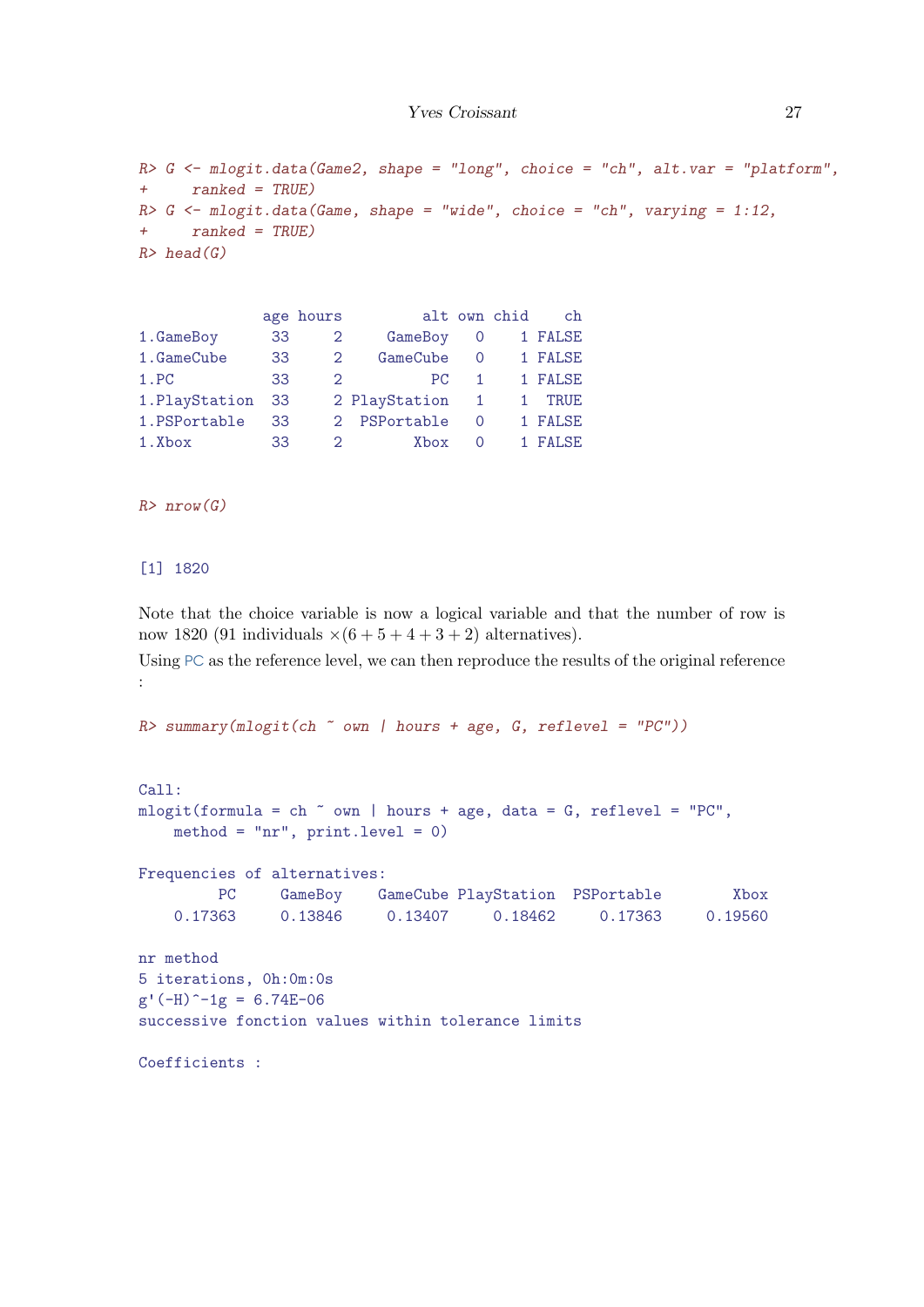|                                                                   |             | Estimate Std. Error $t$ -value $Pr(>\vert t \vert)$ |                                  |       |
|-------------------------------------------------------------------|-------------|-----------------------------------------------------|----------------------------------|-------|
| GameBoy: (intercept)                                              | 1.570379    | 1.600251                                            | 0.9813 0.3264288                 |       |
| GameCube: (intercept)                                             | 1.404095    | 1.603483                                            | 0.8757 0.3812185                 |       |
| PlayStation: (intercept)                                          | 2.278506    | 1.606986                                            | 1.4179 0.1562270                 |       |
| PSPortable: (intercept)                                           | 2.583563    | 1.620778                                            | 1.5940 0.1109302                 |       |
| Xbox: (intercept)                                                 | 2.733774    | 1.536098                                            | 1.7797 0.0751272.                |       |
| own                                                               | 0.963367    |                                                     | 0.190396 5.0598 4.197e-07 ***    |       |
| GameBoy:hours                                                     | $-0.235611$ |                                                     | $0.052130 -4.5197 6.193e-06$ *** |       |
| GameCube: hours                                                   | $-0.187070$ |                                                     | $0.051021 - 3.6665 0.0002459$    | $***$ |
| PlayStation: hours                                                | $-0.129196$ |                                                     | $0.044682 - 2.8915 0.0038345$    | $***$ |
| PSPortable: hours                                                 | $-0.233688$ |                                                     | 0.049412 -4.7294 2.252e-06 ***   |       |
| Xbox: hours                                                       | $-0.173006$ |                                                     | 0.045698 -3.7858 0.0001532 ***   |       |
| GameBoy:age                                                       | $-0.073587$ |                                                     | $0.078630 -0.9359 0.3493442$     |       |
| GameCube: age                                                     | $-0.067574$ |                                                     | $0.077631 - 0.8704 0.3840547$    |       |
| PlayStation:age                                                   | $-0.067006$ |                                                     | $0.079365 - 0.8443 0.3985154$    |       |
| PSPortable:age                                                    | $-0.088669$ |                                                     | $0.079421 - 1.1164 0.2642304$    |       |
| Xbox: age                                                         | $-0.066659$ |                                                     | $0.075205 - 0.8864 0.3754227$    |       |
|                                                                   |             |                                                     |                                  |       |
| Signif. codes:                                                    |             | 0 '***' 0.001 '**' 0.01 '*' 0.05 '.' 0.1 ' ' 1      |                                  |       |
| Log-Likelihood: -516.55                                           |             |                                                     |                                  |       |
| McFadden R <sup>2</sup> 2: 0.36299                                |             |                                                     |                                  |       |
| Likelihood ratio test : chisq = $588.7$ (p.value = < $2.22e-16$ ) |             |                                                     |                                  |       |

# 3. Relaxing the iid hypothesis

With hypothesis 1 and 3, the error terms are *iid* (identically and independently distributed), i.e. not correlated and homoscedastic. Extensions of the basic multinomial logit model have been proposed by relaxing one of these two hypothesis while maintaining the second hypothesis of Gumbell distribution.

## 3.1. The heteroskedastic logit model

The heteroskedastic logit model was proposed by [Bhat](#page-67-2) [\(1995\)](#page-67-2). The probability that  $U_l > U_j$  is :

$$
P(\epsilon_j < V_l - V_j + \epsilon_l) = e^{-e^{-\frac{(V_l - V_j + \epsilon_l)}{\theta_j}}}
$$

which implies the following conditional and unconditional probabilities

$$
(P_l \mid \epsilon_l) = \prod_{j \neq l} e^{-e^{-\frac{(V_l - V_j + \epsilon_l)}{\theta_j}}}
$$
\n
$$
(11)
$$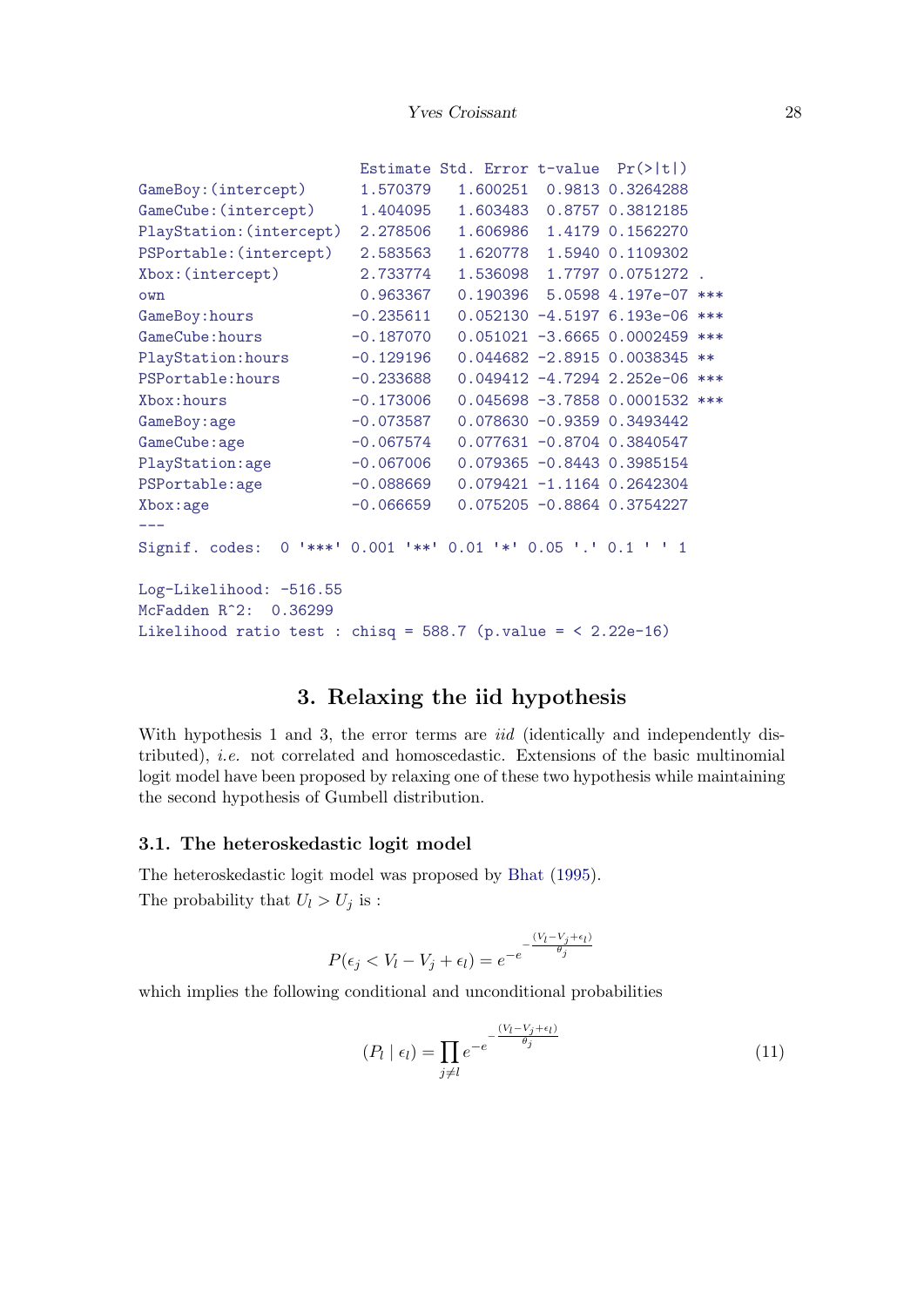<span id="page-28-0"></span>
$$
P_l = \int_{-\infty}^{+\infty} \prod_{j \neq l} \left( e^{-e^{-\frac{(V_l - V_j + \epsilon_l)}{\theta_j}} \right) \frac{1}{\theta_l} e^{-\frac{\epsilon_l}{\theta_l}} e^{-e^{-\frac{\epsilon_l}{\theta_l}}} d\epsilon_l \tag{12}
$$

We then apply the following change of variable :

$$
u = e^{-\frac{\epsilon_l}{\theta_l}} \Rightarrow du = -\frac{1}{\theta_l} e^{-\frac{\epsilon_l}{\theta_l}} d\epsilon_l
$$

The unconditional probability [\(12\)](#page-28-0) can then be rewritten :

$$
P_l = \int_0^{+\infty} \prod_{j \neq l} \left( e^{-e^{-\frac{V_l - V_j - \theta_l \ln u}{\theta_j}} \right) e^{-u} du = \int_0^{+\infty} \left( e^{-\sum_{j \neq l} e^{-\frac{V_l - V_j - \theta_l \ln u}{\theta_j}} \right) e^{-u} du
$$

There is no closed form for this integral but it can be written the following way :

$$
P_l = \int_0^{+\infty} G_l e^{-u} du
$$

with

$$
G_l = e^{-A_l} \quad A_l = \sum_{j \neq l} \alpha_j \quad \alpha_j = e^{-\frac{V_l - V_j - \theta_l \ln u}{\theta_j}}
$$

This one-dimensional integral can be efficiently computed using a Gauss quadrature method, and more precisely the Gauss-Laguerre quadrature method :

$$
\int_0^{+\infty} f(u)e^{-u}du = \sum_t f(u_t)w_t
$$

where  $u_t$  and  $w_t$  are respectively the nodes and the weights.

$$
P_l = \sum_t G_l(u_t) w_t
$$

$$
\frac{\partial G_l}{\partial \beta_k} = \sum_{j \neq l} \frac{\alpha_j}{\theta_j} (x_{lk} - x_{jk}) G_l
$$

$$
\frac{\partial G_l}{\partial \theta_l} = -\ln u \sum_{j \neq l} \frac{\alpha_j}{\theta_j} G_l
$$

$$
\frac{\partial G_l}{\partial \theta_j} = \ln \alpha_j \frac{\alpha_j}{\theta_j} G_l
$$

To illustrate the estimation of the heteroscedastic logit model, we use the data used by [\(Bhat](#page-67-2) [1995\)](#page-67-2). This data set is called ModeCanada.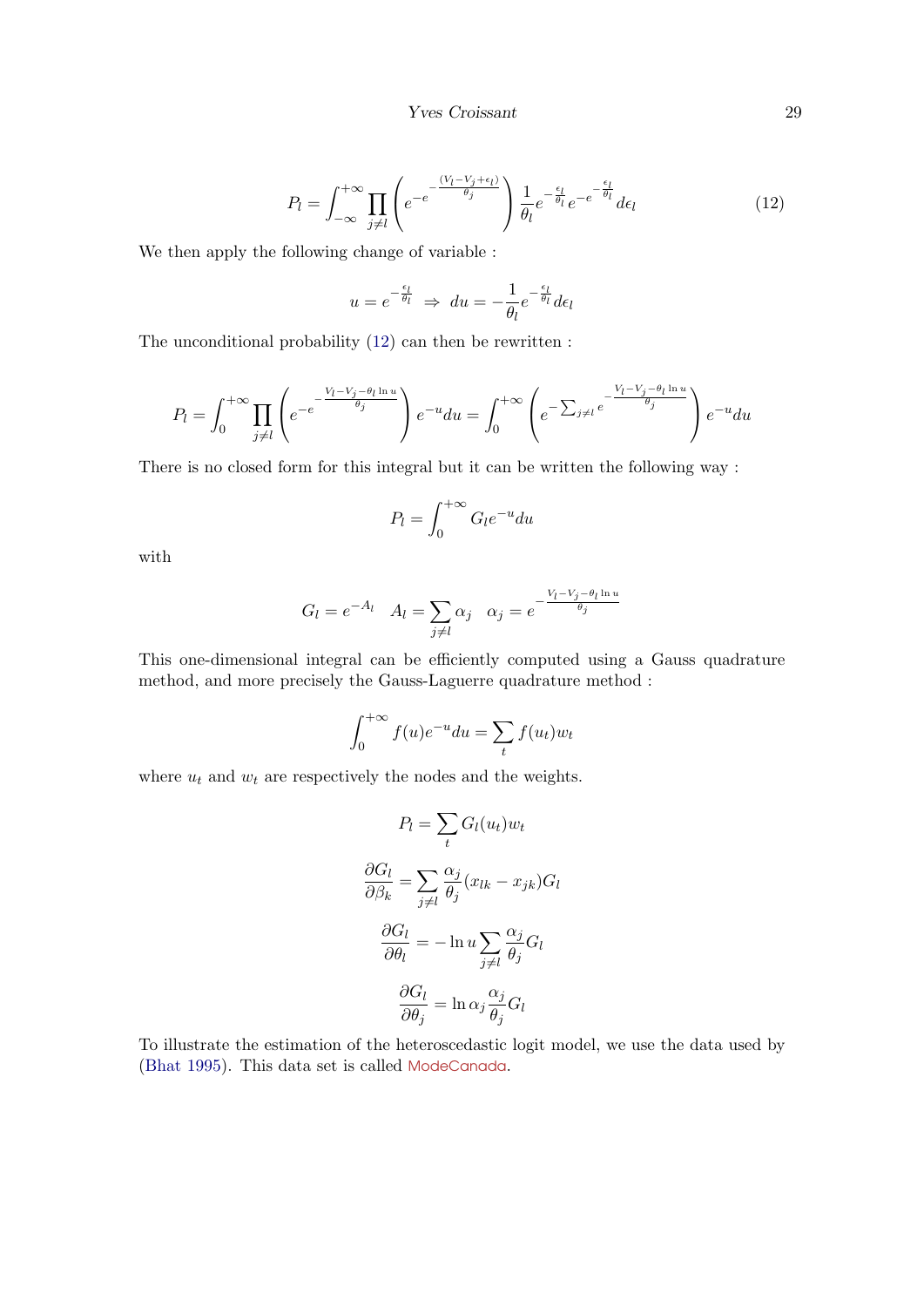```
R> data("ModeCanada", package = "mlogit")
```
As done in the article, we first restrict the sample to the user who don't choose the bus and choose a mode among the four modes available (train, air, bus and car).

```
R> busUsers <- with(ModeCanada, case[choice == 1 & alt == "bus"])
R> Bhat \leq subset (ModeCanada, !case %in% busUsers & alt != "bus" &
+ nchoice == 4)R> Bhat$alt <- Bhat$alt[drop = TRUE]R> Bhat <- mlogit.data(Bhat, shape = "long", chid.var = "case",
+ alt.var = "alt", choice = "choice", drop.index = TRUE)
```
This restricts the sample to 2769 users.

```
R > m1.MC <- mlogit(choice \text{ } "freq + cost + ivt + out | urban + income,+ Bhat, reflevel = "car")
R> hl.MC <- mlogit(choice ~ freq + cost + ivt + ovt | urban + income,
+ Bhat, reflevel = "car", heterosc = TRUE)
R> summary(hl.MC)
Call:
mlogit(formula = choice \tilde{ } freq + cost + ivt + ovt | urban + income,
   data = Bhat, reflevel = "car", heterosc = TRUE)
Frequencies of alternatives:
   car train air
0.45757 0.16721 0.37523
bfgs method
10 iterations, 0h:0m:9s
g'(-H)^{-1}g = 2.89E-07gradient close to zero
Coefficients :
                  Estimate Std. Error t-value Pr(>|t|)
train:(intercept) 0.6783934 0.3327626 2.0387 0.041483 *
air:(intercept) 0.6567544 0.4681631 1.4028 0.160667
freq 0.0639247 0.0049168 13.0014 < 2.2e-16 ***
cost -0.0269615 0.0042831 -6.2948 3.078e-10 ***
ivt -0.0096808 0.0010539 -9.1859 < 2.2e-16 ***
ovt  -0.0321655  0.0035930 -8.9523 < 2.2e-16 ***
train:urban 0.7971316 0.1207392 6.6021 4.054e-11 ***
```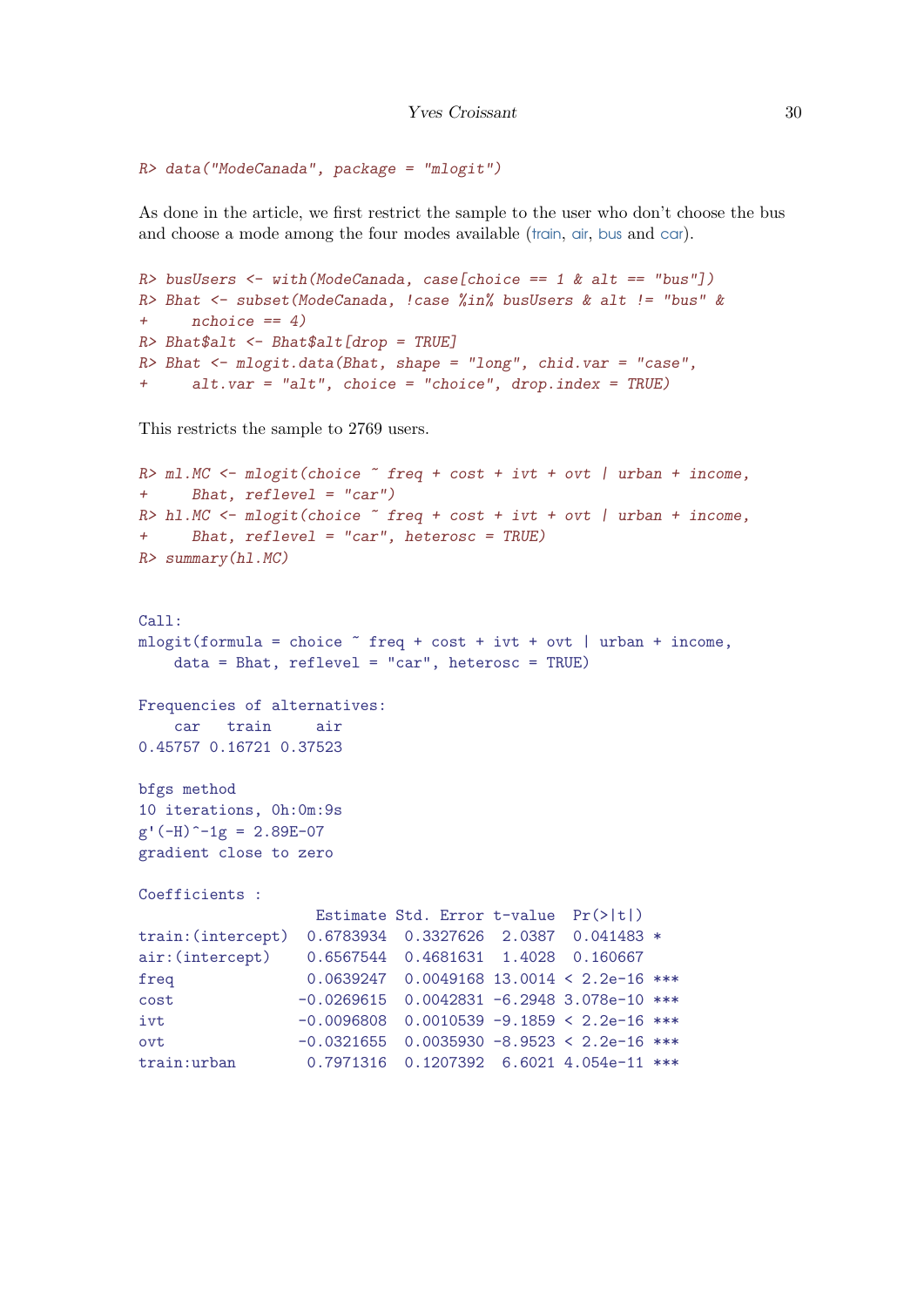```
air:urban 0.4454726 0.0821609 5.4220 5.895e-08 ***
train:income -0.0125979 0.0039942 -3.1541 0.001610 **
air:income  0.0188600  0.0032159  5.8646  4.503e-09 ***
sp.train 1.2371829 0.1104610 11.2002 < 2.2e-16 ***
sp.air 0.5403239 0.1118353 4.8314 1.356e-06 ***
---
Signif. codes: 0 '***' 0.001 '**' 0.01 '*' 0.05 '.' 0.1 ' ' 1
Log-Likelihood: -1838.1
McFadden R^2: 0.35211
Likelihood ratio test : chisq = 1998 (p.value = \leq 2.22e-16)
```
The results obtained by [Bhat](#page-67-2) [\(1995\)](#page-67-2) can't be exactly reproduced because he uses some weights that are not available in the data set. However, we obtain very close values for the two estimated scale parameters for the train sp.train and for the air mode sp.air.

The second example uses the TravelMode data set and reproduces the first column of table 23.28 page 855 of [Greene](#page-68-6) [\(2008\)](#page-68-6).

```
R> data("TravelMode", package = "AER")
R> TravelMode <- mlogit.data(TravelMode, choice = "choice", shape = "long",
+ alt.var = "mode", chid.var = "individual")
R> TravelMode$avinc <- with(TravelMode, (mode == "air") * income)
R> ml.TM \leq mlogit(choice \sim wait + gcost + avinc, TravelMode, reflevel = "car")
R> h1. TM \le m \logit (choice \sim wait + gcost + avinc, TravelMode, reflevel = "car",
+ heterosc = TRUE)
R> summary(hl.TM)
Call:
mlogit(formula = choice ~ value + gcost + avinc, data = TravelMode,reflevel = "car", heterosc = TRUE)
Frequencies of alternatives:
    car air train bus
0.28095 0.27619 0.30000 0.14286
bfgs method
43 iterations, 0h:0m:3s
g'(-H)^{-1}g = 3.77E-07gradient close to zero
Coefficients :
                   Estimate Std. Error t-value Pr(>|t|)
```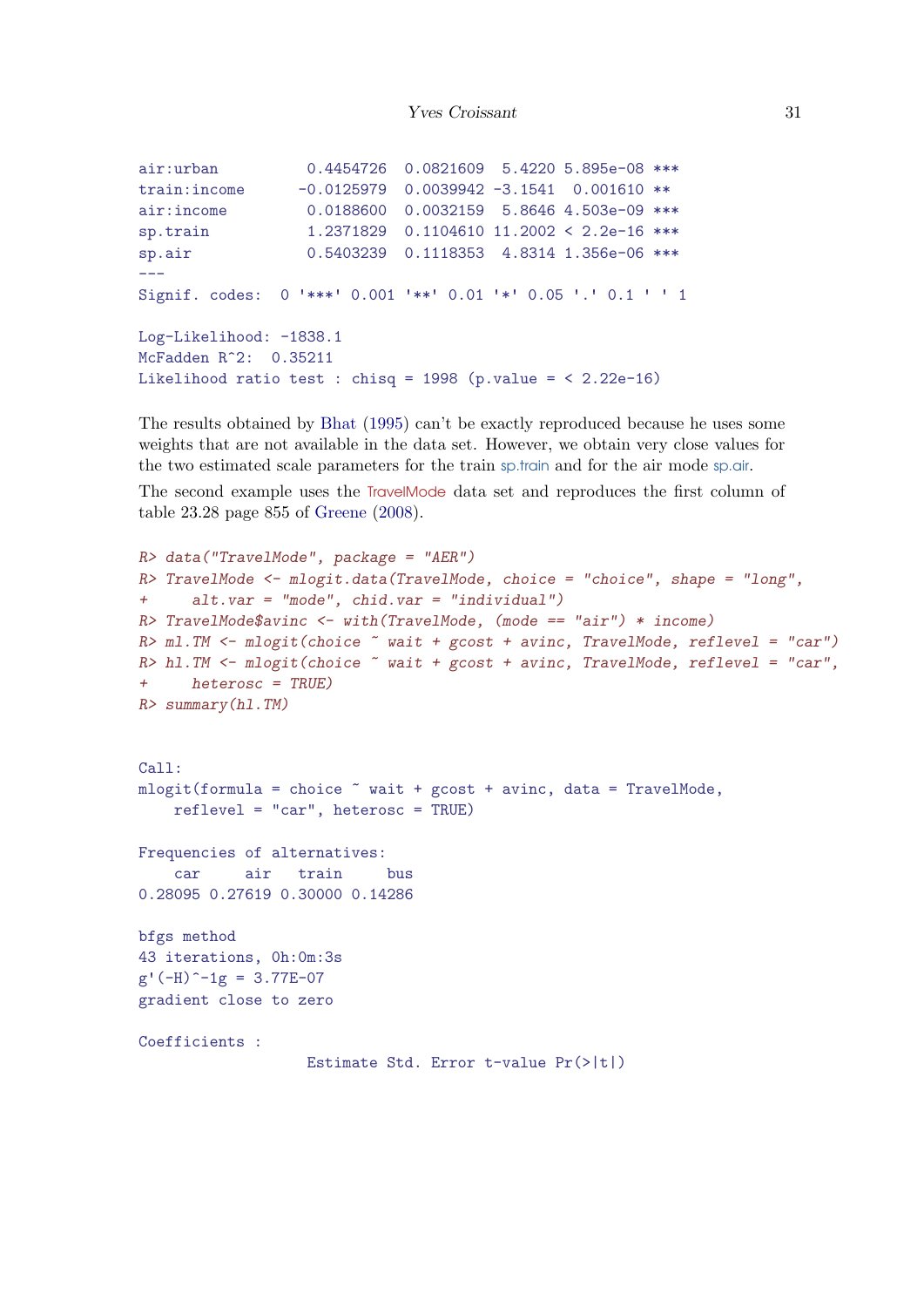| air: (intercept)                                                  | 7.832450    | 10.950706           | 0.7152 | 0.4745 |  |  |  |
|-------------------------------------------------------------------|-------------|---------------------|--------|--------|--|--|--|
| train: (intercept)                                                | 7.171867    | 9.135295            | 0.7851 | 0.4324 |  |  |  |
| bus: (intercept)                                                  | 6.865775    | 8.829608            | 0.7776 | 0.4368 |  |  |  |
| wait                                                              | $-0.196843$ | $0.288274 - 0.6828$ |        | 0.4947 |  |  |  |
| gcost                                                             | $-0.051562$ | $0.069444 - 0.7425$ |        | 0.4578 |  |  |  |
| avinc                                                             | 0.040253    | 0.060680            | 0.6634 | 0.5071 |  |  |  |
| sp.air                                                            | 4.024020    | 5.977821            | 0.6732 | 0.5008 |  |  |  |
| sp.train                                                          | 3.854208    | 6.220456            | 0.6196 | 0.5355 |  |  |  |
| sp.bus                                                            | 1.648749    | 2.826916            | 0.5832 | 0.5597 |  |  |  |
| $Log-Likelihood: -195.66$                                         |             |                     |        |        |  |  |  |
| McFadden R <sup>-2</sup> : 0.31047                                |             |                     |        |        |  |  |  |
| Likelihood ratio test : chisq = $176.2$ (p.value = < $2.22e-16$ ) |             |                     |        |        |  |  |  |

Note that the ranking of the scale parameters differs from the previous example. In particular, the error of the air utility has the largest variance as it has the smallest one in the previous example.

The standard deviations print at the end of table 23.28 are obtained by multiplying the The standard deviations prior-<br>scale parameters by  $\pi/\sqrt{6}$ :

```
R > c(coef(hl.TM)[7:9], sp.car = 1) * pi/sqrt(6)
  sp.air sp.train sp.bus sp.car
```
Note that the standard deviations of the estimated scale parameters are very high, which means that they are poorly identified.

#### 3.2. The nested logit model

5.161007 4.943214 2.114603 1.282550

The nested logit model was first proposed by [McFadden](#page-68-7) [\(1978\)](#page-68-7). It is a generalization of the multinomial logit model that is based on the idea that some alternatives may be joined in several groups (called nests). The error terms may then present some correlation in the same nest, whereas error terms of different nests are still uncorrelated. We suppose that the alternatives can be put into  $M$  different nests. This implies the following multivariate distribution for the error terms.

$$
\exp\left(-\sum_{m=1}^M\left(\sum_{j\in B_m}e^{-\epsilon_j/\lambda_m}\right)^{\lambda_m}\right)
$$

The marginal distributions of the  $\epsilon s$  are still univariate extreme value, but there is now some correlation within nests.  $1-\lambda_m$  is a measure of the correlation, *i.e.*  $\lambda_m = 1$  implies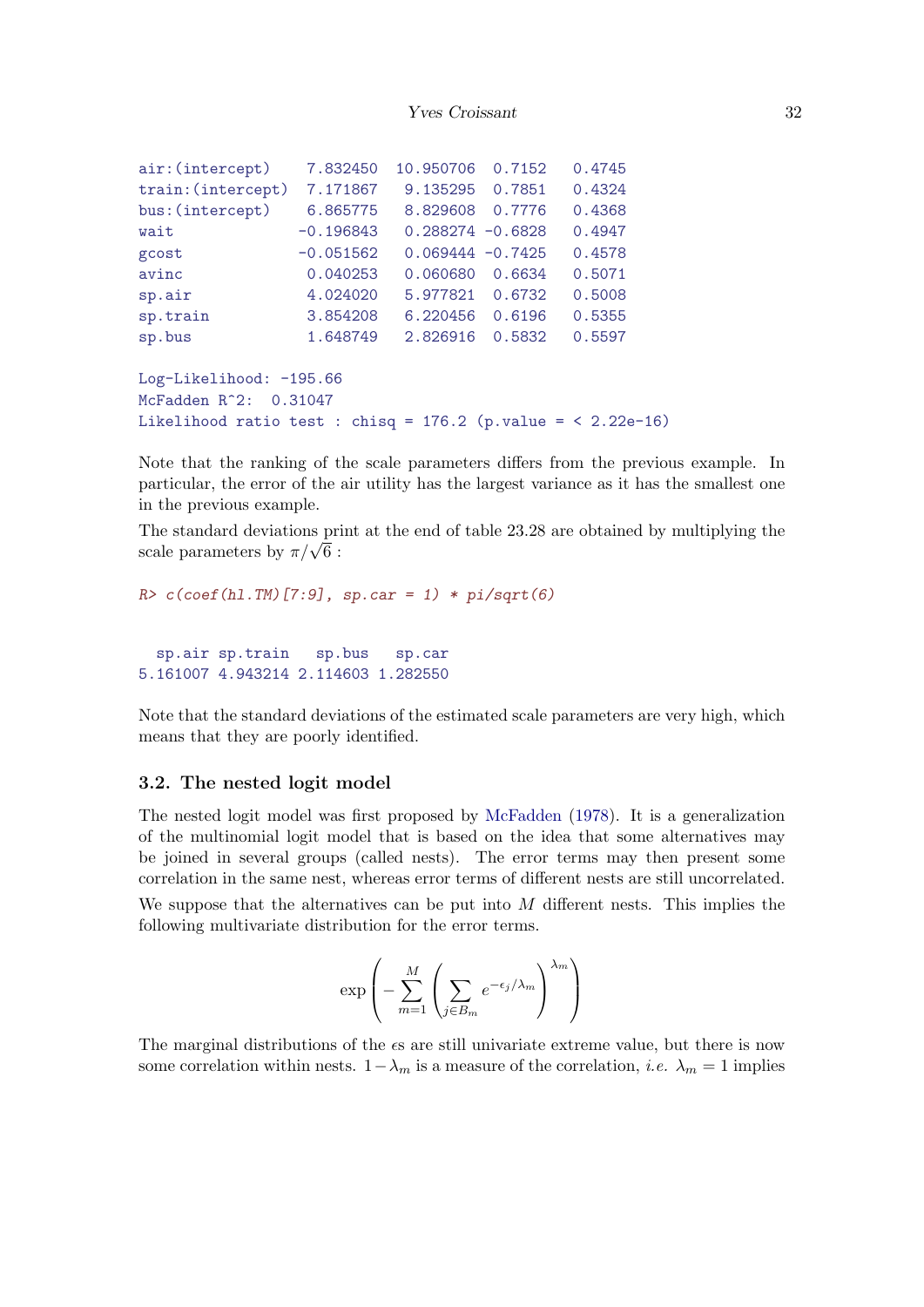no correlation. It can then be shown that the probability of choosing alternative  $j$  that belongs to the nest  $l$  is :

$$
P_j = \frac{e^{V_j/\lambda_l} \left(\sum_{k \in B_l} e^{V_k/\lambda_l}\right)^{\lambda_l - 1}}{\sum_{m=1}^M \left(\sum_{k \in B_m} e^{V_k/\lambda_m}\right)^{\lambda_m}}
$$

and that this model is compatible with the random utility maximisation hypothesis if all the nest elasticities are in the  $0 - 1$  interval.

Let us now write the deterministic part of the utility of the alternative  $i$  as the sum of two terms : the first one being specific to the alternative and the second one to the nest it belongs to :

$$
V_j = Z_j + W_l
$$

We can then rewrite the probabilities as follow :

$$
P_j = \frac{e^{(Z_j + W_l)/\lambda_l}}{\sum_{k \in B_l} e^{(Z_k + W_l)/\lambda_l}} \times \frac{\left(\sum_{k \in B_l} e^{(Z_k + W_l)/\lambda_l}\right)^{\lambda_l}}{\sum_{m=1}^M \left(\sum_{k \in B_m} e^{(Z_k + W_m)/\lambda_m}\right)^{\lambda_m}}
$$

$$
P_j = \frac{e^{Z_j/\lambda_l}}{\sum_{k \in B_l} e^{Z_k/\lambda_l}} \times \frac{\left(\sum_{k \in B_l} e^{(Z_k + W_l)/\lambda_l}\right)^{\lambda_l}}{\sum_{m=1}^M \left(\sum_{k \in B_m} e^{(Z_k + W_m)/\lambda_m}\right)^{\lambda_l}}
$$

$$
\left(\sum_{k \in B_l} e^{(Z_k + W_l)/\lambda_l}\right)^{\lambda_l} = \left(e^{W_l/\lambda_l} \sum_{k \in B_l} e^{Z_k/\lambda_l}\right)^{\lambda_l} = e^{W_l + \lambda_l I_l}
$$

with  $I_l = \ln \sum_{k \in B_l} e^{Z_k/\lambda_l}$  which is often called the inclusive value or the inclusive utility. We then can write the probability of choosing alternative  $j$  as :

$$
P_j = \frac{e^{Z_j/\lambda_l}}{\sum_{k \in B_l} e^{Z_k/\lambda_l}} \times \frac{e^{W_l + \lambda_l I_l}}{\sum_{m=1}^M e^{W_m + \lambda_m I_m}}
$$

The first term  $P_{j|l}$  is the conditional probability of choosing alternative j if the nest l is chosen. It is often referred as the *lower model*. The second term  $P_l$  is the marginal probability of choosing the nest l and is referred as the upper model.  $W_m + \lambda_m I_m$  can be interpreted as the expected utility of choosing the best alternative of the nest  $m$ ,  $W_m$  being the expected utility of choosing an alternative in this nest (whatever this alternative is) and  $\lambda_m I_m$  being the expected extra utility he receives by being able to choose the best alternative in the nest. The inclusive values links the two models. It is then straightforward to show that IIA applies within nests, but not for two alternatives in different nests.

A slightly different version of the nested logit model [\(Daly](#page-68-8) [1987\)](#page-68-8) is often used, but is not compatible with the random utility maximization hypothesis. Its difference with the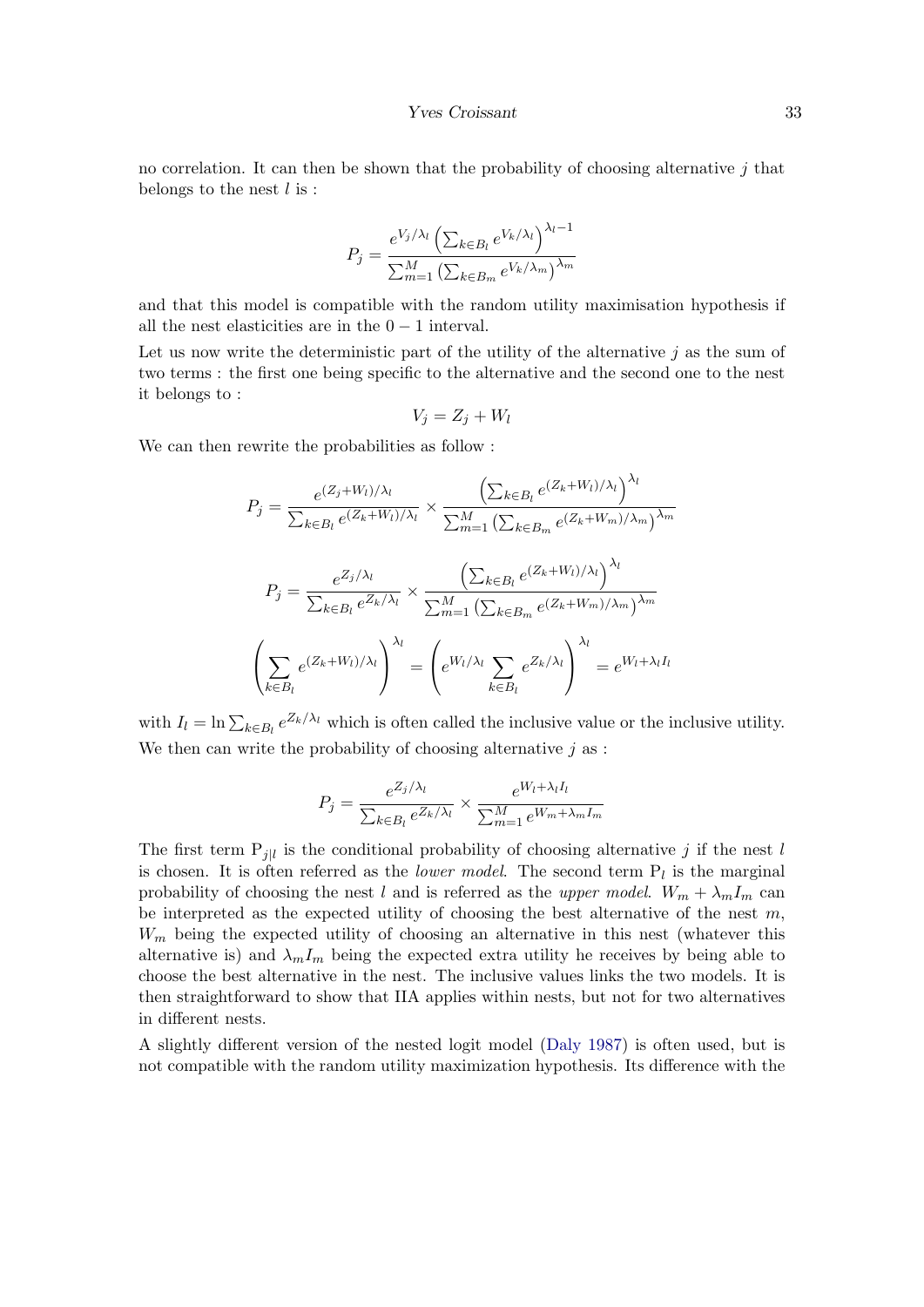previous expression is that the deterministic parts of the utility for each alternative is not divided by the nest elasticity :

$$
P_{j} = \frac{e^{V_{j}} \left(\sum_{k \in B_{l}} e^{V_{k}}\right)^{\lambda_{l}-1}}{\sum_{m=1}^{M} \left(\sum_{k \in B_{m}} e^{V_{k}}\right)^{\lambda_{m}}}
$$

The differences between the two versions have been discussed in [Koppelman and Wen](#page-68-9) [\(1998\)](#page-68-9), [Heiss](#page-68-10) [\(2002\)](#page-68-10) and [Hensher and Greene](#page-68-11) [\(2002\)](#page-68-11).

The gradient is, for the first version of the model and denoting  $N_m = \sum_{k \in B_m} e^{V_k/\lambda_m}$ :

$$
\begin{cases}\n\frac{\partial \ln P_j}{\partial \beta} = \frac{x_j}{\lambda_l} + \frac{\lambda_l - 1}{\lambda_l} \frac{1}{N_l} \sum_{k \in B_l} e^{V_k/\lambda_l} x_k - \frac{1}{\sum_m N_m^{\lambda_m}} \sum_m N_m^{\lambda_m - 1} \sum_{k \in B_m} e^{V_k/\lambda_m} x_k \\
\frac{\partial \ln P_j}{\partial \lambda_l} = -\frac{V_j}{\lambda_l^2} + \ln N_l - \frac{\lambda_l - 1}{\lambda_l^2} \frac{1}{N_l} \sum_{k \in B_l} V_k e^{V_k/\lambda_l} \\
-\frac{N_l^{\lambda_l}}{\sum_m N_m^{\lambda_m}} \left( \ln N_l - \frac{1}{\lambda_l N_l} \sum_{k \in B_l} V_k e^{V_k/\lambda_l} \right) \\
\frac{\partial \ln P_j}{\partial \lambda_m} = -\frac{N_m^{\lambda_m}}{\sum_m N_m^{\lambda_m}} \left( \ln N_m - \frac{1}{\lambda_m N_m} \sum_{k \in B_m} V_k e^{V_k/\lambda_m} \right)\n\end{cases}
$$

Denoting  $P_{j|l} = \frac{e^{V_j/\lambda_l}}{N_l}$  $\frac{j}{N_l}$  the conditional probability of choosing alternative j if nest l is chosen,  $P_l = \frac{N_l^{\lambda_l}}{\sum_m N_m^{\lambda_m}}$  the probability of choosing nest  $l, \bar{x}_l = \sum_{k \in B_l} P_{k|l} x_k$  the weight average value of x in nest  $l, \bar{x} = \sum_{m=1}^{M} P_m \bar{x}_m$  the weight average of x for all the nests and  $\bar{V}_l = \sum_{k \in B_l} P_{k|l} V_k$ 

$$
\begin{cases}\n\frac{\partial \ln P_j}{\partial \beta} = \frac{1}{\lambda_l} [x_j - (1 - \lambda_l)\bar{x}_l] - \bar{x} \\
\frac{\partial \ln P_j}{\partial \lambda_l} = -\frac{1}{\lambda_l^2} [V_j - \lambda_l^2 \ln N_l - (1 - \lambda_l)\bar{V}_l] - \frac{P_l}{\lambda_l^2} [\lambda_l^2 \ln N_l - \lambda_l \bar{V}_l] \\
\frac{\partial \ln P_j}{\partial \lambda_m} = \frac{P_m}{\lambda_m} [\bar{V}_m - \lambda_m \ln N_m] \\
\frac{\partial \ln P_j}{\partial \beta} = \frac{x_j - \{(1 - \lambda_l)\bar{x}_l + \lambda_l \bar{x}\}}{\lambda_l} \\
\frac{\partial \ln P_j}{\partial \lambda_l} = -\frac{V_j - \{\lambda_l(1 - P_l)\lambda_l \ln N_l + (1 - \lambda_l(1 - P_l))\bar{V}_l\}}{\lambda_l^2} \\
\frac{\partial \ln P_j}{\partial \lambda_m} = \frac{P_m}{\lambda_m} [\bar{V}_m - \lambda_m \ln N_m]\n\end{cases}
$$

For the unscaled version, the gradient is :

$$
\begin{cases}\n\frac{\partial \ln P_j}{\partial \beta} = x_j - (1 - \lambda_l)\bar{x}_l - \sum_m \lambda_m P_m \bar{x}_m \\
\frac{\partial \ln P_j}{\partial \lambda_l} = (1 - P_l) \ln N_l \\
\frac{\partial \ln P_j}{\partial \lambda_m} = -P_m \ln N_m\n\end{cases}
$$

Until now, we have supposed that every alternative belongs to one and only one nest. If some alternatives belong to several nests, we get an overlapping nests model. In this case, the notations should be slightly modified :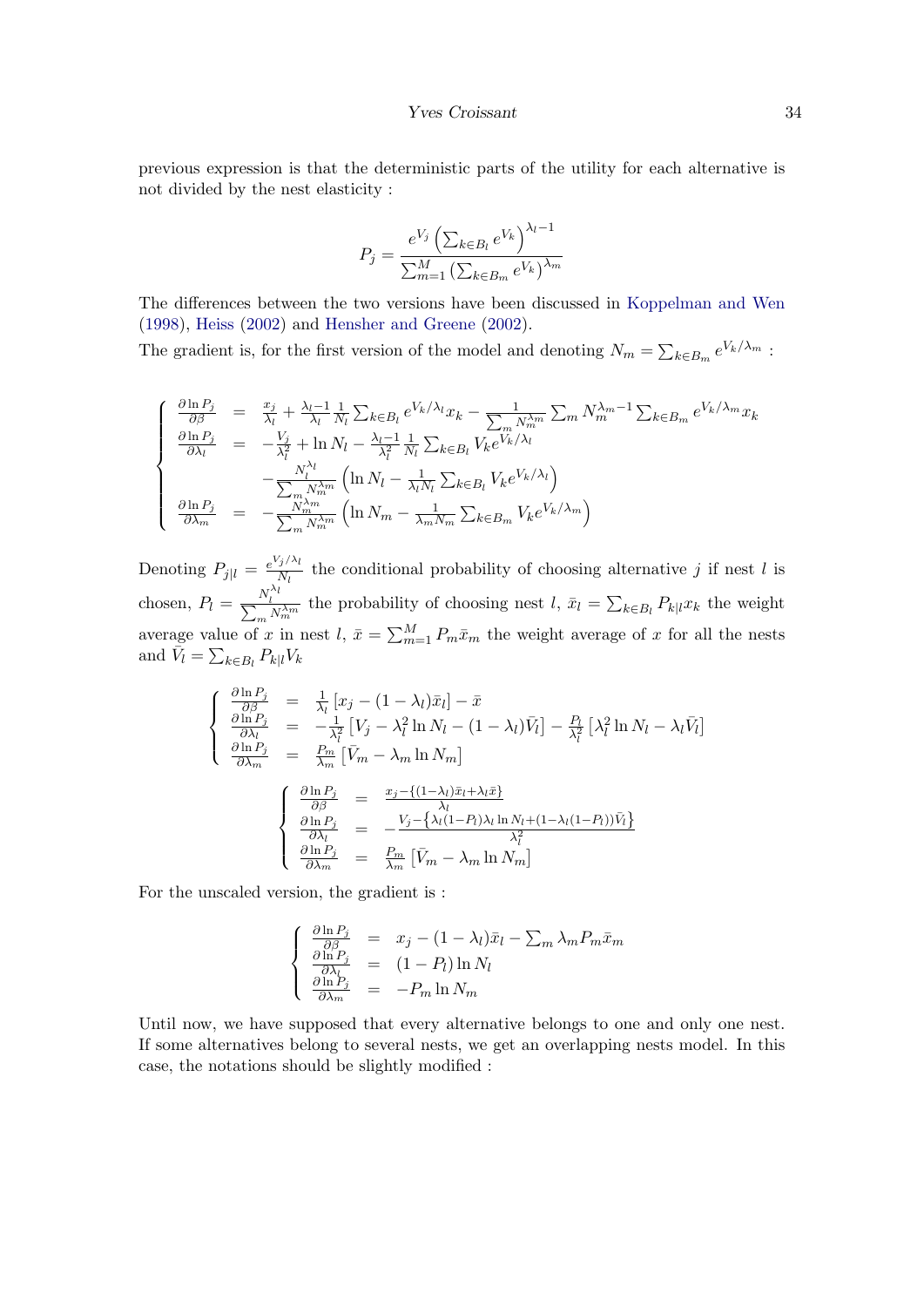$$
P_j = \frac{\sum_{l|j \in B_l} e^{V_j/\lambda_l} N_l^{\lambda_l - 1}}{\sum_m N_m^{\lambda_m}}
$$
  
\n
$$
P_j = \sum_{l|j \in B_l} \frac{e^{V_j/\lambda_l}}{N_l} \frac{N_l^{\lambda_l}}{\sum_m N_m^{\lambda_m}} = \sum_{l|j \in B_l} P_{j|l} P_l
$$
  
\n
$$
\begin{cases}\n\frac{\partial \ln P_j}{\partial \beta} = \sum_{l|j \in B_l} \frac{P_{j|l} P_l}{P_j} \frac{x_j - \{(1 - \lambda_l)\bar{x}_l + \lambda_l \bar{x}\}}{\lambda_l} \\
\frac{\partial \ln P_j}{\partial \lambda_l} = -\frac{P_{j|l} P_l}{P_j} \frac{V_j - \{\lambda_l (1 - P_j/P_{j|l}) \lambda_l \ln N_l + (1 - \lambda_l (1 - P_j/P_{j|l})) \bar{V}_l\}}{\lambda_l^2} \\
\frac{\partial \ln P_j}{\partial \lambda_m} = \frac{P_m}{\lambda_m} \left[ \bar{V}_m - \lambda_m \ln N_m \right]\n\end{cases}
$$

For the unscaled version of the model, the gradient is :

$$
\begin{cases}\n\frac{\partial \ln P_j}{\partial \beta} = \sum_{l|j \in B_l} \frac{P_{j|l} P_l}{P_j} (x_j - (1 - \lambda_l)\bar{x}_l) - \sum_m \lambda_m P_m \bar{x}_m \\
\frac{\partial \ln P_j}{\partial \lambda_l} = P_l \left( \frac{P_{jl}}{P_j} - 1 \right) \ln N_l \\
\frac{\partial \ln P_j}{\partial \lambda_m} = -P_m \ln N_m\n\end{cases}
$$

We illustrate the estimation of the unscaled nested logit model with an example used in [\(Greene](#page-68-6) [2008\)](#page-68-6). The dataset, called TravelMode has already been used. Four transport modes are available and two nests are considered :

- $\bullet$  the *ground* nest with bus, train and car modes,
- $\bullet$  the  $\mathit{fly}$  nest with the air modes.

Note that the second nest is a "degenerate" nest, which means that it contains only one alternative. In this case, the nest elasticity is difficult to interpret, as it is related to the degree of correlation of the alternatives within the nests and that there is only one alternative in this nest. This parameter can only be identified in a very special case : the use of the unscaled version of the nested logit model with generic variable. This is exactly the situation considered by [\(Greene](#page-68-6) [2008\)](#page-68-6) and presented in the table 21.11 p. 730.

```
R> data("TravelMode", package = "AER")
R> TravelMode \leq mlogit.data(TravelMode, choice = "choice", shape = "long",
+ alt.var = "mode", chid.var = "individual")
R> TravelMode$avinc <- with(TravelMode, (mode == "air") * income)
R> nl.TM <- mlogit(choice \tilde{ } wait + gcost + avinc, TravelMode, reflevel = "car",
+ nests = list(fly = "air", ground = c("train", "bus", "car")),
+ unscaled = TRUE)
R> summary(nl.TM)
```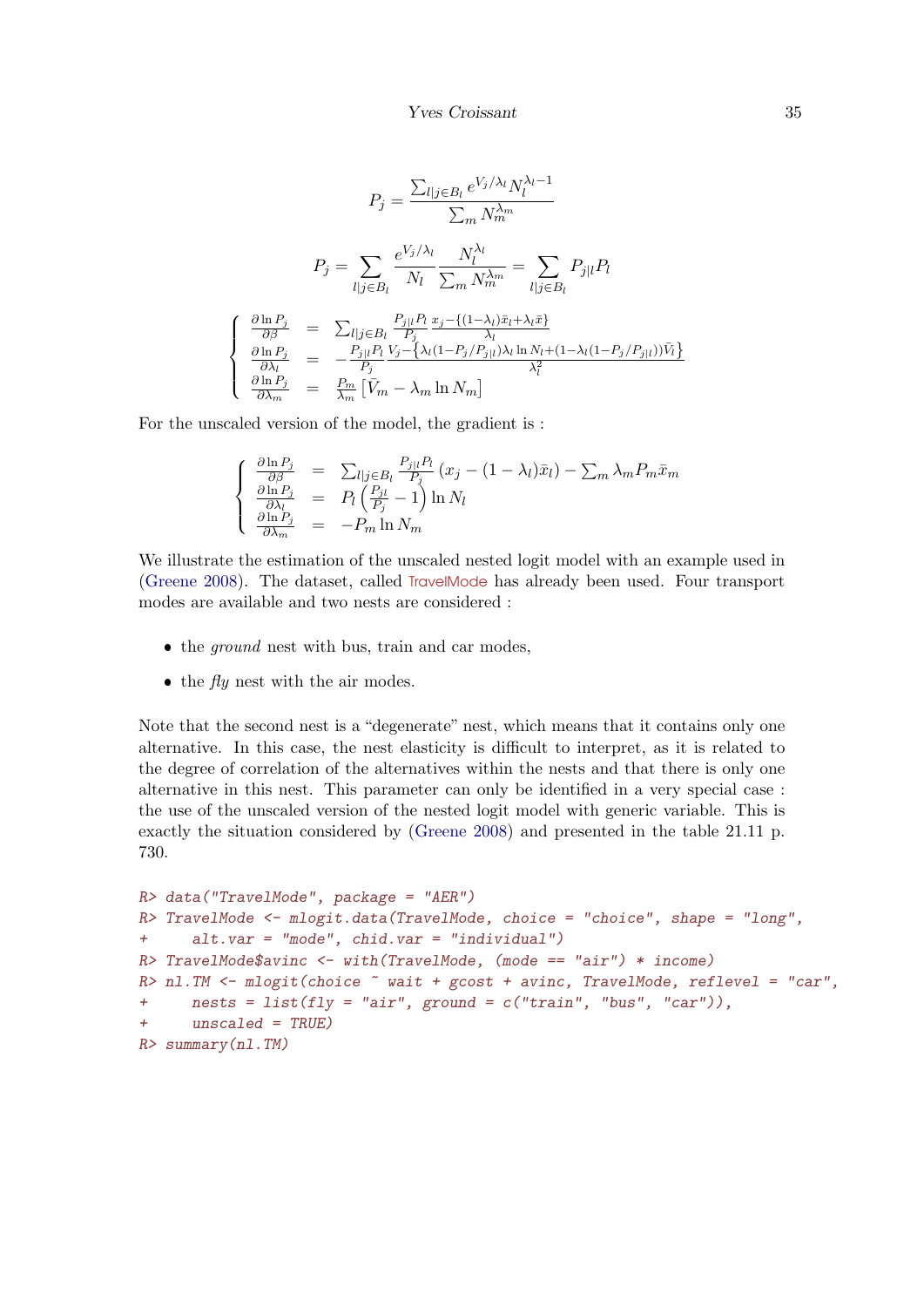```
Call:
mlogit(formula = choice \text{wa}it + gcost + avinc, data = TravelMode,reflevel = "car", nests = list(fly = "air", ground = c("train","bus", "car")), unscaled = TRUE)
Frequencies of alternatives:
   car air train bus
0.28095 0.27619 0.30000 0.14286
bfgs method
17 iterations, 0h:0m:0s
g'(-H)^{-1}g = 1.02E-07gradient close to zero
Coefficients :
                 Estimate Std. Error t-value Pr(>|t|)
air:(intercept) 6.042373 1.331325 4.5386 5.662e-06 ***
train:(intercept) 5.064620 0.676010 7.4919 6.795e-14 ***
bus:(intercept) 4.096325 0.628870 6.5138 7.328e-11 ***
wait -0.112618 0.011826 -9.5232 < 2.2e-16 ***
gcost -0.031588 0.007434 -4.2491 2.147e-05 ***
avinc 0.026162 0.019842 1.3185 0.18732
iv.fly 0.586009 0.113056 5.1833 2.180e-07 ***
iv.ground 0.388962 0.157904 2.4633 0.01377 *
---Signif. codes: 0 '***' 0.001 '**' 0.01 '*' 0.05 '.' 0.1 ' ' 1
Log-Likelihood: -193.66
McFadden R^2: 0.31753
Likelihood ratio test : chisq = 180.21 (p.value = < 2.22e-16)
```
The second example deals with a choice of a heating mode. The data set is called HC. There are seven alternatives, four of them provide also cooling : gaz central with cooling gcc, electric central with cooling ecc, electric room with cooling erc and heat pump with cooling hpc; the other three provide only heating, these are electric central ec, electric room er and gaz central gc.

```
R> data("HC", package = "mlogit")
R> HC <- mlogit.data(HC, varying = c(2:8, 10:16), choice = "depvar",
+ shape = "wide")
R> head(HC)
```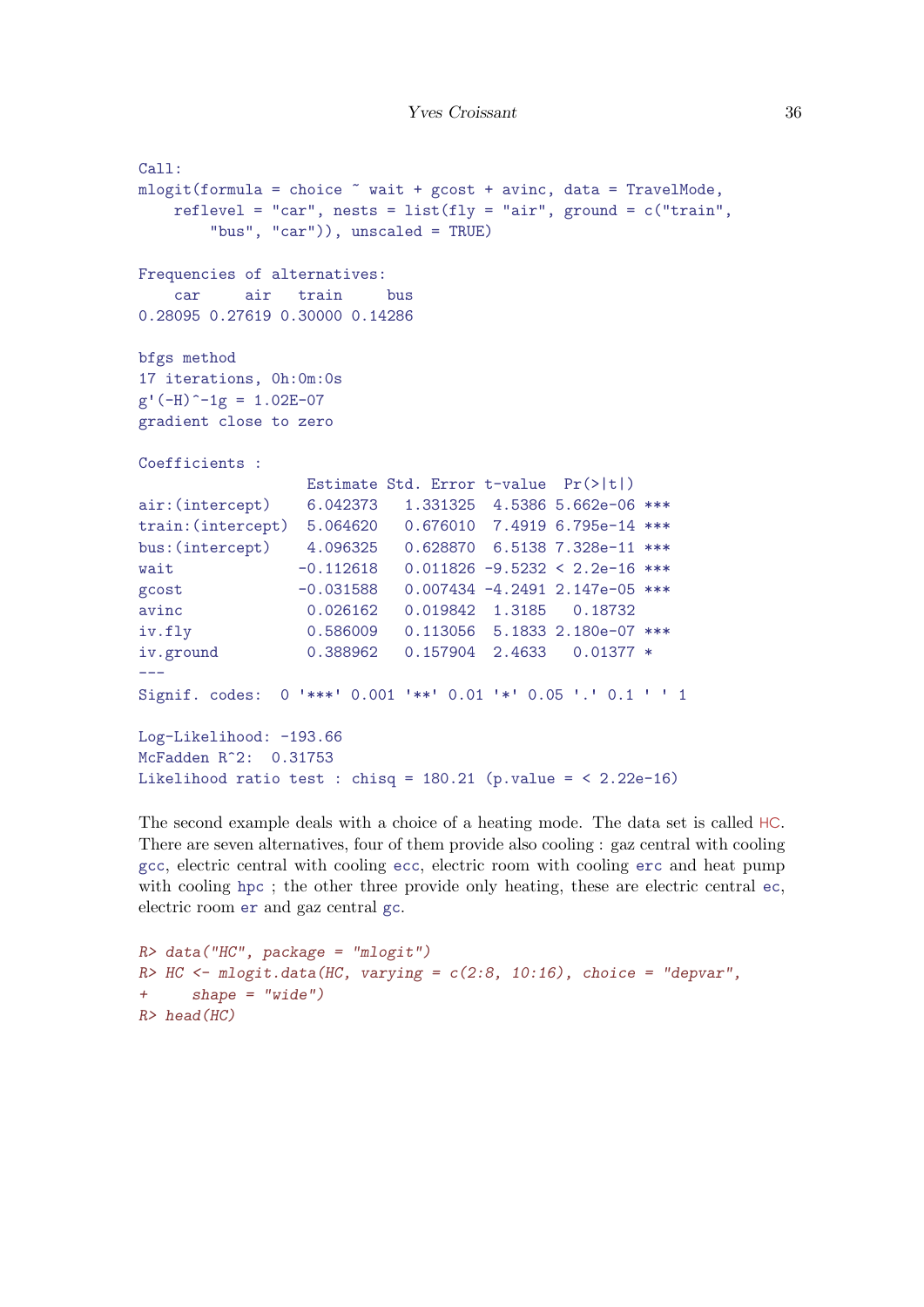|                        |  | depvar icca occa income alt ich och chid |                    |                      |
|------------------------|--|------------------------------------------|--------------------|----------------------|
| 1.ec FALSE 27.28 2.95  |  |                                          | 20 ec 24.50 4.09 1 |                      |
| 1.ecc FALSE 27.28 2.95 |  |                                          | 20 ecc 7.86 4.09 1 |                      |
| 1.er FALSE 27.28 2.95  |  |                                          | 20 er 7.37 3.85    | $\blacktriangleleft$ |
| 1.erc TRUE 27.28 2.95  |  |                                          | 20 erc 8.79 3.85   | $\mathbf{1}$         |
| 1.gc FALSE 27.28 2.95  |  |                                          | 20 gc 24.08 2.26   | $\mathbf{1}$         |
| 1.gcc FALSE 27.28 2.95 |  |                                          | 20 gcc 9.70 2.26 1 |                      |

icca and occa are the investment and the operating cost of the cooling part of the system. This is only relevant for the cooling modes and therefore we have to set the value to 0 for non-cooling modes.

```
R> cooling.modes <- HC$alt %in% c("gcc", "ecc", "erc", "hpc")
R> HC$icca[!cooling.modes] <- HC$occa[!cooling.modes] <- 0
```
We now estimate a nested logit model with two nests : the cooling/non-cooling systems :

```
R> ml.HC <- mlogit(depvar ~ occa + icca + och + ich, HC)
R> nl.HC <- mlogit(depvar \tilde{ } occa + icca + och + ich, HC, nests = list(cooling = c("ecc",
+ "erc", "gcc", "hpc"), noncool = c("ec", "gc", "er"))R> summary(nl.HC)
Call:
mlogit(formula = depvar ~ ~occa + icca + och + ich, data = HC,nests = list(cooling = c("ecc", "erc", "gcc", "hpc"), noncool = <math>c("ec","gc", "er")))
Frequencies of alternatives:
  ec ecc er erc gc gcc hpc
0.004 0.016 0.032 0.004 0.096 0.744 0.104
bfgs method
18 iterations, 0h:0m:1s
g'(-H)^{-1}g = 2.24E-07gradient close to zero
Coefficients :
                Estimate Std. Error t-value Pr(>|t|)
ecc:(intercept) 2.171367 3.401923 0.6383 0.52329
er:(intercept) -2.455199 1.071462 -2.2914 0.02194 *
erc:(intercept) 1.756250 3.547708 0.4950 0.62057
gc:(intercept) -0.208090 0.469091 -0.4436 0.65733
```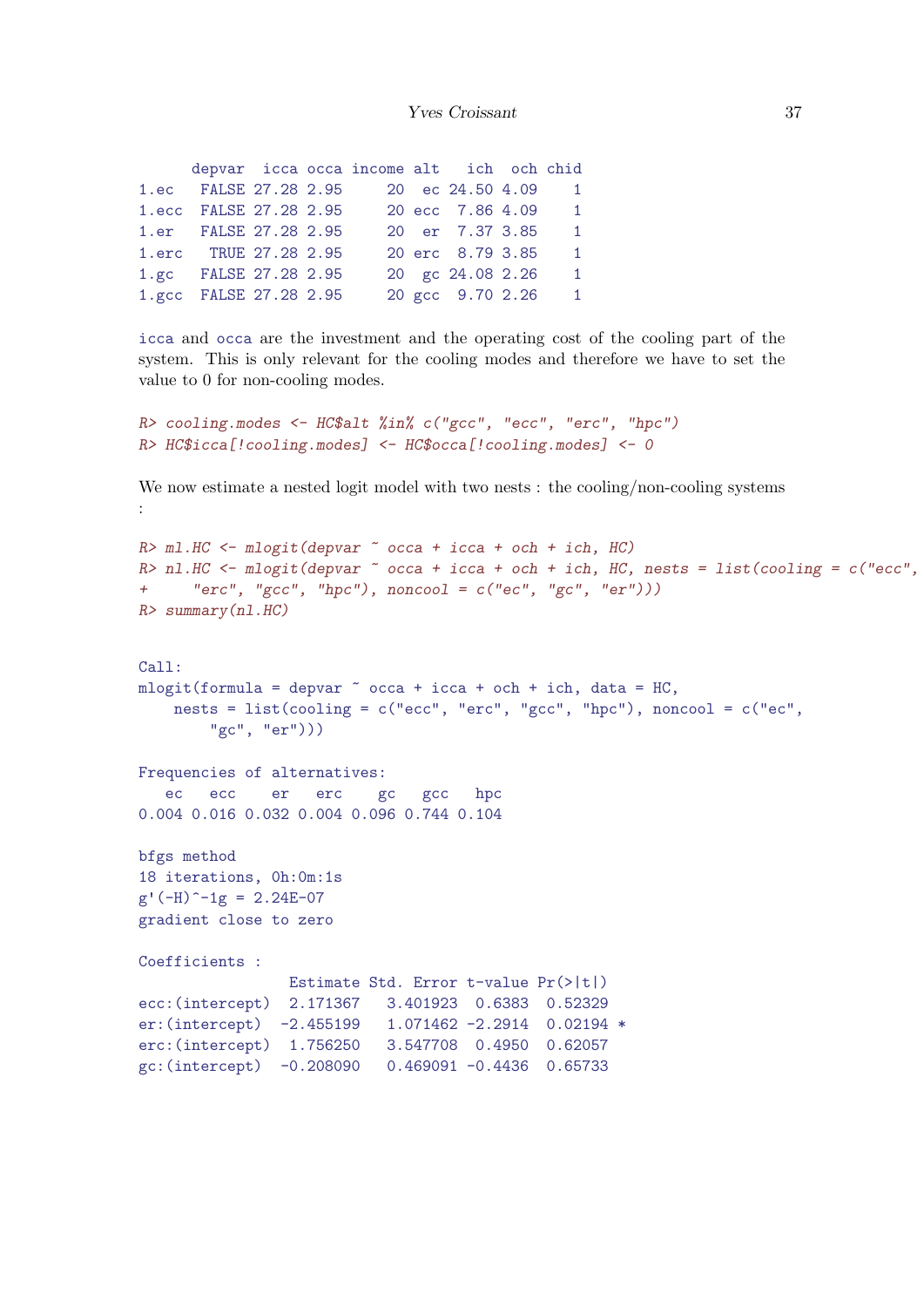```
gcc:(intercept) 2.234177 3.383645 0.6603 0.50907
hpc:(intercept) 1.272654 3.618232 0.3517 0.72504
occa -0.966387 0.708161 -1.3646 0.17237
icca -0.051249 0.081461 -0.6291 0.52927
och -0.868681 0.445484 -1.9500 0.05118 .
ich -0.205005 0.090851 -2.2565 0.02404 *
iv.cooling 0.333827 0.172073 1.9400 0.05238 .
iv.noncool 0.328934 0.212062 1.5511 0.12087
---
Signif. codes: 0 '***' 0.001 '**' 0.01 '*' 0.05 '.' 0.1 ' ' 1
Log-Likelihood: -188.03
McFadden R^2: 0.16508
Likelihood ratio test : chisq = 74.354 (p.value = 5.2125e-14)
```
The two nest elasticities are about 0.3, which implies a correlation of 0.7, which is quite high. The two nest elasticities are very close to each other, and it is possible to enforce the equality by updating the model with the argument un.nest.el set to TRUE.

 $R>$  nl.HC.u  $\leq$  update(nl.HC, un.nest.el = TRUE)

#### <span id="page-37-1"></span>3.3. The general extreme value model

<span id="page-37-2"></span>Derivation of the general extreme value model

[McFadden](#page-68-0) [\(1978\)](#page-68-0) developed a general model that suppose that the join distribution of the error terms follow a a multivariate extreme value distribution. Let  $G$  be a function with J arguments  $y_j \geq 0$ . G has the following characteristics :

- i) it is non negative  $G(y_1, \ldots, y_J) \geq 0 \ \forall j$ ,
- ii) it is homogeneous of degree 1 in all its arguments  $G(\lambda y_1, \dots \lambda y_J) = \lambda G(y_1, \dots, y_J)$ ,
- iii) for all its argument,  $\lim_{y_i \to +\infty} = G(y_1, \dots y_J) = +\infty$ ,
- iv) for distinct arguments,  $\frac{\partial^k G}{\partial w}$  $\frac{\partial^{k}G}{\partial y_{i},...,y_{j}}$  is non-negative if k is odd and non-positive if k is even.

Assume now that the joint cumulative distribution of the error terms can be written :

$$
F(\epsilon_1, \epsilon_2, \dots, \epsilon_J) = \exp(-G(e^{-\epsilon_1}, e^{-\epsilon_2}, \dots, e^{-\epsilon_J}))
$$

We first show that this is a multivariate extreme value distribution. This implies :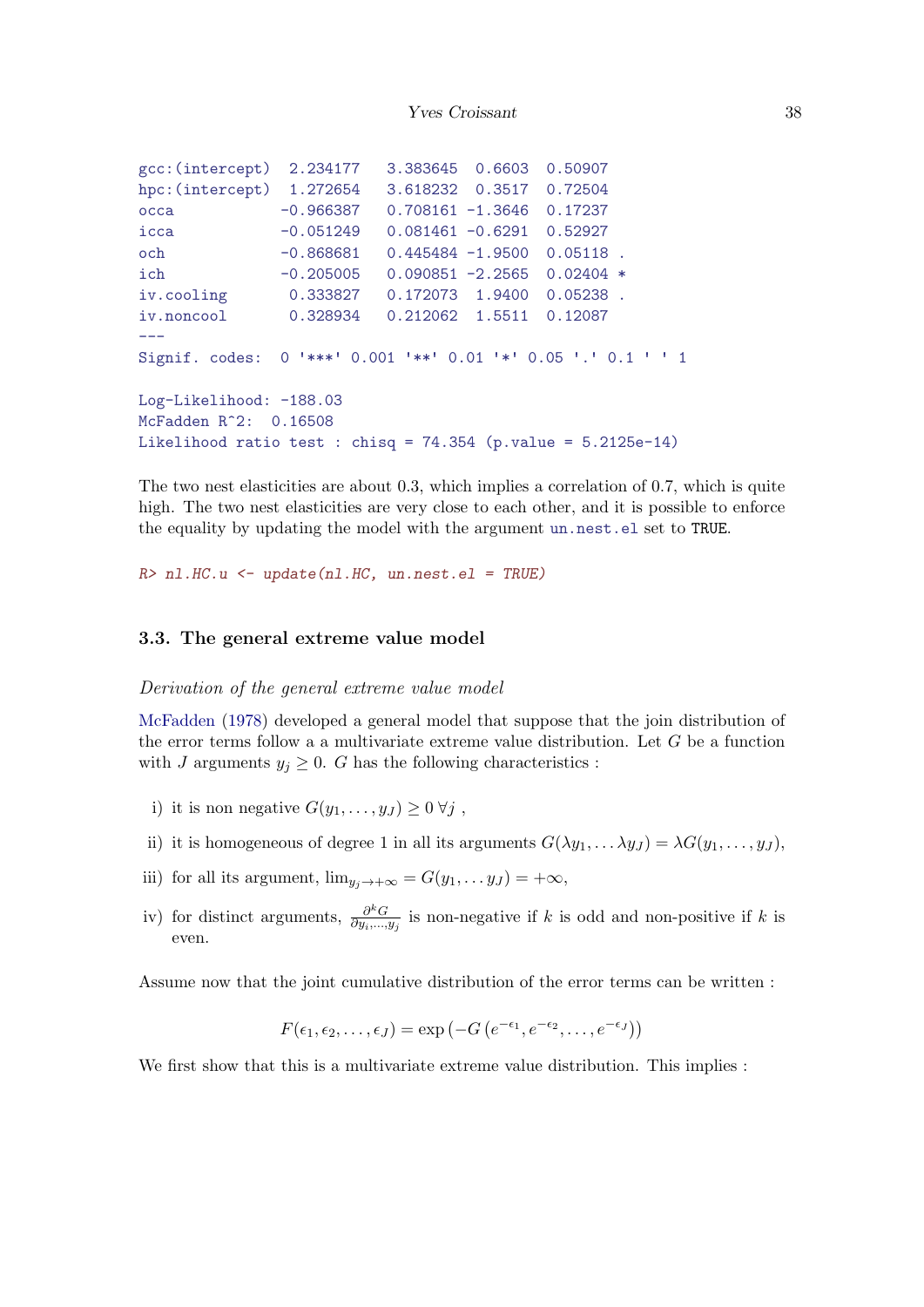- 1. if F is a joint cumulative distribution of probability, for any  $\lim_{\epsilon_i \Rightarrow -\infty} F(\epsilon_1 \dots \epsilon_J)$  = 0,
- 2. if F is a joint cumulative distribution of probability,  $\lim_{\epsilon_1,\dots,\epsilon_J\to+\infty} F(\epsilon_1 \dots \epsilon_J) = 1$ ,
- 3. all the cross-derivates of any order of  $F$  should be non-negative,
- 4. if  $F$  is a multivariate extreme value distribution, the marginal distribution of any  $\epsilon_j$ , which is  $\lim_{\epsilon_k\to+\infty}\forall k\neq j$   $F(\epsilon_1 \dots \epsilon_J)$  should be an extreme value distribution.

For point 1, if  $\epsilon_j \to -\infty$ ,  $y_j \to +\infty$ ,  $G \to +\infty$  and then  $F \to 0$ . For point 2, if  $(\epsilon_1, \ldots, \epsilon_J) \rightarrow +\infty$ ,  $G \rightarrow 0$  and then  $F \rightarrow 1$ . For point 3, let denote<sup>[7](#page-38-0)</sup>:

$$
Q_k = Q_{k-1}G_k - \frac{\partial Q_{k-1}}{\partial y_k}
$$
 and  $Q_1 = G_1$ 

 $Q_k$  is a sum of signed terms that are products of cross derivatives of G of various order. If each term of  $Q_{k-1}$  are non-negative, so is  $Q_{k-1}G_k$  (from iv, the first derivatives are non-negative. Moreover "each term in  $\frac{\partial Q_{k-1}}{\partial y_k}$  is non positive, since one of the derivatives within each term has increased in order, changing from even to odd or vice-versa, with a hypothesized change in sign (hypothesis iv). Hence each term in  $Q_k$  is non negative and, by induction,  $Q_k$  is non-negative for  $k = 1, 2, \ldots J$ .

Suppose that the  $k-1$ -order cross-derivative of F can be written :

$$
\frac{\partial^{k-1} F}{\partial \epsilon_1 \dots \partial \epsilon_{k-1}} = e^{-\epsilon_1} \dots e^{-\epsilon_k} Q_{k-1} F
$$

Then , the k-order derivative is :

$$
\frac{\partial^k F}{\partial \epsilon_1 \dots \partial \epsilon_k} = e^{-\epsilon_1} \dots e^{-\epsilon_k} Q_k F
$$

 $Q_1 = G_1$  is non-negative, so are  $Q_2, Q_3, \ldots Q_k$  and therefore all the cross-derivatives of any order are non-negatives.

To demonstrate the fourth point, we compute the marginal cumulative distribution of  $\epsilon_l$ which is :

$$
F(\epsilon_l) = \lim_{\epsilon_j \to +\infty} F(\epsilon_1, \ldots, \epsilon_l, \ldots \epsilon_J) = \exp(-G(0, \ldots, e^{-\epsilon_l}, \ldots, 0))
$$

with  $G$  being homogeneous of degree one, we have :

$$
G(0,\ldots,e^{-\epsilon_l},\ldots,0)=a_l e^{-\epsilon_l}
$$

<span id="page-38-0"></span><sup>&</sup>lt;sup>7</sup>cited from [McFadden](#page-68-0) [\(1978\)](#page-68-0).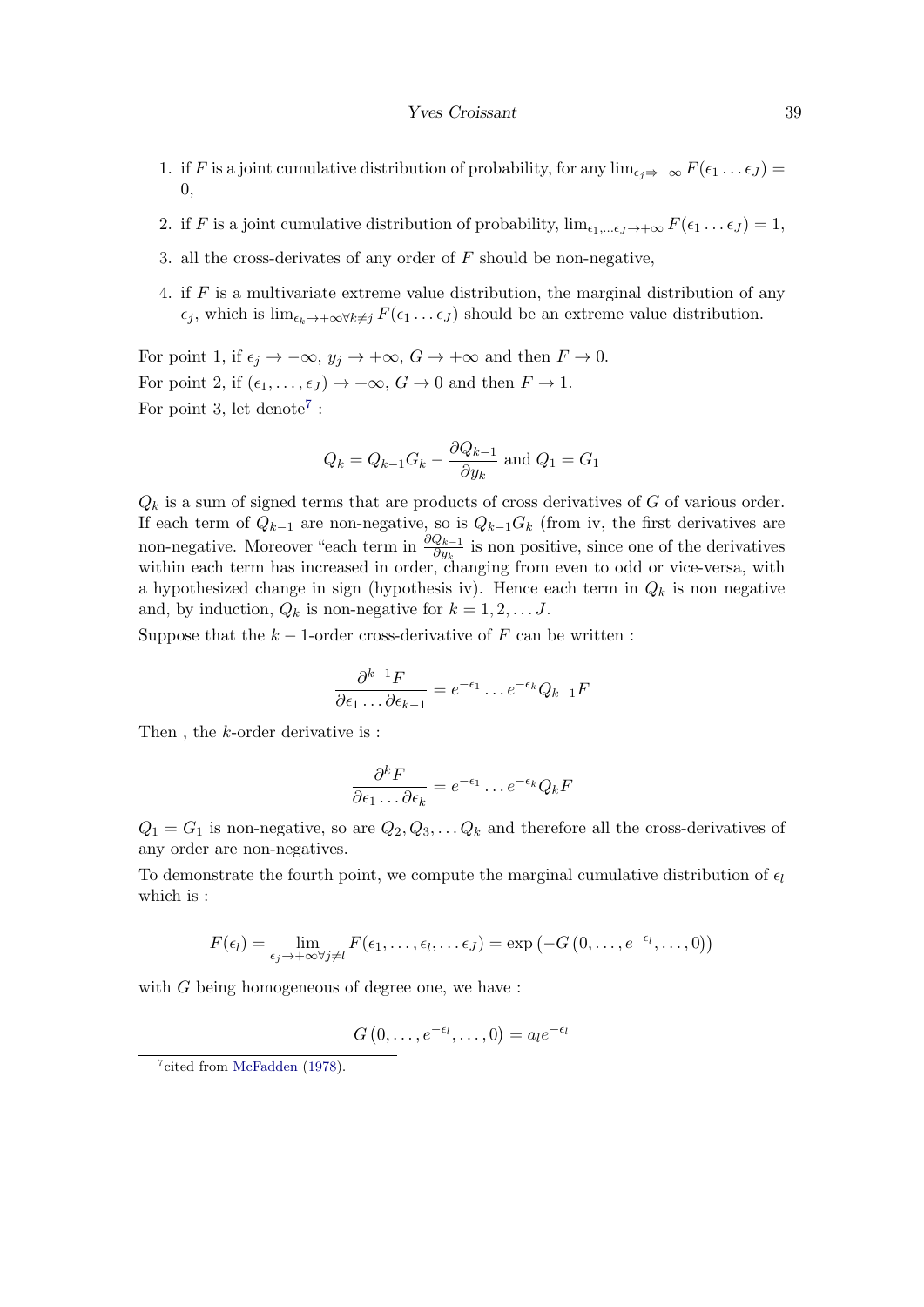with  $a_l = G(0, \ldots, 1, \ldots, 0)$ . The marginal distribution of  $\epsilon_l$  is then :

$$
F(\epsilon_l) = \exp(-a_l e^{-\epsilon_l})
$$

which is an uni-variate extreme value distribution.

We note compute the probabilities of choosing an alternative :

We denote  $G_l$  the derivative of G respective to the  $l^{\text{th}}$  argument. The derivative of F respective to the  $\epsilon_l$  is then :

$$
F_l(\epsilon_1,\epsilon_2,\ldots,\epsilon_J)=e^{-\epsilon_l}G_l\left(e^{-\epsilon_1},e^{-\epsilon_2},\ldots,e^{-\epsilon_J}\right)\exp\left(-G\left(e^{-\epsilon_1},e^{-\epsilon_2},\ldots,e^{-\epsilon_J}\right)\right)
$$

which is the density of  $\epsilon_l$  for given values of the other  $J - 1$  error terms. The probability of choosing alternative l is the probability that  $U_l > U_j \,\forall j \neq l$  which is equivalent to  $\epsilon_j < V_l - V_j + \epsilon_l$ . This probability is then :

$$
P_l = \int_{-\infty}^{+\infty} F_l(V_l - V_1 + \epsilon_l, V_l - V_2 + \epsilon_l, \dots, V_l - V_J + \epsilon_l) d\epsilon_l
$$
  
\n
$$
= \int_{-\infty}^{+\infty} e^{-\epsilon_l} G_l \left( e^{-V_l + V_1 - \epsilon_l}, e^{-V_l + V_2 - \epsilon_l}, \dots, e^{-V_l + V_J - \epsilon_l} \right)
$$
  
\n
$$
\times \exp \left( -G \left( e^{-V_l + V_1 - \epsilon_l}, e^{-V_l + V_2 - \epsilon_l}, \dots, e^{-V_l + V_J - \epsilon_l} \right) \right) d\epsilon_l
$$

G being homogeneous of degree one, one can write :

$$
G\left(e^{-V_l+V_1-\epsilon_l},e^{-V_l+V_2-\epsilon_l},\ldots,e^{-V_l+V_J-\epsilon_l}\right)=e^{-V_l}e^{-\epsilon_l}\times G\left(e^{V_1},e^{V_2},\ldots,e^{V_J}\right)
$$

Homogeneity of degree one implies homogeneity of degree 0 of the first derivative :

$$
G_l\left(e^{-V_l+V_1-\epsilon_l},e^{-V_l+V_2-\epsilon_l},\ldots,e^{-V_l-V_J-\epsilon_l}\right)=G_l\left(e^{V_1},e^{V_2},\ldots,e^{V_J}\right)
$$

The probability of choosing alternative  $i$  is then :

$$
P_l = \int_{-\infty}^{+\infty} e^{-\epsilon_l} G_l \left( e^{V_1}, e^{V_2}, \dots, e^{V_J} \right) \exp \left( -e^{-\epsilon_l} e^{-V_l} G \left( e^{V_1}, e^{V_2}, \dots, e^{V_J} \right) \right) d\epsilon_l
$$

$$
P_l = G_l \int_{-\infty}^{+\infty} e^{-\epsilon_l} \exp \left( -e^{-\epsilon_l} e^{-V_l} G \right) d\epsilon_l
$$

$$
P_l = G_l \frac{1}{e^{-V_l} G} \left[ \exp \left( -e^{-\epsilon_l} e^{-V_l} G \right) \right]_{-\infty}^{+\infty} = \frac{G_l}{e^{-V_l} G}
$$

Finally, the probability of choosing alternative  $i$  can be written :

$$
P_l = \frac{e^{V_l} G_l \left(e^{V_1}, e^{V_2}, \dots, e^{V_J}\right)}{G \left(e^{V_1}, e^{V_2}, \dots, e^{V_J}\right)}
$$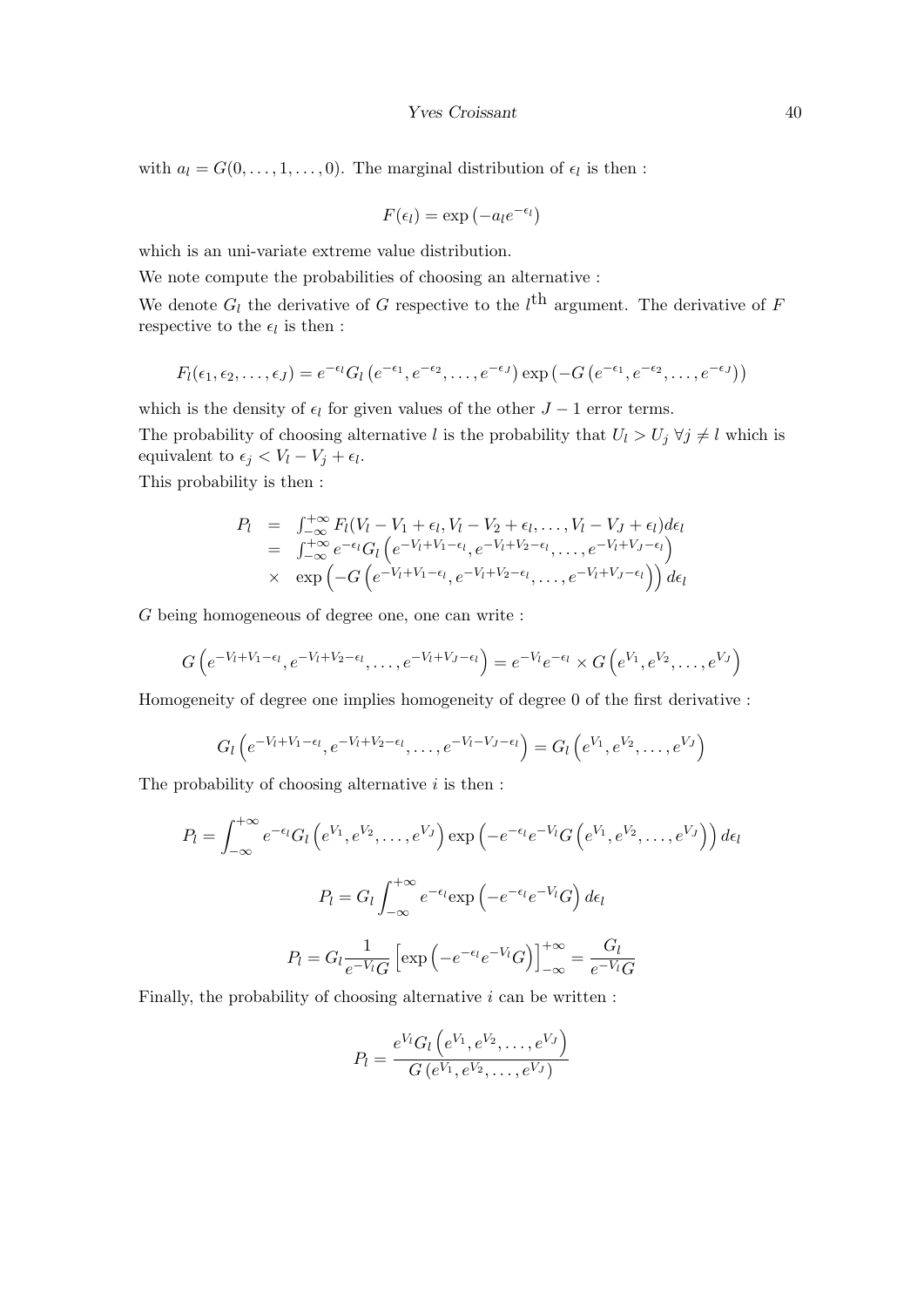<span id="page-40-0"></span>Among this vast family of models, several authors have proposed some nested logit models with overlapping nests [Koppelman and Wen](#page-68-1) [\(2000\)](#page-68-1) and [Wen and Koppelman](#page-69-0) [\(2001\)](#page-69-0).

#### <span id="page-40-1"></span>Paired combinatorial logit model

[Koppelman and Wen](#page-68-1) [\(2000\)](#page-68-1) proposed the paired combinatorial logit model, which is a nested logit model with nests composed by every combination of two alternatives. This model is obtained by using the following  $G$  function :

$$
G(y_1, y_2, \dots, y_n) = \sum_{k=1}^{J-1} \sum_{l=k+1}^{J} \left( y_k^{1/\lambda_{kl}} + y_l^{1/\lambda_{kl}} \right)^{\lambda_{kl}}
$$

The pcl model is consistent with random utility maximisation if  $0 < \lambda_{kl} \leq 1$  and the multinomial logit results if  $\lambda_{kl} = 1 \ \forall (k, l)$ . The resulting probabilities are :

$$
P_{l} = \frac{\sum_{k \neq l} e^{V_{l}/\lambda_{lk}} \left( e^{V_{k}/\lambda_{lk}} + e^{V_{l}/\lambda_{lk}} \right)^{\lambda_{lk} - 1}}{\sum_{k=1}^{J-1} \sum_{l=k+1}^{J} \left( e^{V_{k}/\lambda_{lk}} + e^{V_{l}/\lambda_{lk}} \right)^{\lambda_{lk}}}
$$

which can be expressed as a sum of  $J-1$  product of a conditional probability of choosing the alternative and the marginal probability of choosing the nest :

$$
P_l = \sum_{k \neq l} P_{l|lk} P_{lk}
$$

with :

$$
P_{l|lk} = \frac{e^{V_l/\lambda_{lk}}}{e^{V_k/\lambda_{lk}} + e^{V_l/\lambda_{lk}}}
$$

$$
P_{lk} = \frac{\left(e^{V_k/\lambda_{lk}} + e^{V_l/\lambda_{lk}}\right)^{\lambda_{lk}}}{\sum_{k=1}^{J-1} \sum_{l=k+1}^{J} \left(e^{V_k/\lambda_{lk}} + e^{V_l/\lambda_{lk}}\right)^{\lambda_{lk}}}
$$

We reproduce the example used by [Koppelman and Wen](#page-68-1) [\(2000\)](#page-68-1) on the same subset of the ModeCanada than the one used by [Bhat](#page-67-0) [\(1995\)](#page-67-0). Three modes are considered and there are therefore three nests. The elasticity of the train-air nest is set to one. To estimate this model, one has to set the nests to pcl. All the nests of two alternatives are then automatically created. The restriction on the nest elasticity for the train-air nest is performed by using the constPar argument.

 $R$ > pcl <- mlogit(choice  $\tilde{ }$  freq + cost + ivt + ovt, Bhat, reflevel = "car", + nests = "pcl", constPar = c("iv.train.air")) R> summary(pcl)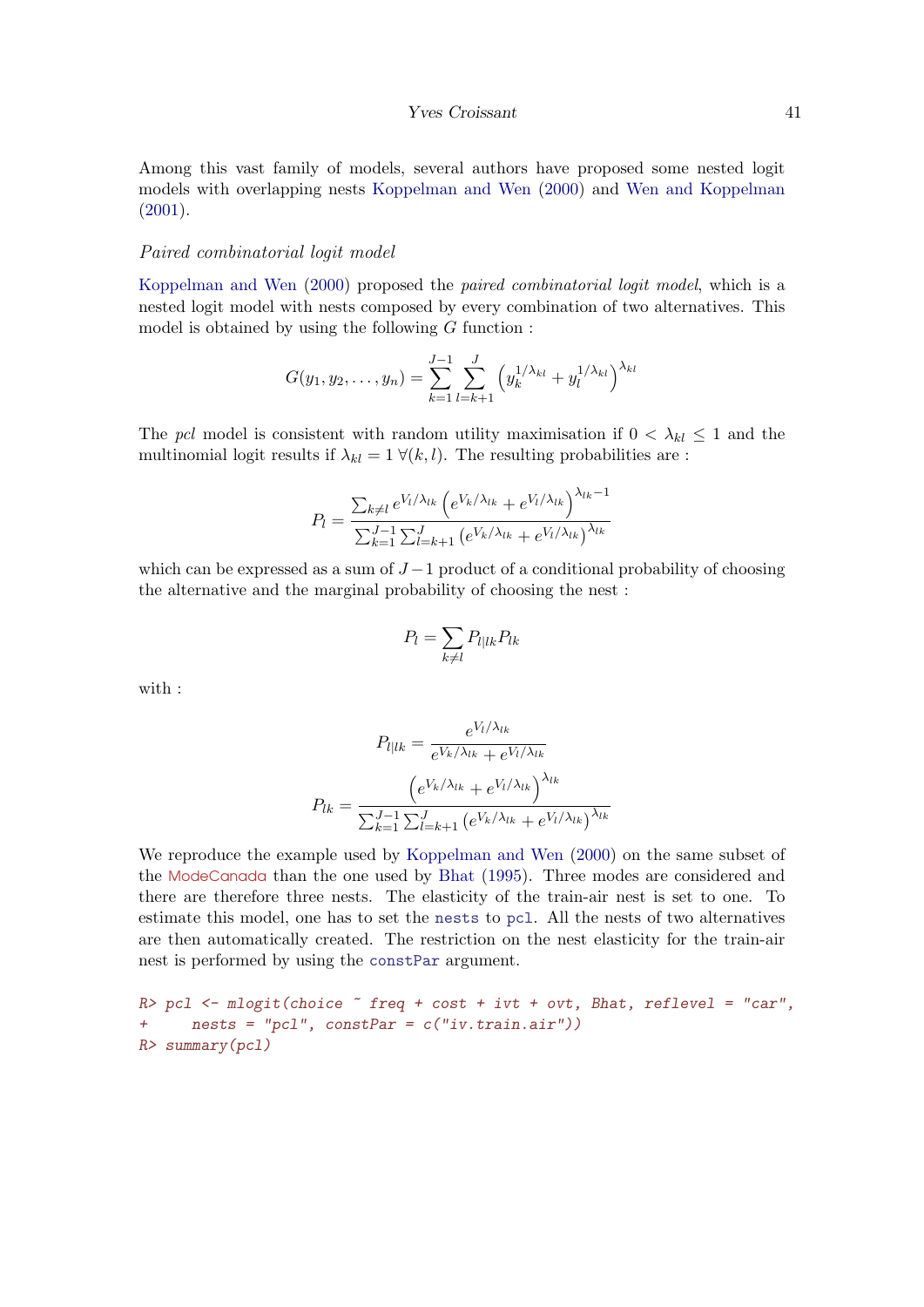```
Call:
mlogit(formula = choice freq + cost + ivt + ovt, data = Bhat,reflevel = "car", nests = "pc1", constPar = c("iv.train-air"))Frequencies of alternatives:
   car train air
0.45757 0.16721 0.37523
bfgs method
16 iterations, 0h:0m:2s
g'(-H)^{-1}g = 2.08E-07gradient close to zero
Coefficients :
                   Estimate Std. Error t-value Pr(>|t|)
train:(intercept) 1.30439316 0.16544227 7.8843 3.109e-15 ***
air:(intercept)  1.99012922  0.35570613  5.5949  2.208e-08 ***
freq 0.06537827 0.00435688 15.0057 < 2.2e-16 ***
cost -0.02448565 0.00316570 -7.7347 1.044e-14 ***
ivt -0.00761538 0.00067374 -11.3032 < 2.2e-16 ***
ovt -0.03223993 0.00237097 -13.5978 < 2.2e-16 ***
iv.car.train 0.42129039 0.08613435 4.8911 1.003e-06 ***
iv.car.air 0.27123320 0.09061319 2.9933 0.002760 **
---Signif. codes: 0 '***' 0.001 '**' 0.01 '*' 0.05 '.' 0.1 ' ' 1
Log-Likelihood: -1903
McFadden R^2: 0.32927
Likelihood ratio test : chisq = 1868.3 (p.value = < 2.22e-16)
```
#### <span id="page-41-0"></span>The generalized nested logit model

[Wen and Koppelman](#page-69-0) [\(2001\)](#page-69-0) proposed the *generalized nested logit model*. This model is obtained by using the following  $G$  function :

$$
G(y_1, y_2, \dots, y_n) = \sum_m \left( \sum_{j \in B_m} (\alpha_{jm} y_j)^{1/\lambda_m} \right)^{\lambda_m}
$$

with  $\alpha_{jm}$  the allocation parameter which indicates which part of alternative j is assigned to nest m, with the condition  $\sum_m \alpha_{jm} = 1 \ \forall j$  and  $\lambda_m$  the logsum parameter for nets m, with  $0 < \lambda_m \leq 1$ .

The resulting probabilities are :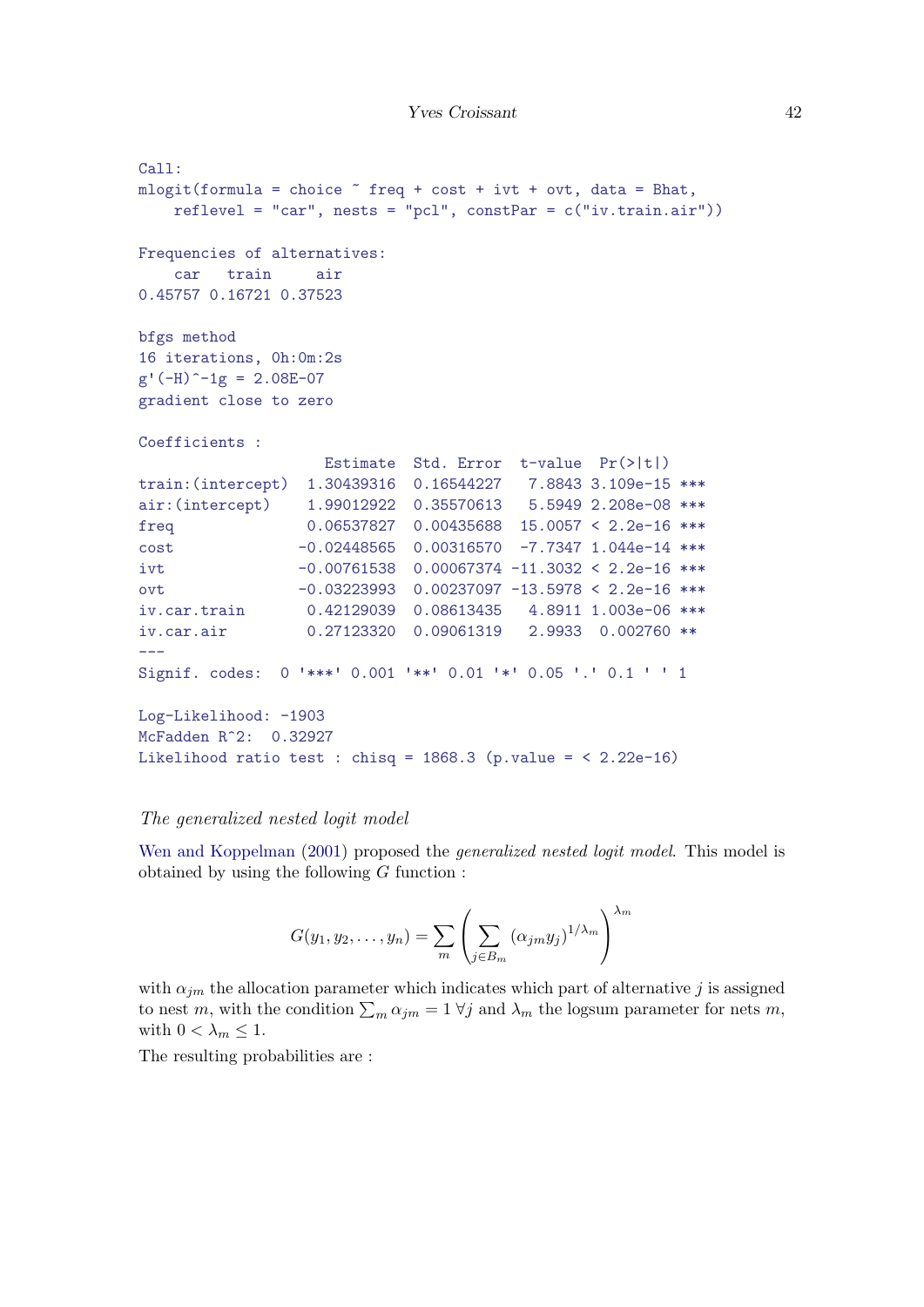$$
P_j = \frac{\sum_m \left[ \left( \alpha_{j m} e^{V_j} \right)^{1/\lambda_m} \left( \sum_{k \in N_m} \left( \alpha_{k m} e^{V_k} \right)^{1/\lambda_m} \right)^{\lambda_m - 1} \right]}{\sum_m \left( \sum_{k \in B_m} \left( \alpha_{k m} e^{V_k} \right)^{1/\lambda_m} \right)^{\lambda_m}}
$$

which can be expressed as a sum of products of a conditional probability of choosing the alternative and the marginal probability of choosing the nest :

$$
P_j = \sum_m P_{j|m} P_m
$$

with :

$$
P_{j|m} = \frac{\left(\alpha_{jm}e^{V_j}\right)^{1/\lambda_m}}{\sum_{k \in B_m} \left(\alpha_{km}e^{V_k}\right)^{1/\lambda_m}}
$$

$$
P_m = \frac{\left(\sum_{k \in N_m} \left(\alpha_{km}e^{V_k}\right)^{1/\lambda_m}\right)^{\lambda_m}}{\sum_m \left(\sum_{k \in B_m} \left(\alpha_{km}e^{V_k}\right)^{1/\lambda_m}\right)^{\lambda_m}}
$$

## 4. The random parameters (or mixed) logit model

<span id="page-42-0"></span>A mixed logit model or random parameters logit model is a logit model for which the parameters are assumed to vary from one individual to another. It is therefore a model that takes the heterogeneity of the population into account.

### <span id="page-42-1"></span>4.1. The probabilities

For the standard logit model, the probabilities are :

$$
P_{il} = \frac{e^{\beta' x_{il}}}{\sum_{j} e^{\beta' x_{ij}}}
$$

Suppose now that the coefficients are individual-specific. The probabilities are then :

$$
P_{il} = \frac{e^{\beta'_i x_{il}}}{\sum_j e^{\beta'_i x_{ij}}}
$$

Two strategies of estimation can then be considered :

- estimate the coefficients for each individual in the sample,
- consider the coefficients as random variables.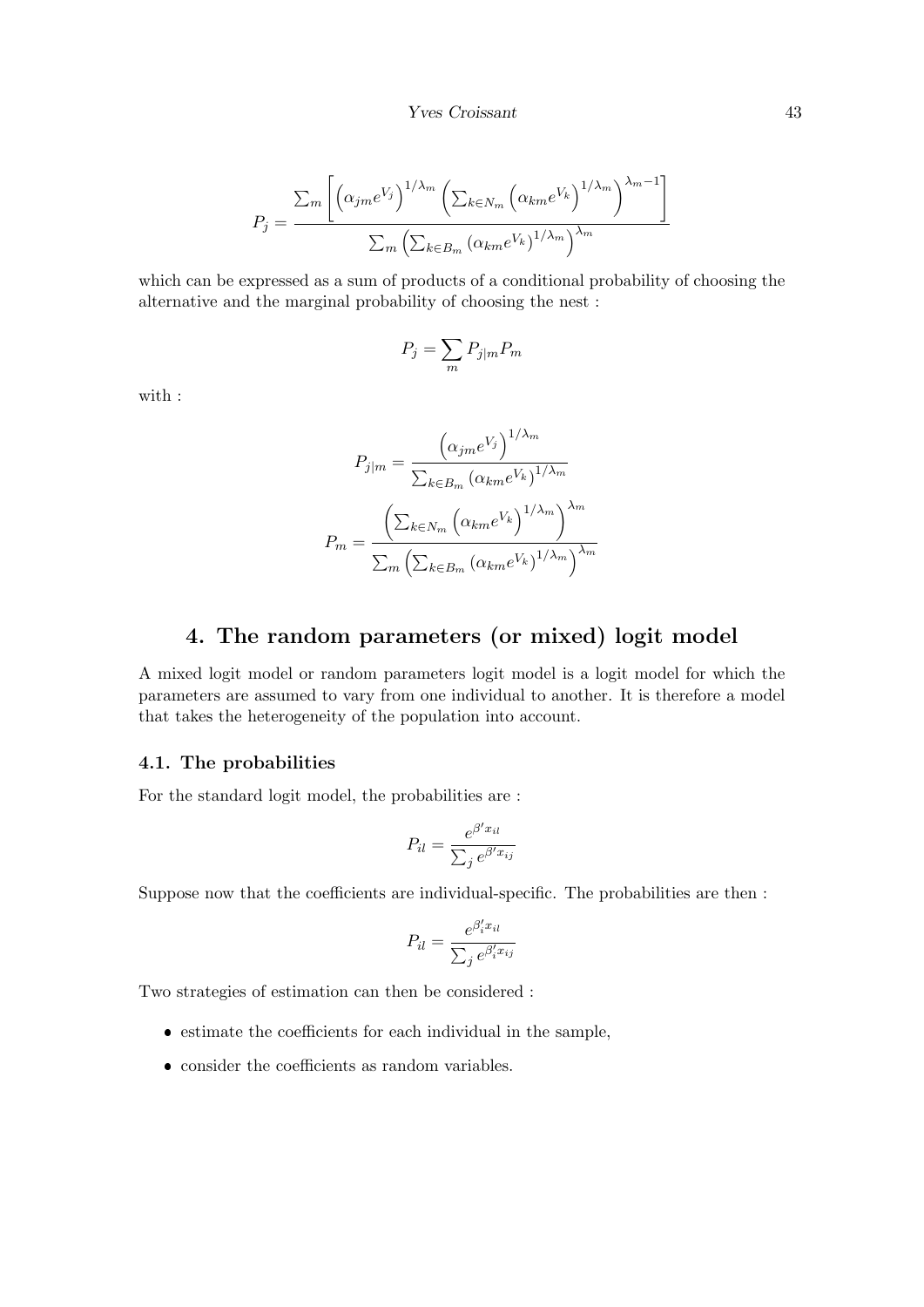#### Yves Croissant 44

The first approach is of limited interest, because it would require numerous observations for each individual and because we are not interested on the value of the coefficients for a given individual. The second approach leads to the mixed logit model.

The probability that individual  $i$  will choose alternative  $l$  is:

$$
P_{il} | \beta_i = \frac{e^{\beta'_i x_{il}}}{\sum_j e^{\beta'_i x_{ij}}}
$$

This is the probability for individual i conditional on the vector of individual-specific coefficients  $\beta_i$ . To get the unconditional probability, we have to compute the average of these conditional probabilities for all the values of  $\beta_i$ .

Suppose that  $V_{il} = \alpha + \beta_i x_{il}$ , *i.e.* there is only one individual-specific coefficient and that the density of  $\beta_i$  is  $f(\beta, \theta)$ ,  $\theta$  being the vector of the parameters of the distribution of  $\beta$ . The unconditional probability is then :

$$
P_{il} = \mathrm{E}(P_{il} | \beta_i) = \int_{\beta} (P_{il} | \beta) f(\beta, \theta) d\beta
$$

which is a one-dimensional integral that can be efficiently estimated by quadrature methods.

If  $V_{il} = \beta_i^T x_{il}$  where  $\beta_i$  is a vector of length K and  $f(\beta, \theta)$  is the joint density of the K individual-specific coefficients, the unconditional probability is :

$$
P_{il} = \mathrm{E}(P_{il} | \beta_i) = \int_{\beta_1} \int_{\beta_2} \ldots \int_{\beta_K} (P_{il} | \beta) f(\beta, \theta) d\beta_1 d\beta_2 \ldots d\beta_K
$$

This is a K-dimensional integral which cannot easily estimated by quadrature methods. In these kind of situations, the only practical method is to use simulations. More precisely, R draws of the parameters are taken from the distribution of  $\beta$ , the probability is computed for every draw and the unconditional probability, which is the expected value of the conditional probabilities is estimated by the average of the R probabilities.

#### <span id="page-43-0"></span>4.2. Panel data

It is often the case, especially with stated preference survey, that we have repeated observations for the same individuals. This panel dimension can be taken into account in the mixed logit model. More specifically, we'll compute one probability for each individual and this is this probability that is included in the log-likelihood function. For a given vector of coefficients  $\beta_i$ , the probability that alternative l is chosen for the kth observation of the individual  $i$  is :

$$
P_{ikl} = \frac{e^{\beta_i x_{ikl}}}{\sum_j e^{\beta_i x_{ikj}}}
$$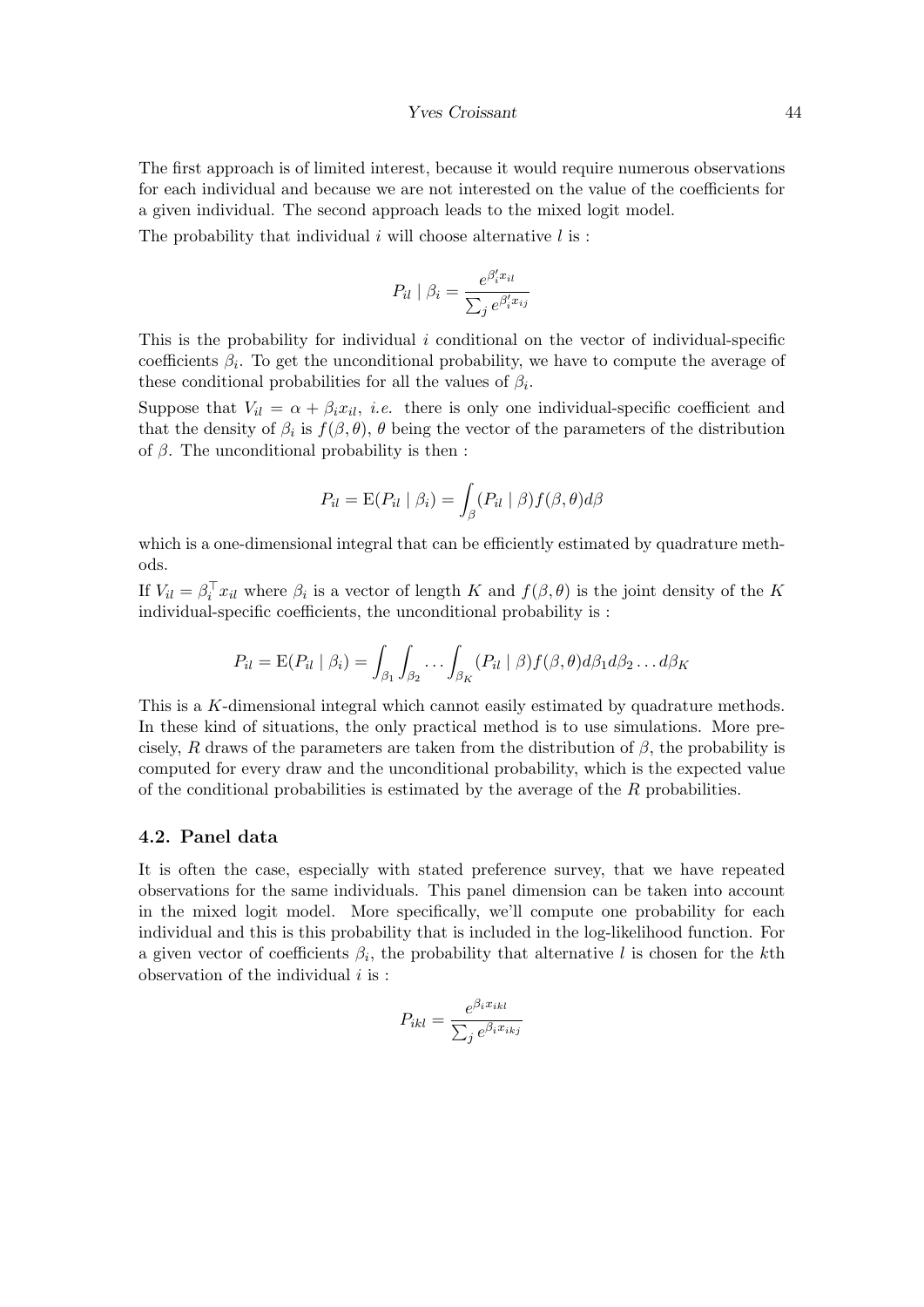The probability for the chosen probability for the kth observation for the individual  $i$  is :

$$
P_{ik} = \prod_l P_{ikl}^{y_{ikl}}
$$

Finally, the joint probability for the  $K$  observations of individual  $i$  is :

$$
P_i = \prod_k \prod_l P_{ikl}^{y_{ikl}}
$$

## <span id="page-44-0"></span>4.3. Simulations

The probabilities for the random parameter logit are integrals with no closed form. Moreover, the degree of integration is the number of random parameters. In practice, these models are estimated using simulation techniques, *i.e.* the expected value is replaced by an arithmetic mean. More precisely, the computation is done using the following steps :

- make an initial hypothesis about the distribution of the random parameters
- $\bullet$  draw R numbers on this distribution,
- for each draw  $\beta^r$ , compute the probability :  $P_{il}^r = \frac{e^{\beta^r x_{il}}}{\sum_j e^{\beta^r x_{ij}}}$
- compute the average of these probabilities :  $\bar{P}_{il} = \sum_{r=1}^{n} P_{il}/R$
- compute the log-likelihood for these probabilities,
- $\bullet\,$  iterate until the maximum.

#### <span id="page-44-1"></span>Drawing from densities

To estimate a model using simulations, one needs to draw pseudo random numbers from a specified distribution. For this purpose, what is actually needed is a function that draws pseudo random numbers from a uniform distribution between 0 and 1. These numbers are then transformed using the quantile function of the required distribution.

For example, suppose one needs to drawn numbers from the Gumbell distribution. The cumulative distribution of a Gumbell variable is  $F(x) = e^{-e^{-x}}$ . The quantile function is obtained by inverting this function :

$$
\Rightarrow F^{-1}(x) = -\ln(-\ln x)
$$

and R draws from a Gumbell distribution are obtained by computing  $F^{-1}(x)$  for R draws from the uniform distribution between 0 and 1. This is illustrated on figure<sup> $\degree$ 2.</sup>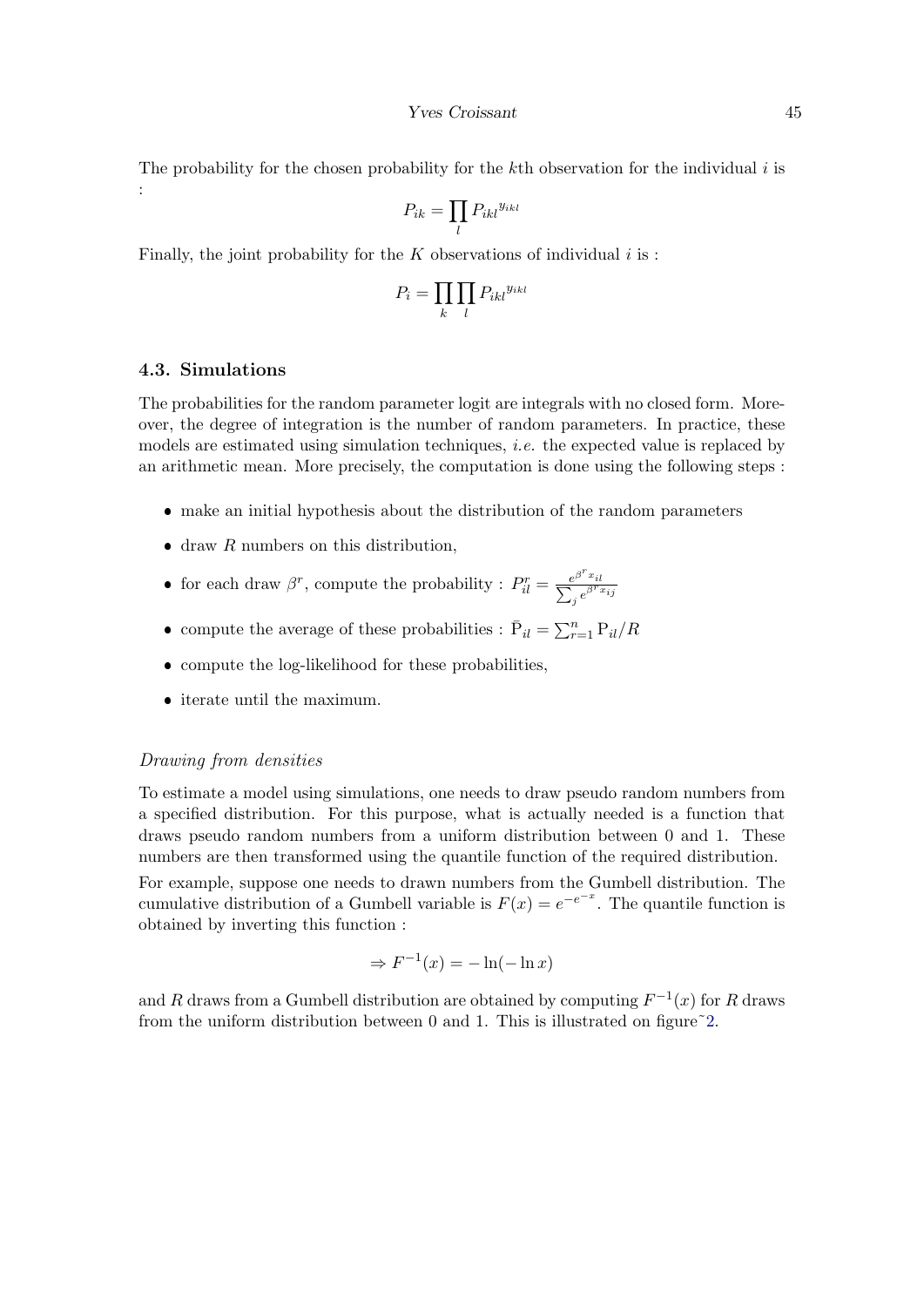

<span id="page-45-0"></span>Figure 2: Uniform to Gumbell deviates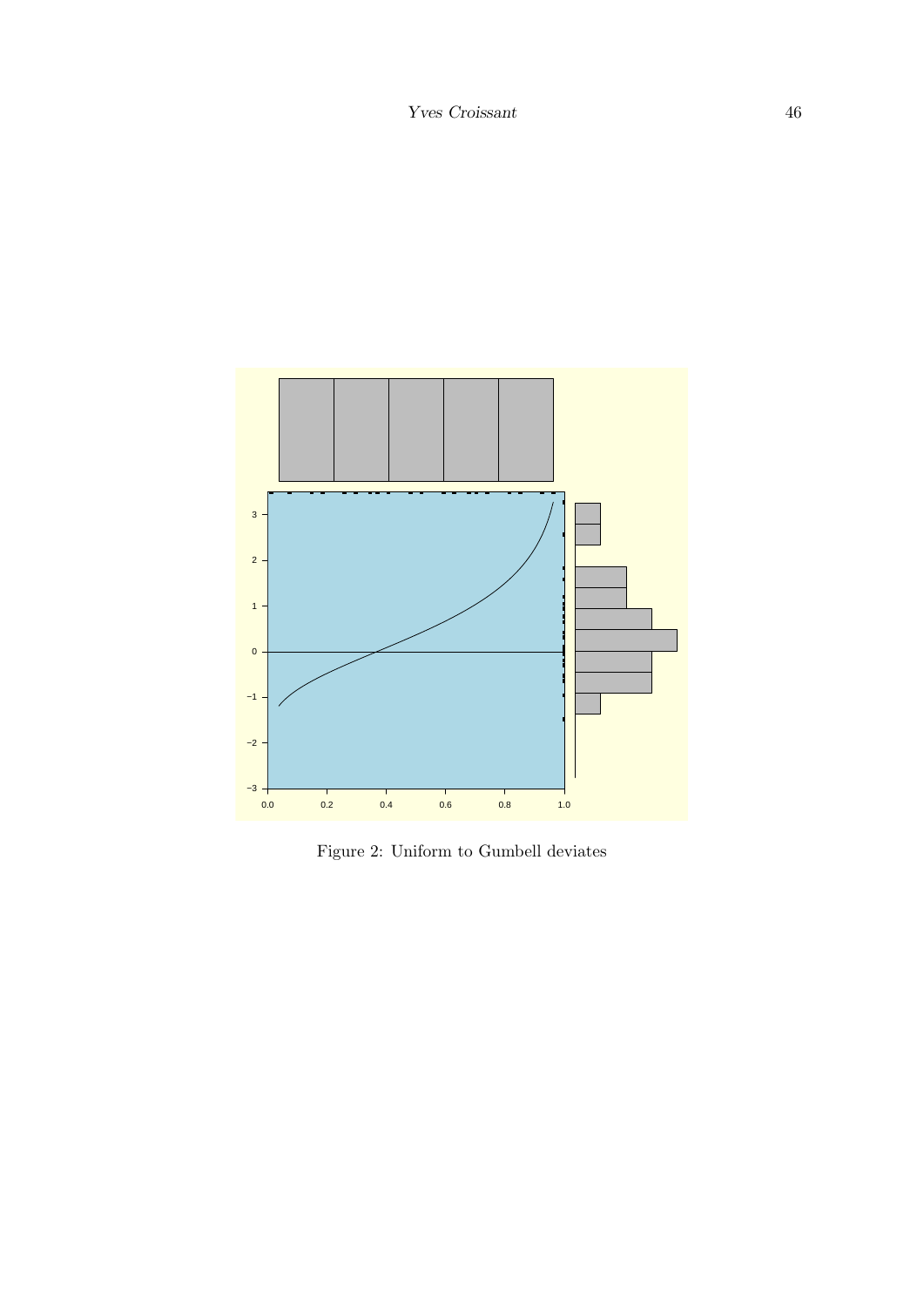The problem is that there may not be a good coverage of the relevant interval instead numerous draws are made. More deterministic methods like Halton draws may be used instead.

#### Halton sequence

To generate a Halton sequence, we use a prime (e.g. 3). The sequence is then :

- $0 1/3 2/3$ ,
- $0+1/9-1/3+1/9-2/3+1/9-0+2/9-1/3+2/9-2/3+2/9,$
- $0+1/27-1/3+1/27-2/3+1/9+1/27-1/3+2/9+1/27-2/3+2/9+1/27 1/3+1/9+2/27 - 2/3+1/9+2/27 - 1/3+2/9+2/27 - 2/3+2/9+2/27$

This Halton sequence is illustrated in figure 3.



<span id="page-46-0"></span>Figure 3: Halton sequences

The use of Halton sequences for two random coefficients is illustrated in figure  $4$ .

On figure[˜4,](#page-47-0) one can see that, when using pseudo-random numbers, we have a bad coverage of the unit square, which means that there are some holes (some portions of the unit square where there are no observation and some redundancies (some portions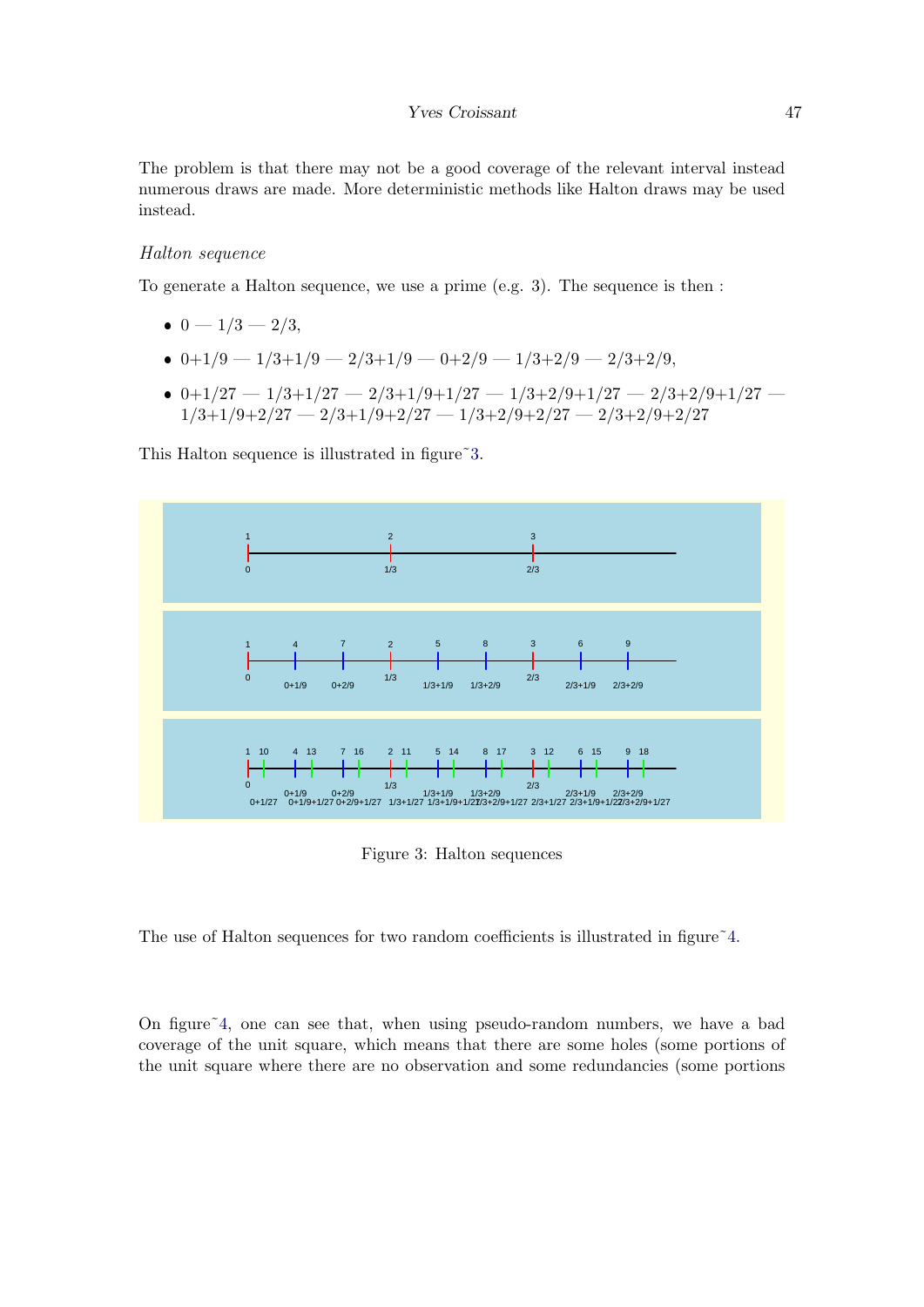

<span id="page-47-0"></span>Figure 4: Halton sequences vs random numbers in two dimensions

of the unit square where there are almost identical observations). The coverage of the unit square is much better with Halton draws.

## Correlation

It is often relevant to introduce correlations between random parameters. This is done using Choleski decomposition. Let  $\Omega$  be the covariance matrix of two random parameters. As a covariance matrix is necessarily positive definite, it can be written  $\Omega = C^{\top}C$ , with  $C$  an upper triangular matrix :

$$
C = \left(\begin{array}{cc} c_{11} & c_{12} \\ 0 & c_{22} \end{array}\right)
$$

so that :

$$
\Omega = C^{\top} C = \begin{pmatrix} c_{11}^{2} & c_{11}c_{12} \\ c_{11}c_{12} & c_{12}^{2} + c_{22}^{2} \end{pmatrix}
$$

If  $c_{12} = 0$ ,  $\Omega$  reduces to a diagonal matrix and the remaining two parameters  $(c_{11}, c_{22})$  are the standard deviations of the two random coefficients. To obtain a couple of correlated coefficients, one has to post-multiply a matrix of uncorrelated coefficients by the Choleski matrix.

If  $V(\eta_1, \eta_2) = I$ , then the variance of  $(\nu_1, \nu_2) = (\eta_1 \eta_2)C$  is  $\Omega$ 

As an example, suppose that the covariance matrix is :

$$
\Omega = \left(\begin{array}{cc} 0.5 & 0.8\\ 0.8 & 2.0 \end{array}\right)
$$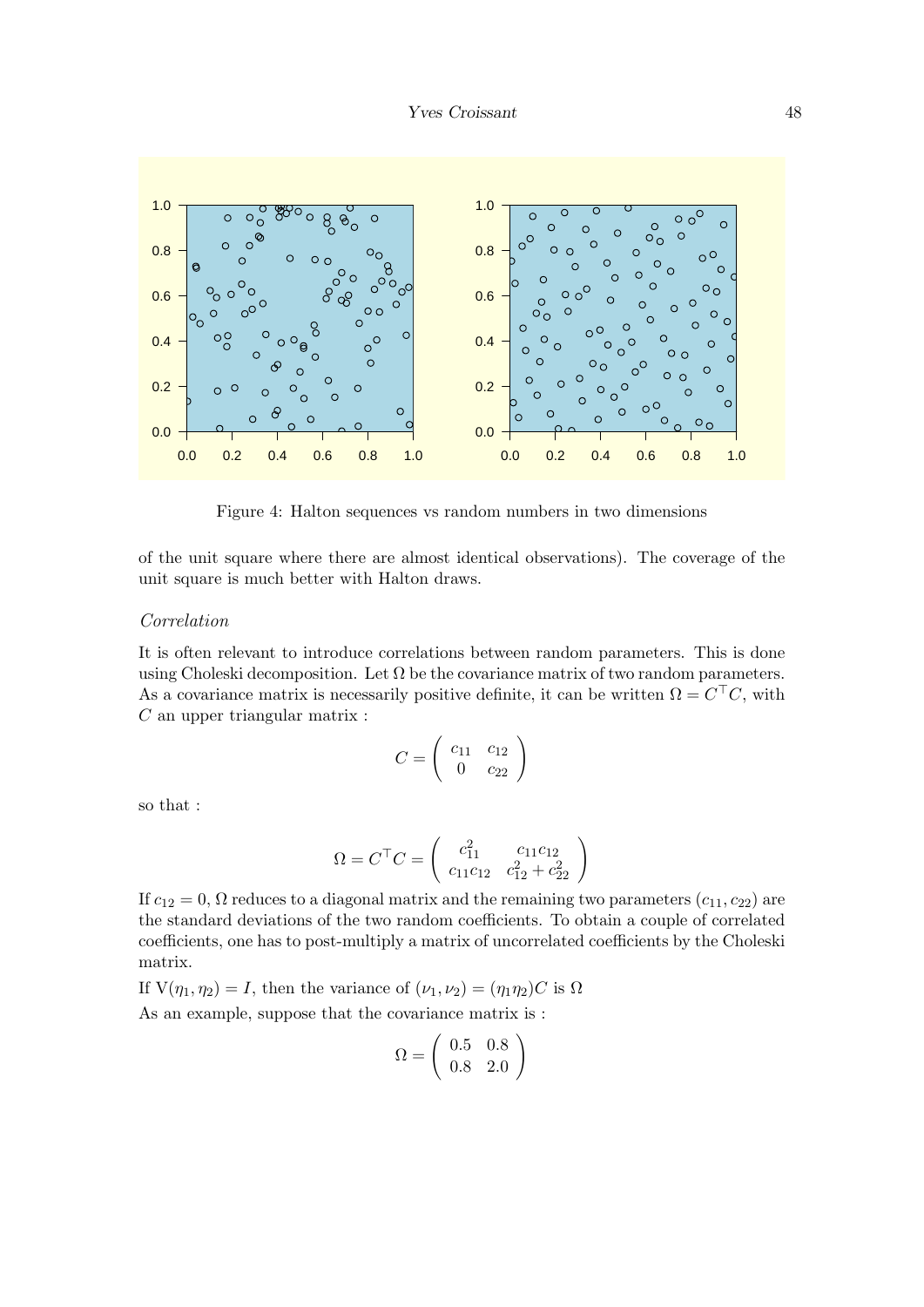<span id="page-48-1"></span>The Choleski matrix is :

$$
C = \left(\begin{array}{cc} 0.71 & 1.13 \\ 0 & 0.85 \end{array}\right)
$$

Starting with two uncorrelated parameters  $(\eta_1, \eta_2)$ , we obtain the following two correlated coefficients  $(\nu_1, \nu_2)$  with covariance matrix  $\Omega$ :

$$
\begin{cases}\n \nu_1 = 0.71\eta_1 \\
 \nu_2 = 1.13\eta_1 + 0.85\eta_2\n\end{cases}
$$

This situation is illustrated by the figure  $\tilde{5}$ .



<span id="page-48-0"></span>Figure 5: Correlation

#### 4.4. Application

We use the Train data set to illustrate the estimation of a mixed logit model. The random parameter logit model is estimated by providing a rpar argument to mlogit. This argument is a named vector, the names being the random coefficients and the values the name of the law (for example 'n' for a normal distribution). R is the number of draws, halton indicates whether halton draws should be used (NA indicates that default halton draws are used), panel and correlation are logical values that indicate that the panel version of the mixed logit model is estimated and that the correlation between random coefficients is taken into account.

We estimate a model with three random parameters, time, change and comfort. Two mixed logit models are estimated : Train.mxlc is a correlated model and Train.mxlu is an uncorrelated model. A basic multinomial model ml is also estimated.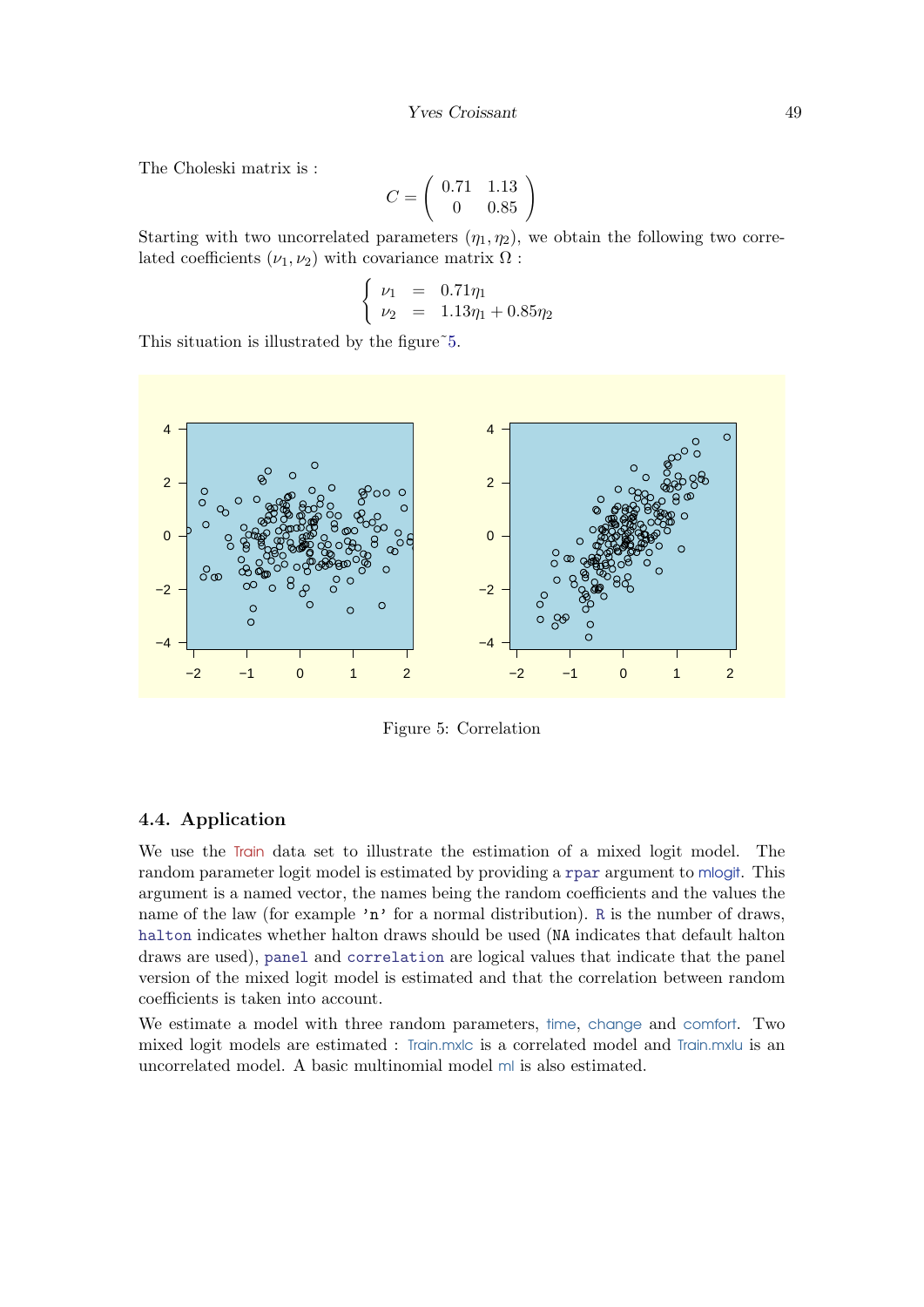```
R> data("Train", package = "mlogit")
R> Tr <- mlogit.data(Train, shape = "wide", varying = 4:11, choice = "choice",
+ sep = "", opposite = c("price", "time", "change", "comfort"),
+ alt.levels = c("choice1", "choice2"), id = "id")
R> Train.ml <- mlogit(choice ~ price + time + change + comfort,
+ Tr)R> Train.mxlc <- mlogit(choice \tilde{ } price + time + change + comfort,
+ Tr, panel = TRUE, rpar = c(time = "cn", change = "n", comfort = "ln"),
+ correlation = TRUE, R = 100, halton = NA)
R> Train.mxlu <- update(Train.mxlc, correlation = FALSE)
```
The summary method supplies the usual table of coefficients, and also some statistics about the random parameters. Random parameters may be extracted using the function rpar which take as first argument a mlogit object, as second argument par the parameter(s) to be extracted and as third argument norm the coefficient (if any) that should be used for normalization. This is usually the coefficient of the price (taken as a non random parameter), so that the effects can be interpreted as monetary values. This function returns a rpar object, and several methods/functions are provided to describe it :

```
R> time.value <- rpar(Train.mxlc, "time", norm = "price")
R> summary(time.value)
    Min. 1st Qu. Median Mean 3rd Qu. Max.
    -Inf 6.643815 25.250344 25.250344 43.856873 Inf
R> med(time.value)
[1] 0.08151964
R> mean(time.value)
[1] 0.08151964
R> stdev(time.value)
```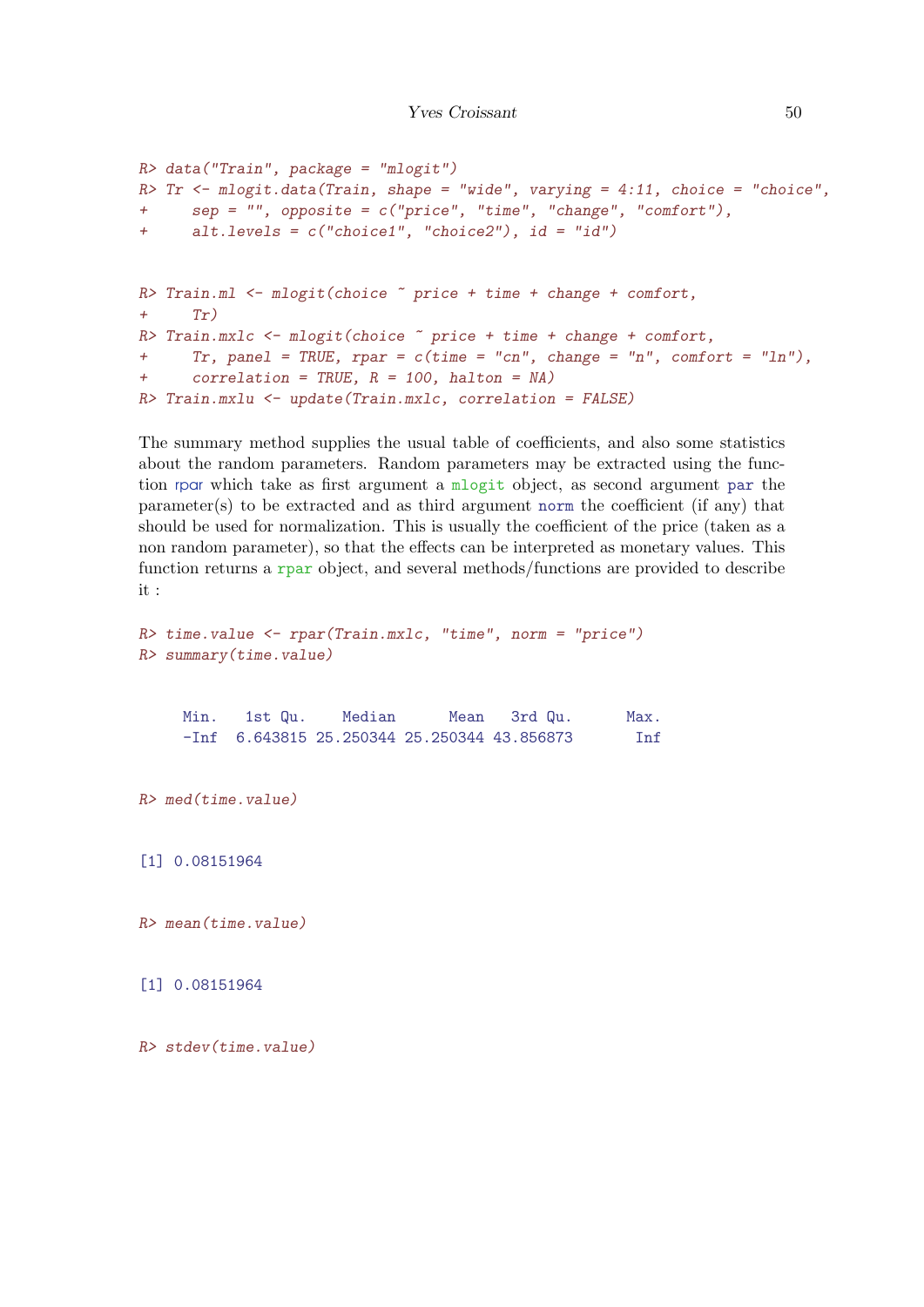## [1] 0.08906046

In case of correlated random parameters further functions are provided to analyse the correlation of the coefficients :

```
R> cor.mlogit(Train.mxlc)
              time change comfort
time 1.00000000 -0.02990826 0.3699102
change -0.02990826 1.00000000 0.2484853
comfort 0.36991023 0.24848532 1.0000000
R> cov.mlogit(Train.mxlc)
              time change comfort
time 0.007931766 -0.004685441 0.09230148
change -0.004685441 3.094203688 1.22462343
comfort 0.092301480 1.224623430 7.84973058
R> stdev(Train.mxlc)
     time change comfort
0.08906046 1.75903487 2.80173706
```
## 5. Multinomial Probit

## 5.1. The model

The multinomial probit is obtained with the same modeling that we used while presenting the random utility model. The utility of an alternative is still the sum of two components :  $U_j = V_j + \epsilon_j$ .

but the joint distribution of the error terms is now a multivariate normal with mean 0 and with a matrix of covariance denoted  $\Omega^8$  $\Omega^8$ .

<span id="page-50-0"></span><sup>8</sup> see [Hausman and Wise](#page-68-2) [\(1978\)](#page-68-2) and [Daganzo](#page-67-1) [\(1979\)](#page-67-1).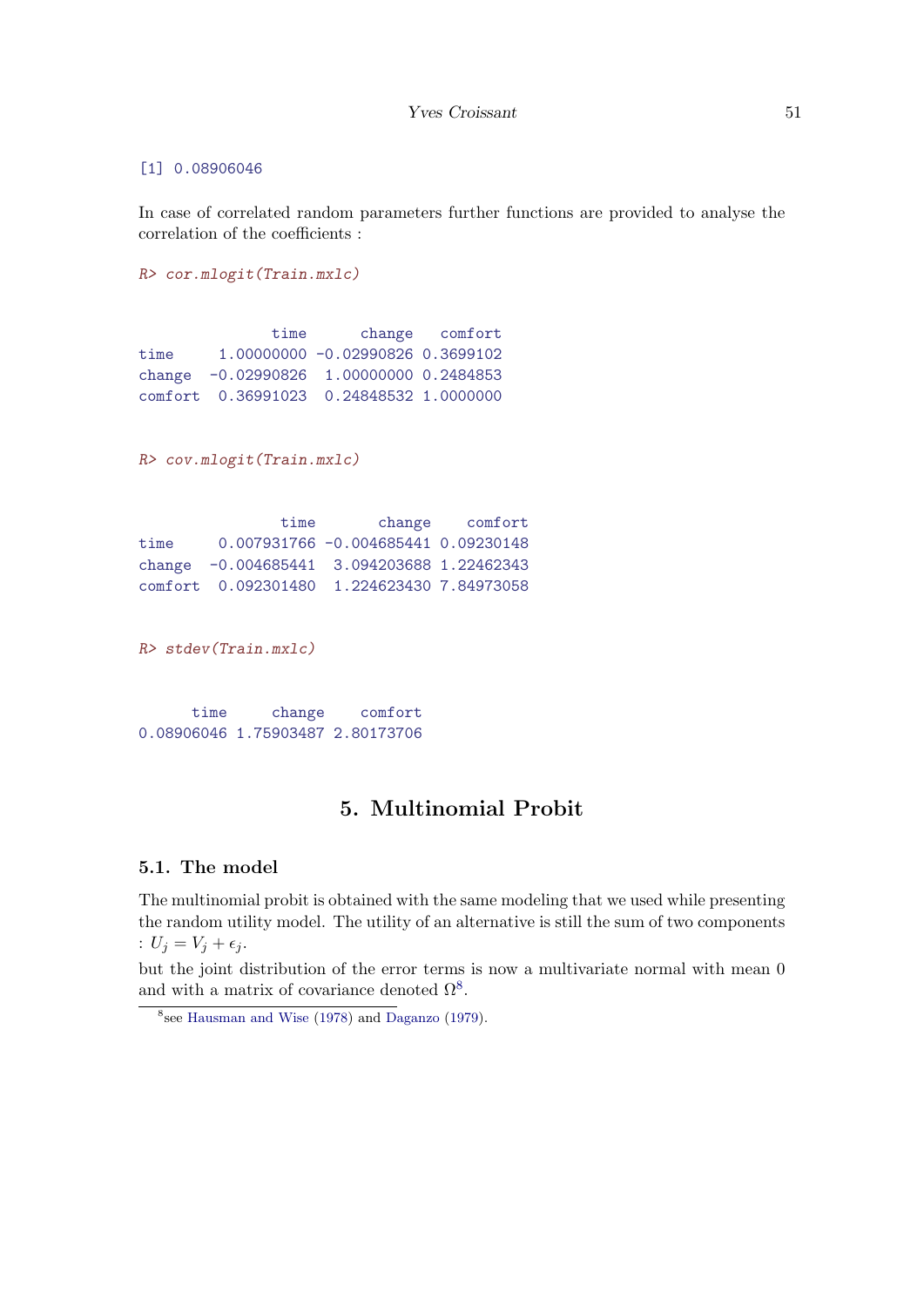Alternative  $l$  is chosen if :

$$
\begin{cases}\nU_1 - U_l = (V_1 - V_l) + (\epsilon_1 - \epsilon_l) < 0 \\
U_2 - U_l = (V_2 - V_l) + (\epsilon_2 - \epsilon_l) < 0 \\
\vdots \\
U_J - U_l = (V_J - V_l) + (\epsilon_J - \epsilon_l) < 0\n\end{cases}
$$

wich implies, denoting  $V_j^l = V_j - V_l$ :

$$
\begin{cases}\n\epsilon_1^l = (\epsilon_1 - \epsilon_l) < -V_1^l \\
\epsilon_2^l = (\epsilon_2 - \epsilon_l) < -V_2^l \\
\vdots & \vdots \\
\epsilon_J^l = (\epsilon_J - \epsilon_l) < -V_J^l\n\end{cases}
$$

The initial vector of errors  $\epsilon$  are transformed using the following transformation :

$$
\epsilon^l = M^l \epsilon
$$

where the transformation matrix  $M^l$  is a  $(J-1) \times J$  matrix obtained by inserting in an identity matrix a  $l^{\text{th}}$  column of -1. For example, if  $J = 4$  and  $l = 3$ :

$$
M^3 = \left(\begin{array}{rrr} 1 & 0 & -1 & 0 \\ 0 & 1 & -1 & 0 \\ 0 & 0 & -1 & 1 \end{array}\right)
$$

The covariance matrix of the error differences is obtained using the following matrix :

$$
V\left(\epsilon^{l}\right) = V\left(M^{l}\epsilon\right) = M^{l}V\left(\epsilon\right)M^{l}^{\top} = M^{l}\Omega M^{l}^{\top}
$$

The probability of choosing  $l$  is then :

$$
P_l = \mathcal{P}(\epsilon_1^l < -V_1^l \& \epsilon_2^l < -V_2^l \& \dots \epsilon_J^l < -V_J^l) \tag{13}
$$

with the hypothesis of distribution, this writes :

$$
P_l = \int_{-\infty}^{-V_1^l} \int_{-\infty}^{-V_2^l} \dots \int_{-\infty}^{-V_J^l} \phi(\epsilon^l) d\epsilon_1^l d\epsilon_2^l \dots d_J^l
$$
 (14)

with :

$$
\phi\left(\epsilon^l\right) = \frac{1}{(2\pi)^{(J-1)/2} \mid \Omega^l \mid^{1/2}} e^{-\frac{1}{2}\epsilon^l \Omega^{l-1} \epsilon^l}
$$
\n(15)

Two problems arise with this model :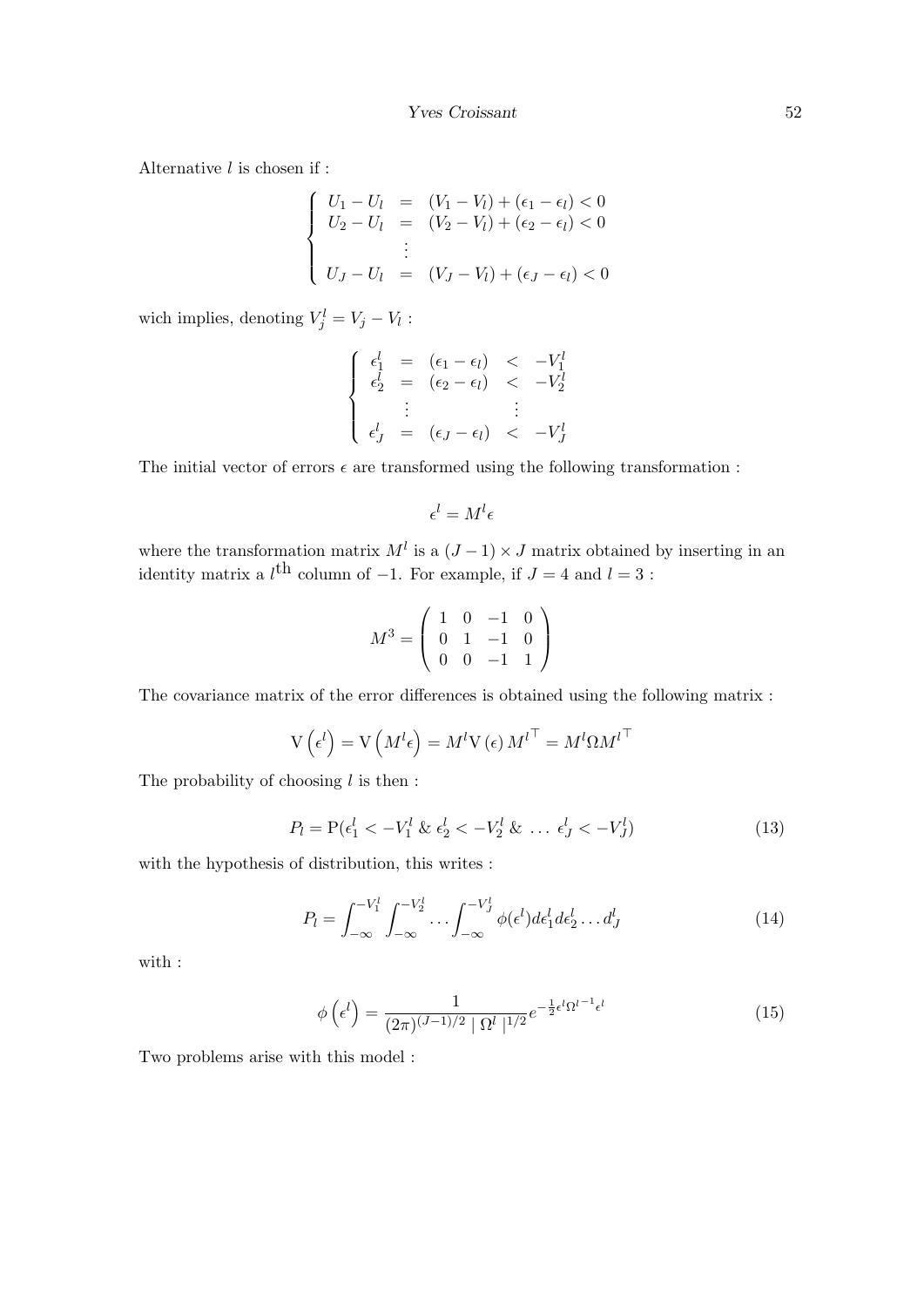#### Yves Croissant 53

- the first one is that the identified parameters are the elements of  $\Omega^l$  and not of  $\Omega$ . We must then carefully investigate the meanings of these elements.
- the second one is that the probability is a  $J-1$  integral, which should be numerically computed. The relevant strategy in this context is to use simulations.

#### 5.2. Identification

The meaning-full parameters are those of the covariance matrix of the error  $\Omega$ . For example, with  $J = 3$ :

$$
\Omega = \begin{pmatrix}\n\sigma_{11} & \sigma_{12} & \sigma_{13} \\
\sigma_{21} & \sigma_{22} & \sigma_{23} \\
\sigma_{31} & \sigma_{32} & \sigma_{33}\n\end{pmatrix}
$$
\n
$$
\Omega^1 = M^1 \Omega M^{1\top} = \begin{pmatrix}\n\sigma_{11} + \sigma_{22} - 2\sigma_{12} & \sigma_{11} + \sigma_{23} - \sigma_{12} - \sigma_{13} \\
\sigma_{11} + \sigma_{23} - \sigma_{12} - \sigma_{13} & \sigma_{11} + \sigma_{33} - 2\sigma_{13}\n\end{pmatrix}
$$

The overall scale of utility being unidentified, one has to impose the value of one of the variance, for example the first one is fixed to 1. We then have :

$$
\Omega^{1} = \begin{pmatrix} 1 & \frac{\sigma_{11} + \sigma_{23} - \sigma_{12} - \sigma_{13}}{\sigma_{11} + \sigma_{22} - 2\sigma_{12}} \\ \frac{\sigma_{11} + \sigma_{23} - \sigma_{12} - \sigma_{13}}{\sigma_{11} + \sigma_{22} - 2\sigma_{12}} & \frac{\sigma_{11} + \sigma_{33} - 2\sigma_{13}}{\sigma_{11} + \sigma_{22} - 2\sigma_{12}} \end{pmatrix}
$$

Therefore, out the 6 structural parameters of the covariance matrix, only 3 can be identified. Moreover, it's almost impossible to interpret these parameters.

More generally, with  $J$  alternatives, the number of the parameters of the covariance matrix is  $(J + 1) \times J/2$  and the number of identified parameters is  $J \times (J - 1)/2 - 1$ .

## 5.3. Simulations

Let  $L^l$  be the Choleski decomposition of the covariance matrix of the error differences :

$$
\Omega^l = L^l L^{l\top}
$$

This matrix is a lower triangular matrix of dimension  $(J - 1)$ :

$$
L^{l} = \begin{pmatrix} l_{11} & 0 & 0 & \dots & 0 \\ l_{21} & l_{22} & 0 & \dots & 0 \\ l_{31} & l_{32} & l_{33} & \dots & 0 \\ \vdots & \vdots & \vdots & \ddots & \vdots \\ l_{(J-1)1} & l_{(J-1)2} & l_{(J-1)3} & \dots & l_{(J-1)(J-1)} \end{pmatrix}
$$

Let  $\eta$  be a vector of standard normal deviates :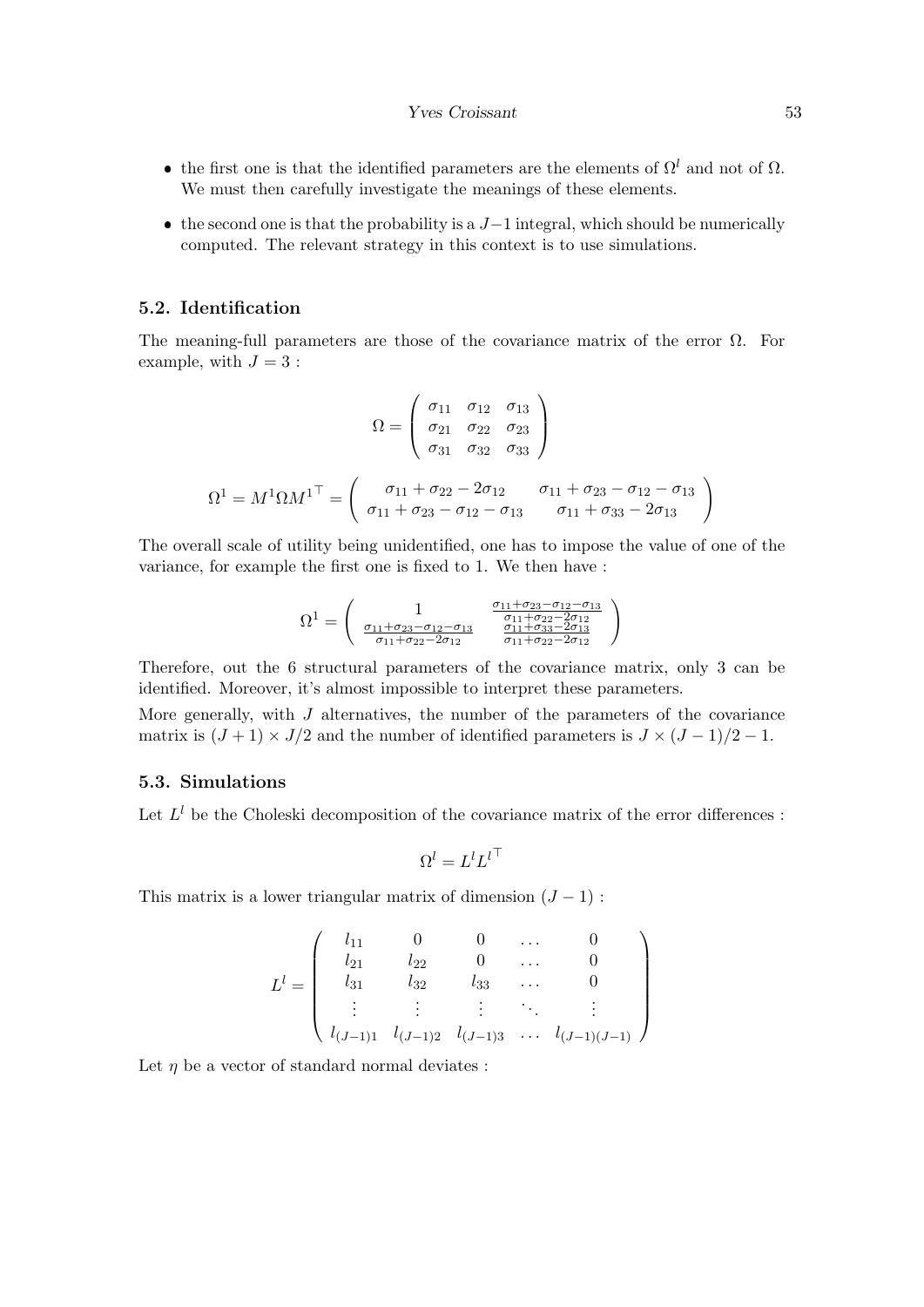$$
\eta \sim N(0, I)
$$

Therefore, we have :

$$
V(L^{l}\eta) = L^{l}V(\eta)L^{l} = L^{l}IL^{l} = \Omega^{l}
$$

Therefore, if we draw a vector of standard normal deviates  $\eta$  and apply to it this transformation, we get a realization of  $\epsilon^l$ .

This joint probability can be written as a product of conditional and marginal probabilities :

$$
P_{l} = P(\epsilon_{1}^{l} < -V_{1}^{l} \& \epsilon_{2}^{l} < -V_{2}^{l} \& \dots \& \epsilon_{J}^{l} < -V_{J}^{l}))
$$
  
\n
$$
= P(\epsilon_{1}^{l} < -V_{1}^{l}))
$$
  
\n
$$
\times P(\epsilon_{2}^{l} < -V_{2}^{l} | \epsilon_{1}^{l} < -V_{1}^{l})
$$
  
\n
$$
\times P(\epsilon_{3}^{l} < -V_{3}^{l} | \epsilon_{1}^{l} < -V_{1}^{l} \& \epsilon_{2}^{l} < -V_{2}^{l})
$$
  
\n
$$
\vdots
$$
  
\n
$$
\times P(\epsilon_{J}^{l} < -V_{J}^{l} | \epsilon_{1}^{l} < -V_{1}^{l} \& \dots \& \epsilon_{J-1}^{l} < -V_{J-1}^{l}))
$$

The vector of error differences deviates is :

$$
\begin{pmatrix}\n\epsilon_1^l \\
\epsilon_2^l \\
\epsilon_3^l \\
\vdots \\
\epsilon_J^l\n\end{pmatrix} = \begin{pmatrix}\nl_{11} & 0 & 0 & \dots & 0 \\
l_{21} & l_{22} & 0 & \dots & 0 \\
l_{31} & l_{32} & l_{33} & \dots & 0 \\
\vdots & \vdots & \vdots & \ddots & \vdots \\
l_{(J-1)1} & l_{(J-1)2} & l_{(J-1)3} & \dots & l_{(J-1)(J-1)}\n\end{pmatrix} \times \begin{pmatrix}\n\eta_1 \\
\eta_2 \\
\eta_3 \\
\vdots \\
\eta_J\n\end{pmatrix}
$$
\n
$$
\begin{pmatrix}\n\epsilon_1^l \\
\epsilon_2^l \\
\epsilon_3^l \\
\vdots \\
\epsilon_J^l\n\end{pmatrix} = \begin{pmatrix}\nl_{11}\eta_1 \\
l_{21}\eta_1 + l_{22}\eta_2 \\
l_{31}\eta_1 + l_{32}\eta_2 + l_{33}\eta_3 \\
\vdots \\
l_{(J-1)1}\eta_1 + l_{(J-1)2}\eta_2 + \dots + l_{(J-1)(J-1)}\eta_{J-1}\n\end{pmatrix}
$$

Let's now investigate the marginal and conditional probabilities :

- the first one is simply the marginal probability for a standard normal deviates, therefore we have :  $P(\epsilon_1^l < -V_1^l) = \Phi\left(-\frac{V_1^l}{l_{11}}\right)$
- the second one is, for a given value of  $\eta_1$  equal to  $\Phi\left(-\frac{V_2^l+l_{21}\eta_1}{l_{22}}\right)$ . We then have to compute the mean of this expression for any value of  $\eta_1$  lower than  $-\frac{V_1^1}{l_{11}}$ . We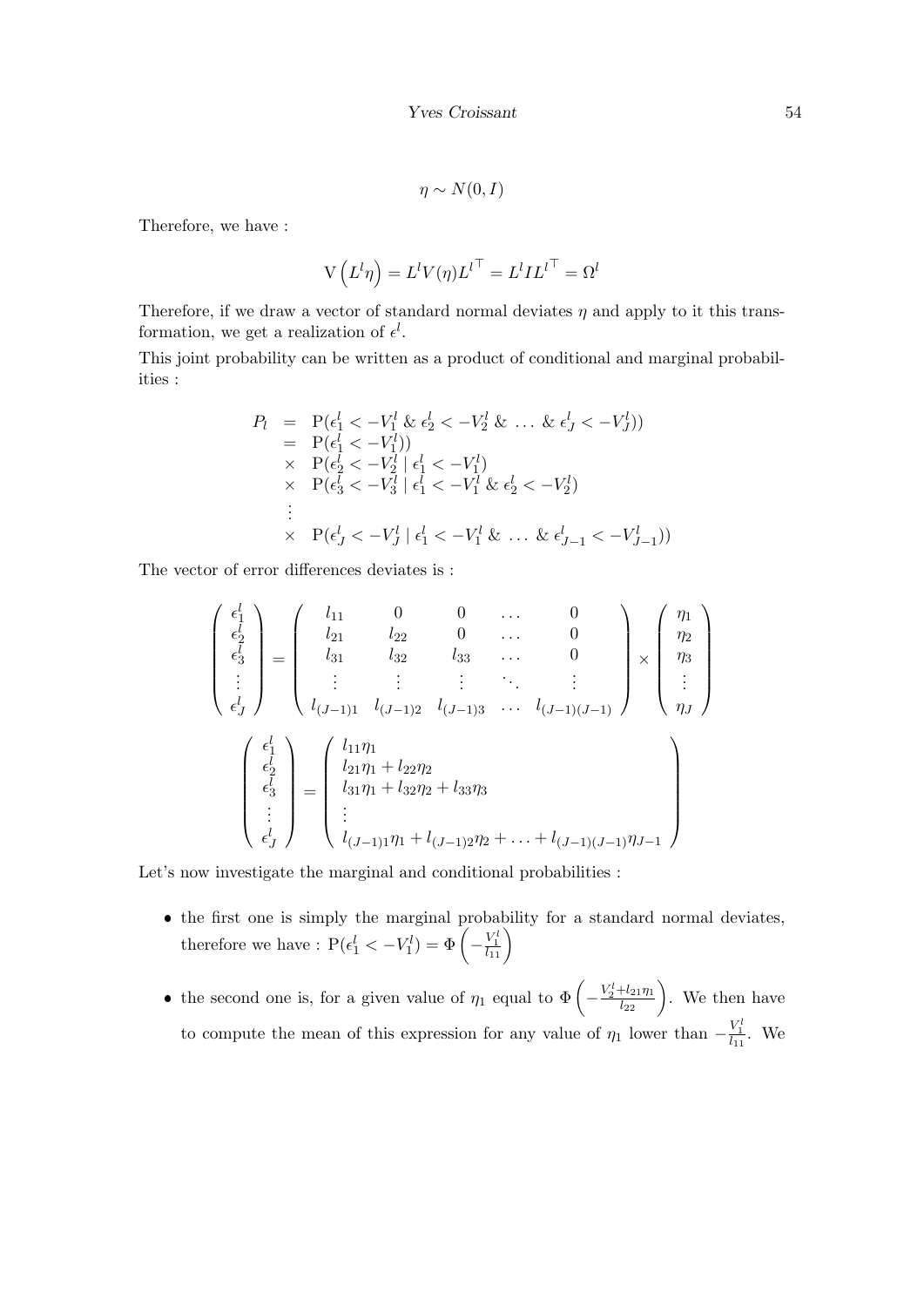#### Yves Croissant 55

then have, denoting  $\bar{\phi}_1$  the truncated normal density :

$$
P(\epsilon_2^l < -V_2^l) = \int_{-\infty}^{-\frac{V_1^l}{l_{11}}} \Phi\left(-\frac{V_2^l + l_{21}\eta_1}{l_{22}}\right) \bar{\phi}_1(\eta_1) d\eta_1
$$

• the third one is, for given values of  $\eta_1$  and  $\eta_2$  equal to :  $\Phi\left(-\frac{V_3^l+l_{31}\eta_1+l_{32}\eta_2}{l_{33}}\right)$ . We then have :

$$
P(\epsilon_3^l < -V_3^l) = \int_{-\infty}^{-\frac{V_1^l}{l_{11}}} \int_{-\infty}^{-\frac{V_2^l + l_{21}\eta_1}{l_{22}}} \Phi\left(-\frac{V_3^l + l_{31}\eta_1 + l_{32}\eta_2}{l_{33}}\right) \bar{\phi}_1(\eta_1) \bar{\phi}_2(\eta_2) d\eta_1 d\eta_2
$$

and so on.

This probabilities can easily be simulated by drawing numbers from a truncated normal distribution.

This so called GHK algorithm<sup>[9](#page-54-0)</sup> (for Geweke, Hajivassiliou and Keane who developed this algorithm) can be described as follow :

- 1. compute  $\Phi\left(-\frac{V_1^l}{l_{11}}\right)$
- 2. draw a number called  $\eta_1^r$  from a standard normal distribution upper-truncated at  $-\frac{V_1^l}{l_{11}}$  and compute  $\Phi\left(-\frac{V_2^l+l_{21}\eta_1^r}{l_{22}}\right)$
- 3. draw a number called  $\eta_2^r$  from a standard normal distribution upper-truncated at  $-\frac{V_2^l + l_{21}\eta_1^r}{l_{22}}$  and compute  $\Phi\left(-\frac{V_3^l + l_{31}\eta_1^r + l_{32}\eta_2^r}{l_{33}}\right)$
- 4. ... draw a number called  $\eta_{J-1}^r$  from a standard normal distribution upper-truncated at  $-\frac{V_{J-1}^l + l_{(J-1)1} \eta_1^r + \dots V_{J-1}^l + l_{(J-1)(J-2)} \eta_{J-2}^r}{l_{(J-1)(J-1)}}$
- 5. multiply all these probabilities and get a realization of the probability called  $P_l^r$ .
- 6. repeat all these steps many times and average all these probabilities ; this average is an estimation of the probability :  $\bar{P}_l = \sum_{r=1}^R P_l^r / R$ .

Several points should be noted concerning this algorithm :

 the utility differences should be computed respective to the chosen alternative for each individual,

<span id="page-54-0"></span><sup>&</sup>lt;sup>9</sup>see for example [Geweke, Keane, and Runkle](#page-68-3) [\(1994\)](#page-68-3).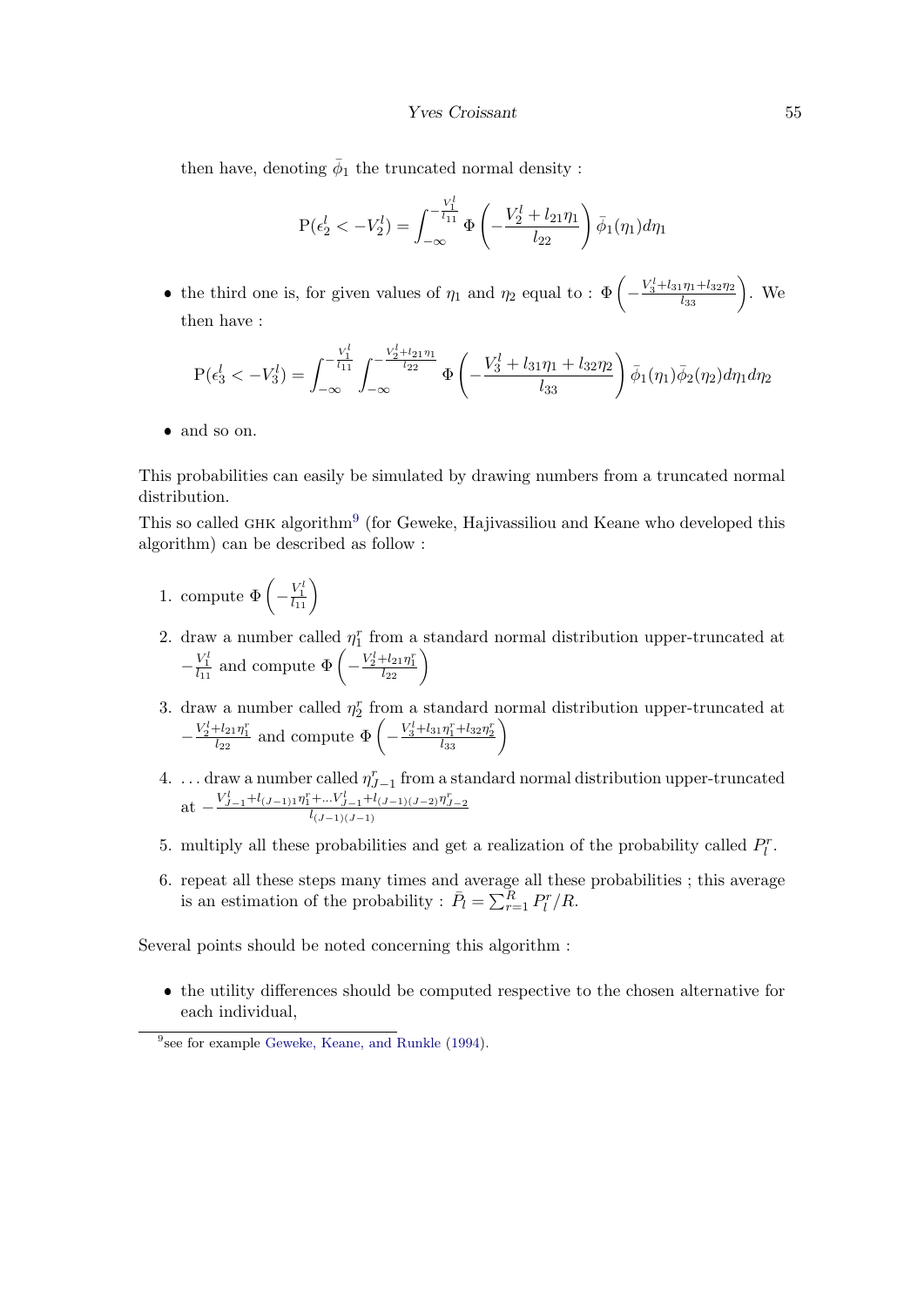<span id="page-55-0"></span> the Choleski decomposition used should relies on the same covariance matrix of the errors. One method to attained this goal is to start from a given difference, e.g. the difference respective with the first alternative. The vector of error difference is then  $\epsilon^1$  and its covariance matrix is  $\Omega^1 = L^1 L^{1\top}$ . To apply a difference respective with an other alternative l, we construct a matrix called  $S<sup>l</sup>$  which is obtained by using a  $J-2$  identity matrix, adding a first row of 0 and inserting a column of  $-1$ at the  $l - 1$ <sup>th</sup> position. For example, with 4 alternatives and  $l = 3$ , we have :

$$
S^3 = \left(\begin{array}{rrr} 0 & -1 & 0 \\ 1 & -1 & 0 \\ 0 & -1 & 1 \end{array}\right)
$$

The elements of the choleski decomposition of the covariance matrix is then obtained as follow :

$$
\Omega^l={S^l}{\Omega^1}{S^l}^\top={L^l}{L^l}^\top
$$

 $\bullet$  to compute draws from a normal distribution truncated at  $a$ , the following trick is used : take a draw  $\mu$  from a uniform distribution (between 0 and 1); then  $\eta = \Phi^{-1}(\mu \Phi(a))$  is a draw from a normal distribution truncated at a

#### 5.4. Applications

We use again the Fishing data frame, with only a subset of three alternatives used. The multinomial probit model is estimated using mlogit with the probit argument equal to **TRUE** 

```
R> data("Fishing", package = "mlogit")
R> Fish \leq mlogit.data(Fishing, shape = "wide", varying = 2:9, choice = "mode")
R> Fish.mprobit <- mlogit(mode ~ price | income | catch, Fish, probit = TRUE,
+ alt.subset = c("beach", "boat", "pier"))
R> summary(Fish.mprobit)
Call:
mlogit(formula = mode \text{" price } | income | catch, data = Fish,alt.subset = c("beach", "boat", "pier"), probit = TRUE)Frequencies of alternatives:
 beach boat pier
0.18356 0.57260 0.24384
bfgs method
```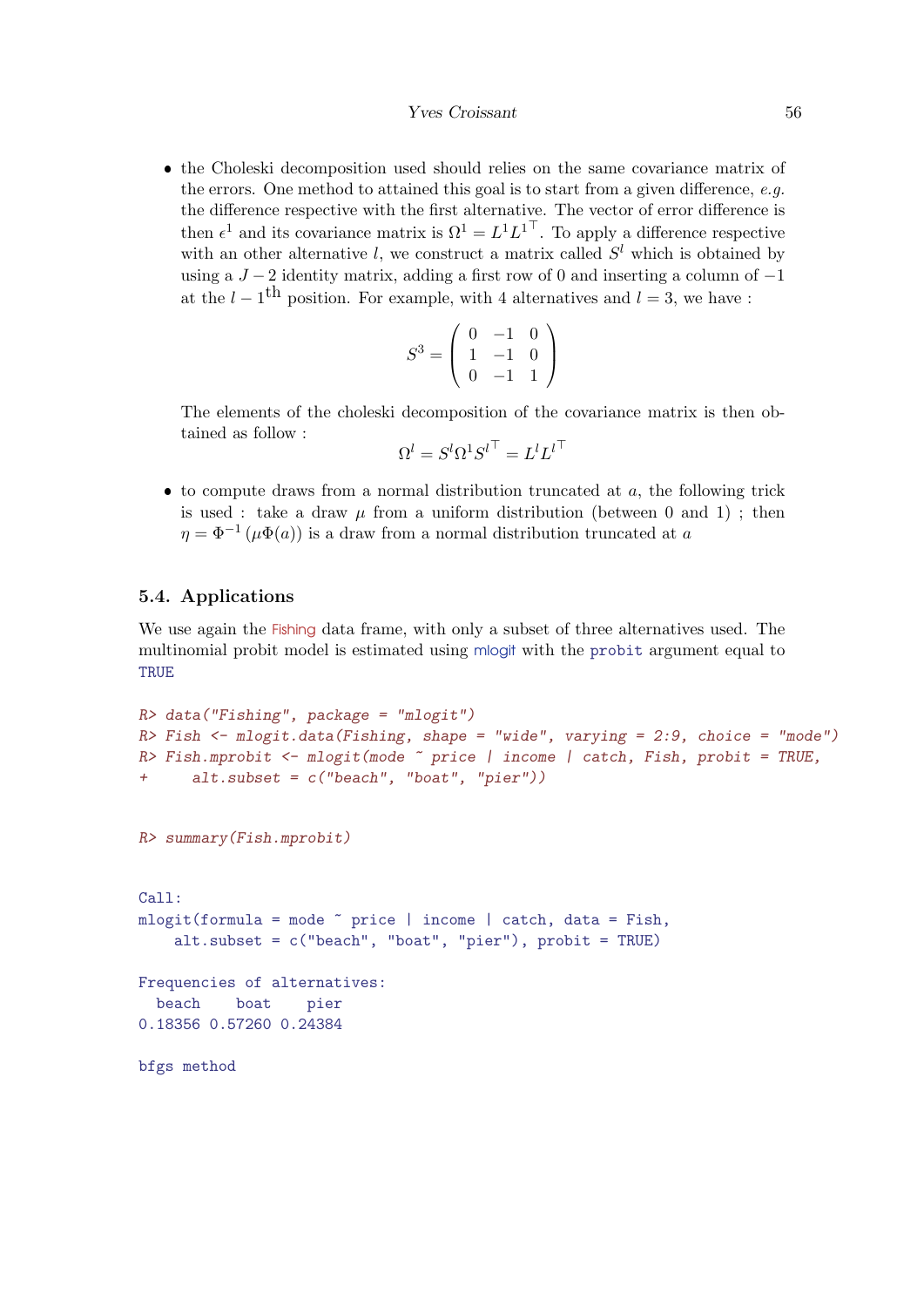```
14 iterations, 0h:0m:36s
g'(-H)^{-1}g = 9.77E-07gradient close to zero
Coefficients :
                  Estimate Std. Error t-value Pr(>|t|)
boat:(intercept) 7.2514e-01 3.5809e-01 2.0250 0.0428661 *
pier:(intercept) 6.2393e-01 2.7396e-01 2.2774 0.0227617 *
price -1.2154e-02 1.7697e-03 -6.8681 6.505e-12 ***
boat:income 2.4005e-06 3.6698e-05 0.0654 0.9478448
pier:income -6.5419e-05 4.0832e-05 -1.6022 0.1091198
beach:catch 1.5479e+00 4.3002e-01 3.5995 0.0003188 ***
boat:catch 4.0010e-01 4.1600e-01 0.9618 0.3361595
pier:catch 1.2747e+00 5.5863e-01 2.2819 0.0224968 *
boat.pier 5.4570e-01 4.6263e-01 1.1795 0.2381809
pier.pier 6.9544e-01 2.9294e-01 2.3740 0.0175973 *
---
Signif. codes: 0 '***' 0.001 '**' 0.01 '*' 0.05 '.' 0.1 ' ' 1
Log-Likelihood: -478.43
McFadden R^2: 0.32751
Likelihood ratio test : chisq = 465.99 (p.value = \langle 2.22e-16 \rangle
```
## 6. Tests

## 6.1. The three tests

As for all models estimated by maximum likelihood, three testing procedures may be applied to test hypothesis about models fitted using mlogit. The hypothesis tested define two models :

- $\bullet$  the unconstrained model that doesn't take these hypothesis into account,
- the constrained model that impose these hypothesis.

This in turns define three principles of tests :

- $\bullet$  the Wald test is based only on the unconstrained model,
- $\bullet$  the *Lagrange multiplier test* (or *score test*) is based only on the constrained model,
- $\bullet$  the *Likelihood ratio test* is based on the comparison of both models.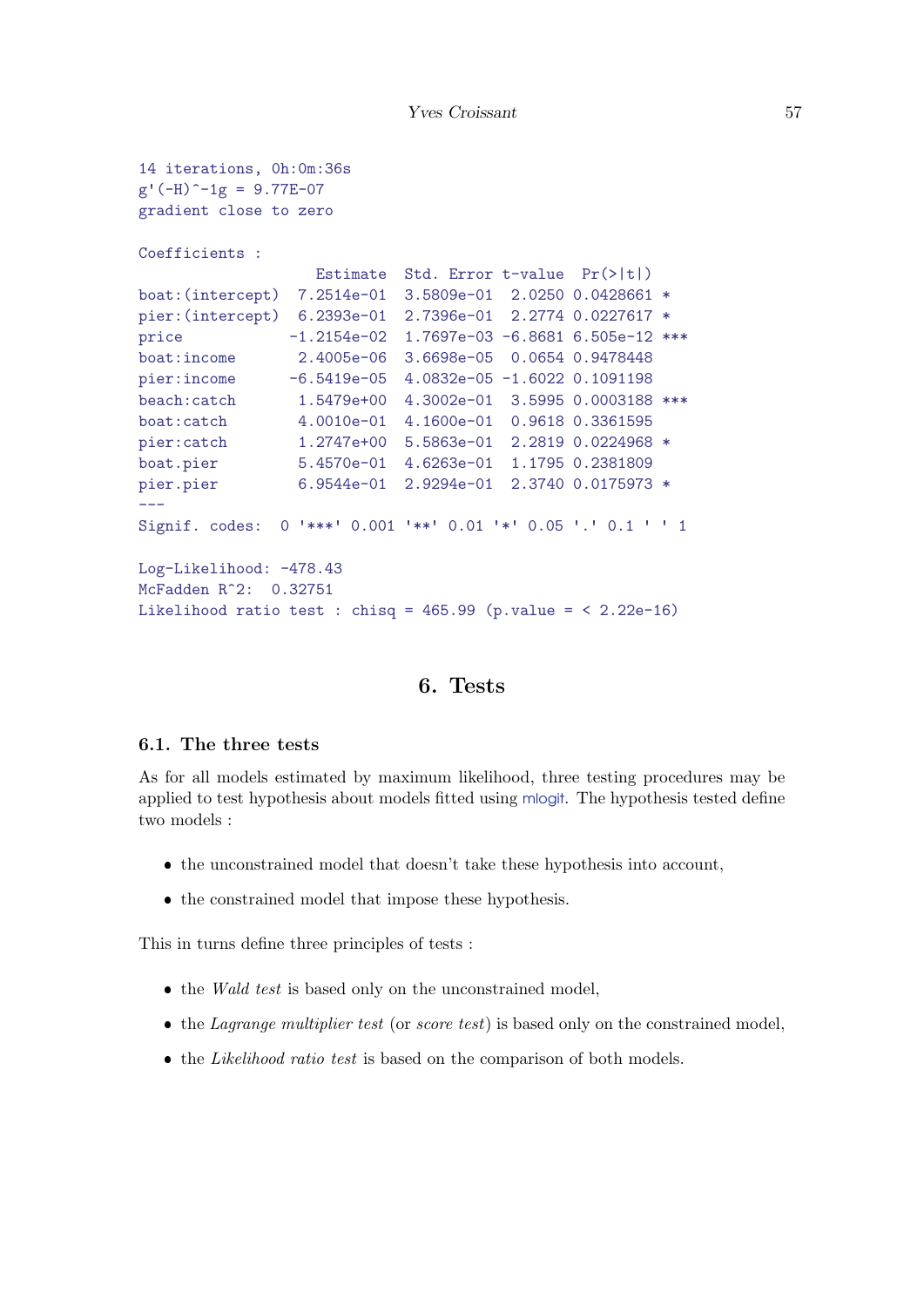

<span id="page-57-0"></span>Figure 6: The three tests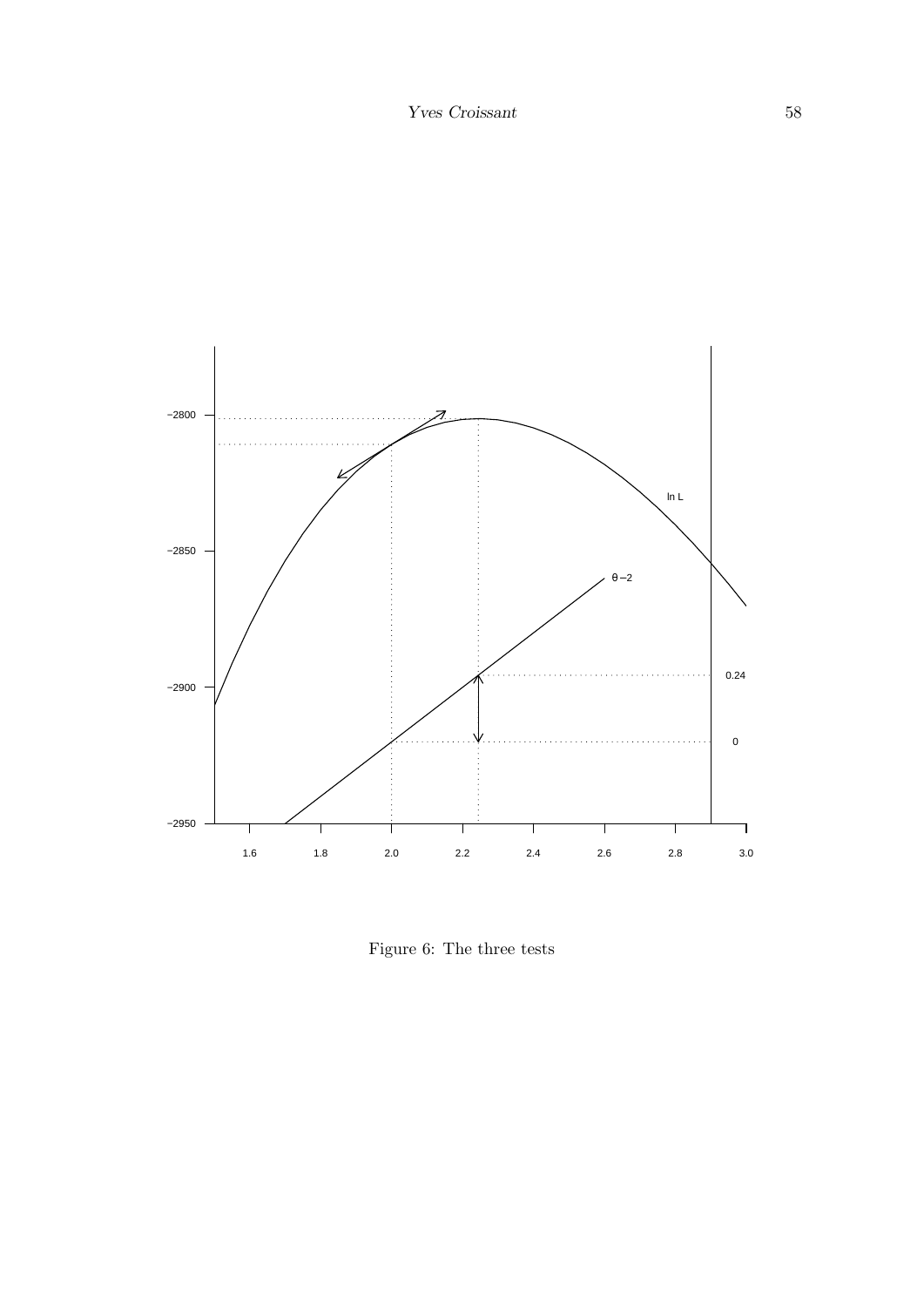#### Yves Croissant 59

<span id="page-58-0"></span>The three principles of test are better understood using figure  $\tilde{6}$ .

In this one dimensional setting, the hypothesis is of the form  $\theta = \theta_o$ , which can be written  $f(\theta) = \theta - \theta_o$ , with  $f(\theta) = 0$  if the hypothesis is unforced. This is the equation of a straight line on figure  $\tilde{6}$ . The constrained model is just  $\hat{\theta}_c = \theta_o$ , *i.e.* the constrained model is not estimated. The unconstrained model corresponds to the maximum of the curve that represents the log-likelihood function.

• The Wald test is based on  $f(\hat{\theta}_{nc}) = R\hat{\theta}_{nc} - q$  which is depicted by the arrow in figure $\tilde{6}$ . More generally, it is a vector of length  $J$ , whose expected value should be 0 if the hypothesis is true : E $(R\hat{\theta}_{nc} - q) = R\theta - q$ . Its variance is : V $(R\hat{\theta}_{nc} - q) =$  $RV(\hat{\theta}_{nc})R^{\top}$ .  $(R\hat{\theta}_{nc} - q) \sim N(R\theta - q, RV(\hat{\theta}_{nc})R^{\top})$ . If the hypothesis are true, the quadratic form is a chi-squared with  $J$  degrees of freedom :

$$
t_{\text{wald}} = (R\hat{\theta}_{nc} - q)^{\top} (RV(\hat{\theta}_{nc})R^{\top})^{-1} (R\hat{\theta}_{nc} - q)
$$

 The Lagrange multiplier is based on the gradient (the slope of the likelihood curve) evaluated at the constrained model :  $\frac{\partial \ln \bar{L}}{\partial \theta}(\hat{\theta}_c)$ . Here again, this should be a random vector with expected value equal to  $0$  if  $H_0$  is true. The variance of the gradient is :  $V\left(\frac{\partial \ln L}{\partial \theta}(\hat{\theta}_c)\right) = E\left(\frac{\partial^2 \ln L}{\partial \theta \partial \theta^{\top}}(\theta)\right)$ .  $\frac{\partial \ln L}{\partial \theta}(\hat{\theta}_c) \sim N(0, E\left(\frac{\partial^2 \ln L}{\partial \theta \partial \theta^{\top}}\right)$ . If the hypothesis are true, the quadratic form is a chi-squared with  $J$  degrees of freedom :

$$
t_{\text{score}} = \left(\frac{\partial \ln L}{\partial \theta}(\hat{\theta}_c)\right)^{\top} \mathbf{V} \left(\frac{\partial \ln L}{\partial \theta}(\hat{\theta}_c)\right)^{-1} \left(\frac{\partial \ln L}{\partial \theta}(\hat{\theta}_c)\right)
$$

 Finally, the likelihood ratio test compares both models. More specifically, the statistic is twice the value of the log-likelihood for the two models and, if the hypothesis are true, is a chi-squared with  $J$  degrees of freedom :

$$
t_{\rm lr} = 2\left(\ln L_{nc} - \ln L_c\right)
$$

Two of these tests are implemented in the lmtest package [\(Zeileis and Hothorn](#page-69-1) [2002\)](#page-69-1) : waldtest and lrtest. The wald test is also implemented in linearHypothesis from package car with a fairly different syntax. We provide special methods of waldtest and lrtest for mlogit objects and we also provide a function for the lagrange multiplier (or score) test called scoretest.

We'll see later that the score test is especially useful for  $\mathbf{m}$  logit objects when one is interested in extending the basic multinomial logit model. In this case, the unconstrained model is much more difficult to estimate than the constrained model which is the basic multinomial logit model. The score test, which is based on the constrained model is therefore very simple to compute.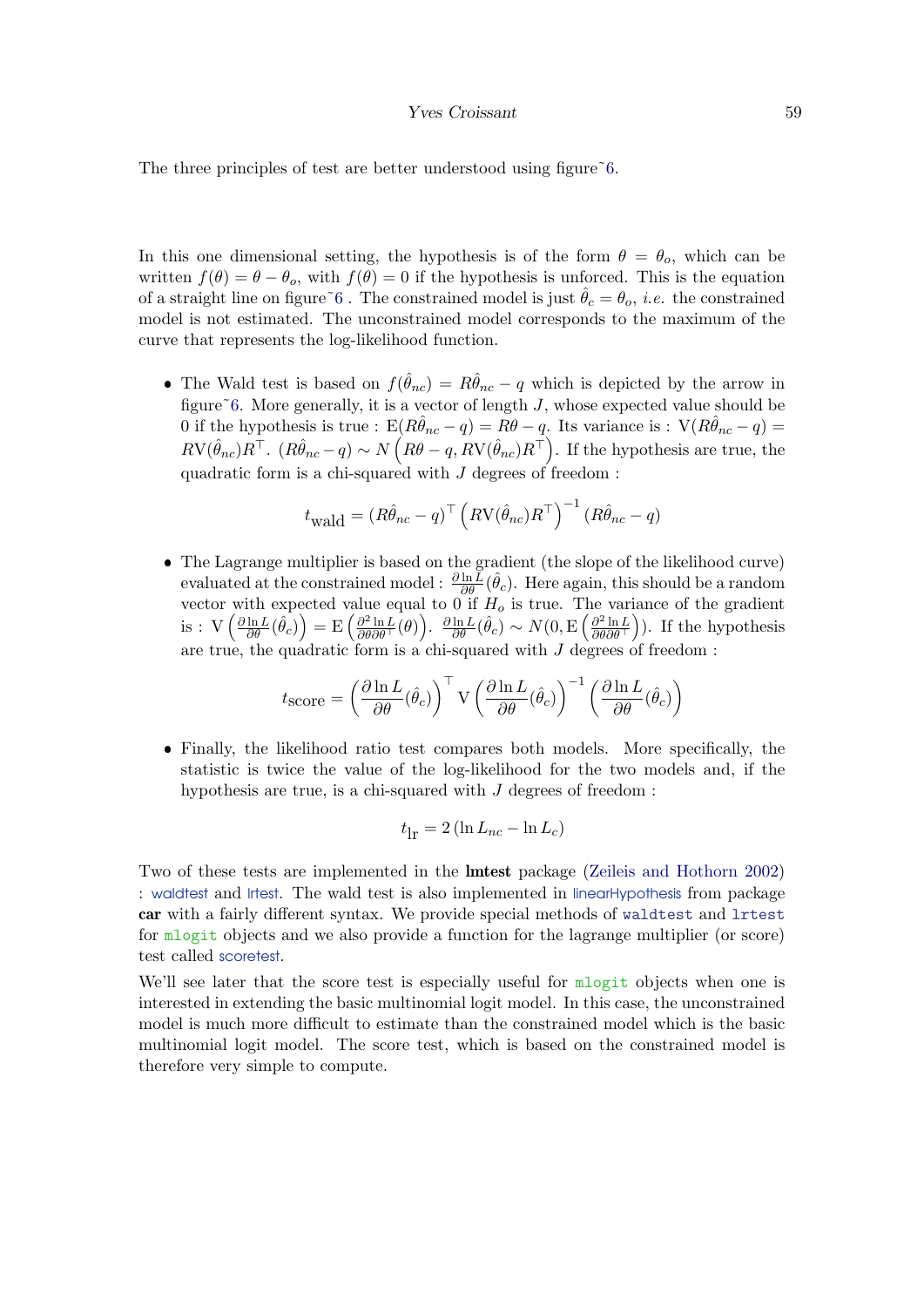For now, we'll just demonstrate the use of the testing in the usual setting where the two models are provided. This can done by passing two fitted models to the testing function, or just one model and a formula which describes the second model.

We've previously estimated the following model :

```
R> ml. Fish \leq mlogit(mode \leq price | income | catch, Fishing, shape = "wide",
+ varying = 2:9)
```
The hypothesis that the income doesn't influence the choice for a fishing mode is a joint hypothesis that three coefficients are zero. The constrained model can be obtained by updating the previous model :

```
R> ml. Fish.c <- update(ml. Fish, . \tilde{ } . | . - income | .)
```
The wald and likelihood ratio tests are then obtained by providing the two models as arguments :

```
R> waldtest(ml.Fish, ml.Fish.c)
```

```
Wald test
```

```
Model 1: mode ~ price | income | catch
Model 2: mode ~ price | 1 | catch
 Res.Df Df Chisq Pr(>Chisq)
1 1171
2 1174 -3 28.613 2.701e-06 ***
---
Signif. codes: 0 '***' 0.001 '**' 0.01 '*' 0.05 '.' 0.1 ' ' 1
R> lrtest(ml.Fish, ml.Fish.c)
Likelihood ratio test
Model 1: mode ~ price | income | catch
Model 2: mode ~ price | 1 | catch
 #Df LogLik Df Chisq Pr(>Chisq)
1 11 -1199.1
2 8 -1214.2 -3 30.138 1.291e-06 ***
---
Signif. codes: 0 '***' 0.001 '**' 0.01 '*' 0.05 '.' 0.1 ' ' 1
```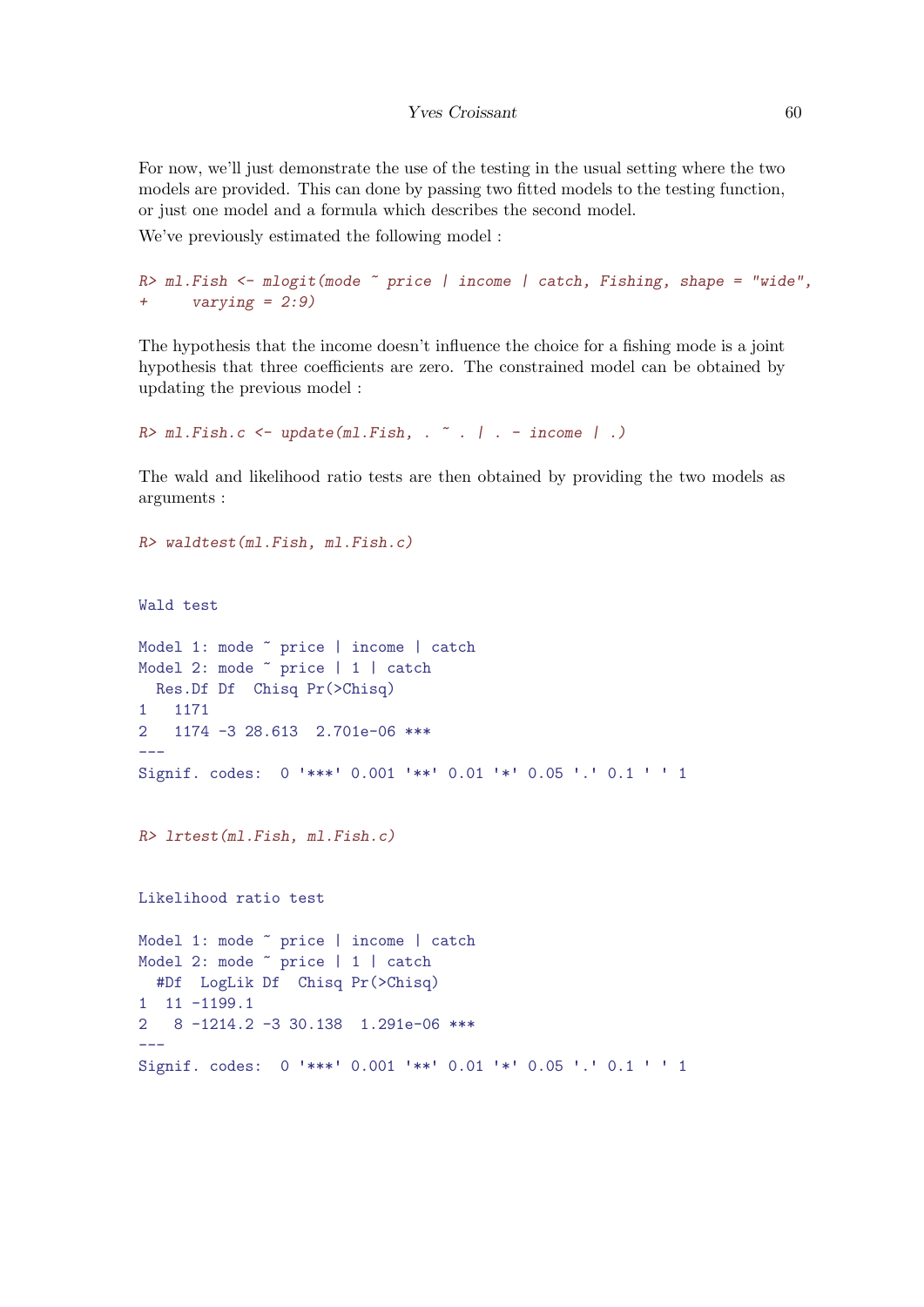```
R> scoretest(ml.Fish.c, ml.Fish)
        score test
data: mode ~ price | income | catch
chisq = 29.7103, df = 3, p-value = 1.588e-06alternative hypothesis: unconstrained model
```
or just one of them and a formula that describes the second one :

```
R> lrtest(ml.Fish, . ~ . | . - income | .)
R> lrtest(ml.Fish, mode ~ price | 1 | catch)
R > lrtest(ml.Fish.c, . \tilde{ } . | . + income | .)
R> lrtest(ml.Fish.c, mode ~ price | income | catch)
R valdtest(ml.Fish, . \tilde{ } . | . - income | .)
R> waldtest(ml.Fish, mode ~ price | 1 | catch)
R> waldtest(ml.Fish.c, . \tilde{ } . | . + income | .)
R> waldtest(ml.Fish.c, mode ~ price | income | catch)
R > scoretest(ml.Fish.c, . \tilde{ } . | . + income | .)
R> scoretest(ml.Fish.c, mode ~ price | income | catch)
```
## 6.2. Test of heteroscedasticity

The homoscedascticity hypothesis can be tested using any of the three tests. A particular convenient syntax is provided in this case. For the likelihood ratio and the wald test, one can pass only the fitted model as argument. In this case, it is guessed that the hypothesis that the user wants to test is the homoscedasticity hypothesis. We'll test the homoscedasticity hypothesis for the two heteroscedastic models (hl.MC and hl.TM estimated previously, with the RdModeCanada and the TravelMode and data sets.

```
R> lrtest(hl.MC, ml.MC)
```
Likelihood ratio test

```
Model 1: choice ~ freq + cost + ivt + ovt | urban + income
Model 2: choice \tilde{ } freq + cost + ivt + ovt | urban + income
  #Df LogLik Df Chisq Pr(>Chisq)
1 12 -1838.1
2 10 -1841.6 -2 6.8882 0.03193 *
---
Signif. codes: 0 '***' 0.001 '**' 0.01 '*' 0.05 '.' 0.1 ' ' 1
```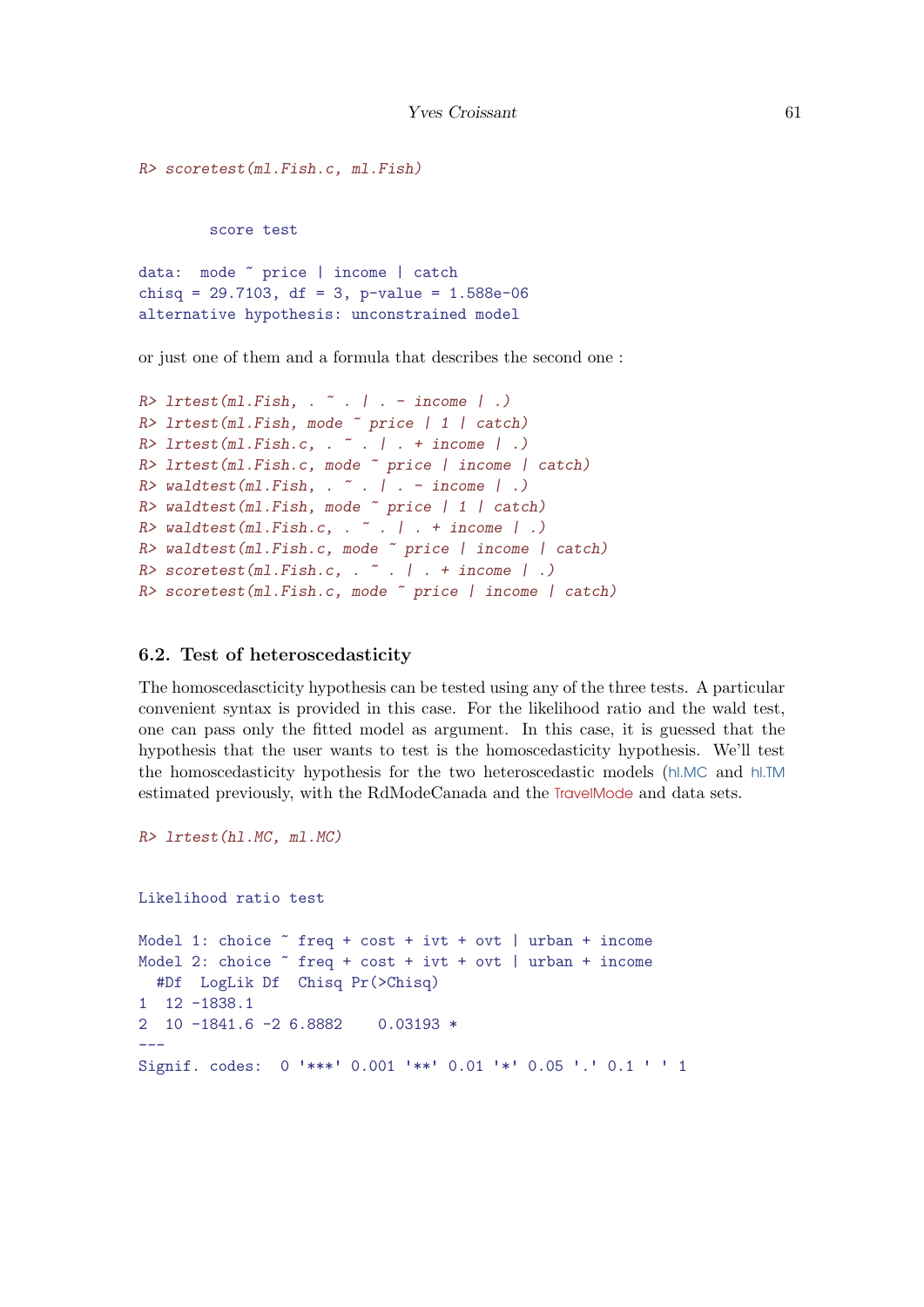```
R> waldtest(hl.MC, heterosc = FALSE)
        Wald test
data: homoscedasticity
chisq = 25.1955, df = 2, p-value = 3.380e-06or, more simply :
```
R> lrtest(hl.MC) R> waldtest(hl.MC)

The wald test can also be computed using the linearHypothesis function from the car package [\(Fox and Weisberg](#page-68-4) [2010\)](#page-68-4) :

```
R> library("car")
R> linearHypothesis(hl.MC, c("sp.air=1", "sp.train=1"))
Linear hypothesis test
Hypothesis:
sp.air = 1sp.train = 1Model 1: restricted model
Model 2: choice ~ freq + cost + ivt + ovt | urban + income
 Res.Df Df Chisq Pr(>Chisq)
1 2759
2 2757 2 25.195 3.380e-06 ***
-Signif. codes: 0 '***' 0.001 '**' 0.01 '*' 0.05 '.' 0.1 ' ' 1
```
For the score test, we provide the constrained model as argument, which is the standard multinomial logit model and the supplementary argument which defines the unconstrained model, which is in this case heterosc = TRUE.

R> scoretest(ml.MC, heterosc = TRUE)

score test

data: heterosc = TRUE chisq = 9.4883, df = 2, p-value = 0.008703 alternative hypothesis: heteroscedastic model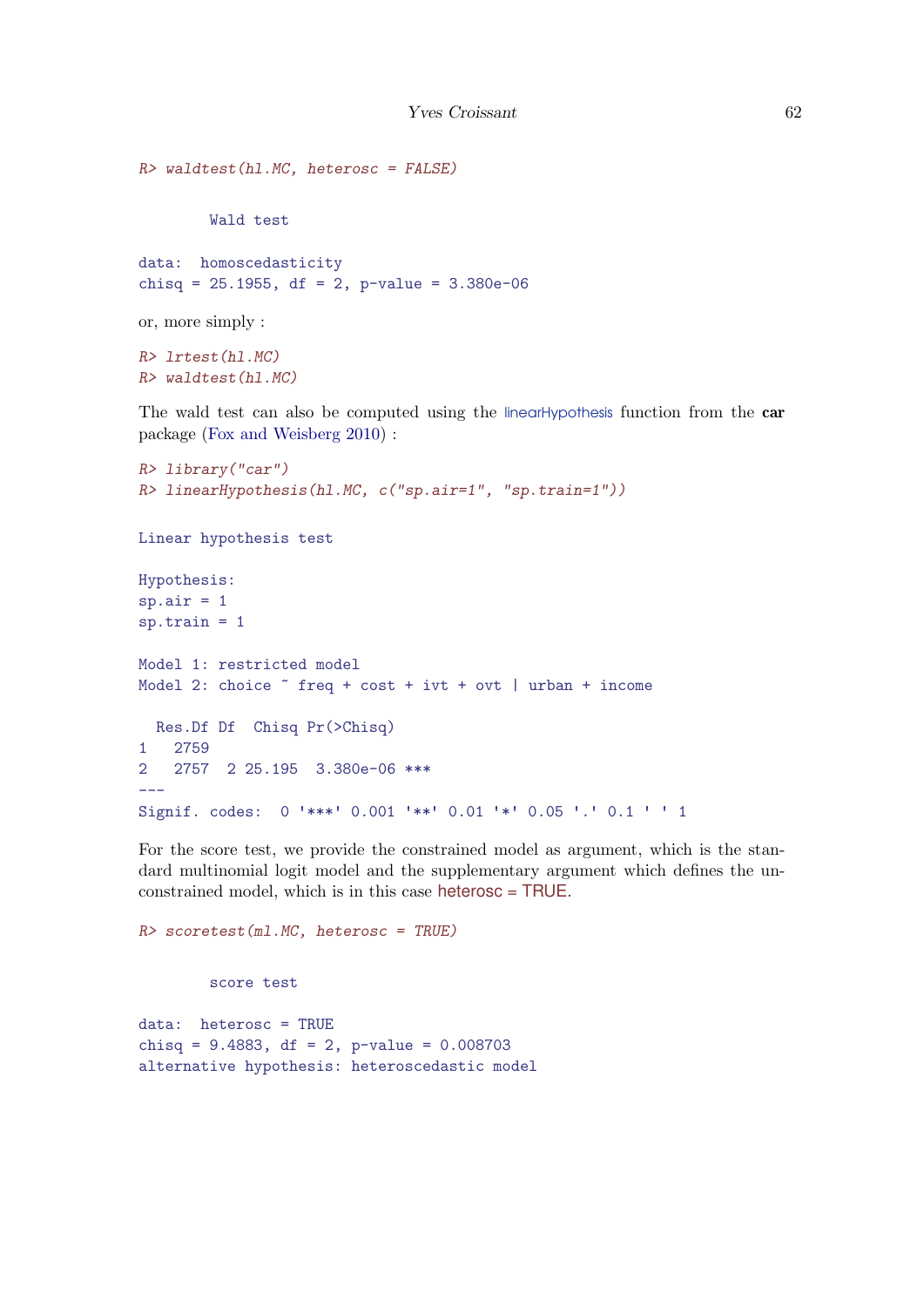<span id="page-62-0"></span>The homoscedasticity hypothesis is strongly rejected using any of the three tests.

For the hl.TM model, the standard deviations of the estimated scale parameters are very high, which means that they are poorly identified. This is confirmed by the fact that the homoscedasticity hypothesis is not rejected :

```
R> c(wald = waldtest(hl.TM)$statistic, lr = lrtest(hl.TM)$Chisq[2],
+ score = scoretest(ml.TM, heterosc = TRUE)$statistic)
```
wald.chisq lr score.chisq 3.635586 6.935712 21.565985

### 6.3. Test about the nesting structure

For the nested logit models, two tests are of particular interest :

- $\bullet$  the test of no nests, which means that all the nest elasticities are equal to 1,
- the test of unique nest elasticities, which means that all the nest elasticities are equal to each other.

To illustrate the use of these tests, we'll use the nl.HC model estimated using the HC data set.

For the test of no nests, the nested model is provided as the unique argument for the lrtests and the waldtest function. For the scoretest, the constrainted model  $(i.e.$  the multinomial logit model is provided as the first argument and the second argument is nests, which describes the nesting structure that one wants to test.

R> lrtest(nl.HC)

```
Likelihood ratio test
Model 1: depvar \degree occa + icca + och + ich
Model 2: depvar \degree occa + icca + och + ich
  #Df LogLik Df Chisq Pr(>Chisq)
1 12 -188.03
2 10 -192.88 -2 9.6853 0.007886 **
---
Signif. codes: 0 '***' 0.001 '**' 0.01 '*' 0.05 '.' 0.1 ' ' 1
```
R> waldtest(nl.HC)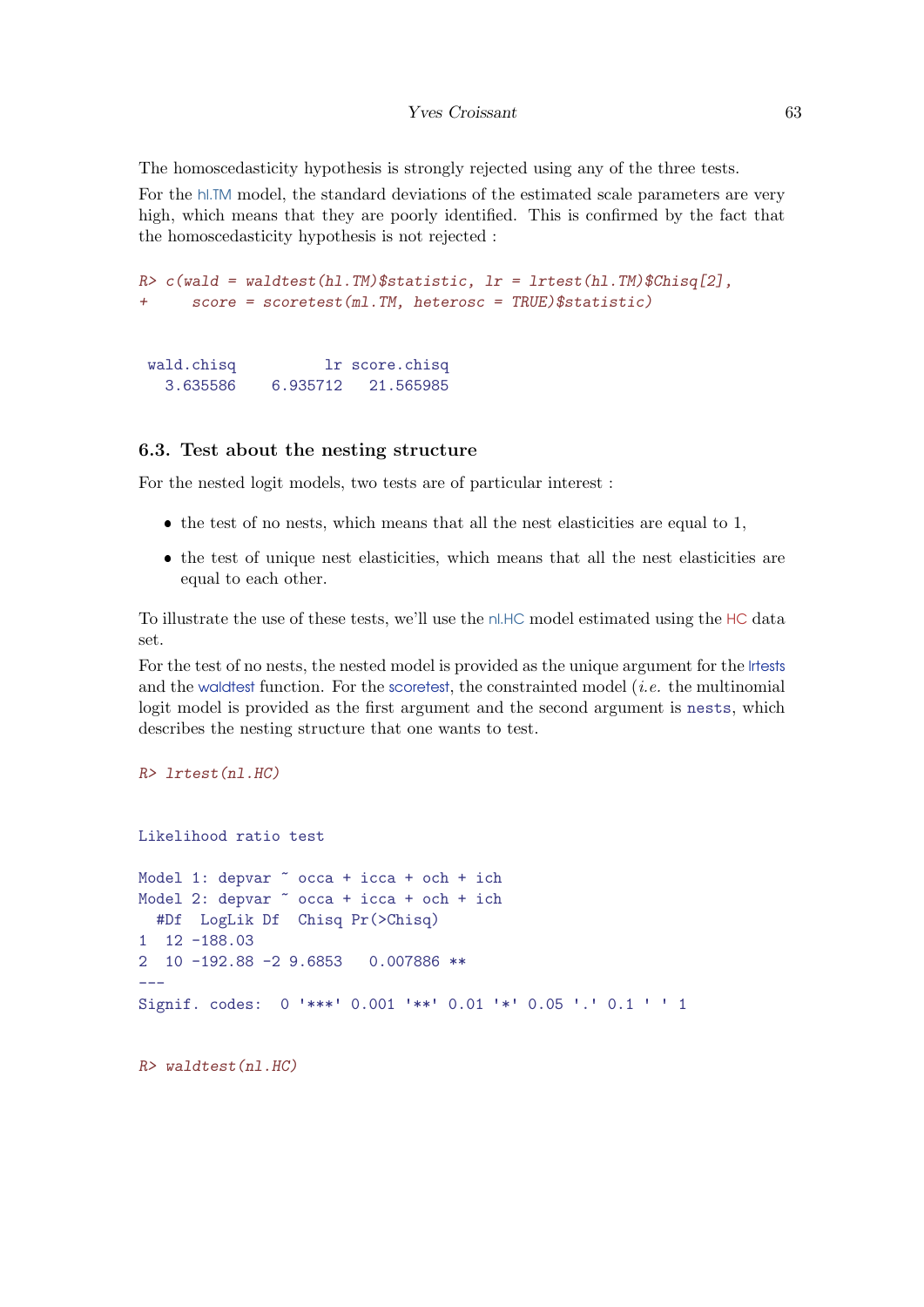```
Wald test
data: no nests
chisq = 15.3069, df = 2, p-value = 0.0004744R> scoretest(ml.HC, nests = list(cooling = c("ecc", "erc", "gcc",
+ "hpc"), noncool = c("ec", "gc", "er")))
       score test
data: nests = list(cooling = c('ecc','erc','gcc','hpc'), noncool = c('ec','gc','er'))
chisq = 15.1762, df = 2, p-value = 0.0005065alternative hypothesis: nested model
```
The wald test can also be performed using the linearHypothesis function :

R> linearHypothesis(nl.HC, c("iv.cooling=1", "iv.noncool=1"))

Linear hypothesis test

Hypothesis: iv.cooling = 1  $iv.noncool = 1$ Model 1: restricted model Model 2: depvar  $\degree$  occa + icca + och + ich Res.Df Df Chisq Pr(>Chisq) 1 240 2 238 2 15.307 0.0004744 \*\*\*  $---$ Signif. codes: 0 '\*\*\*' 0.001 '\*\*' 0.01 '\*' 0.05 '.' 0.1 ' ' <sup>1</sup>

The three tests reject the null hypothesis of no correlation at the 1% level. The two nests elasticities being very closed, we'd like to test the equality between both elasticities. This can be performed using the three tests. For the score test, we provide the constrained model that is called nl.HC.u

R> lrtest(nl.HC, nl.HC.u)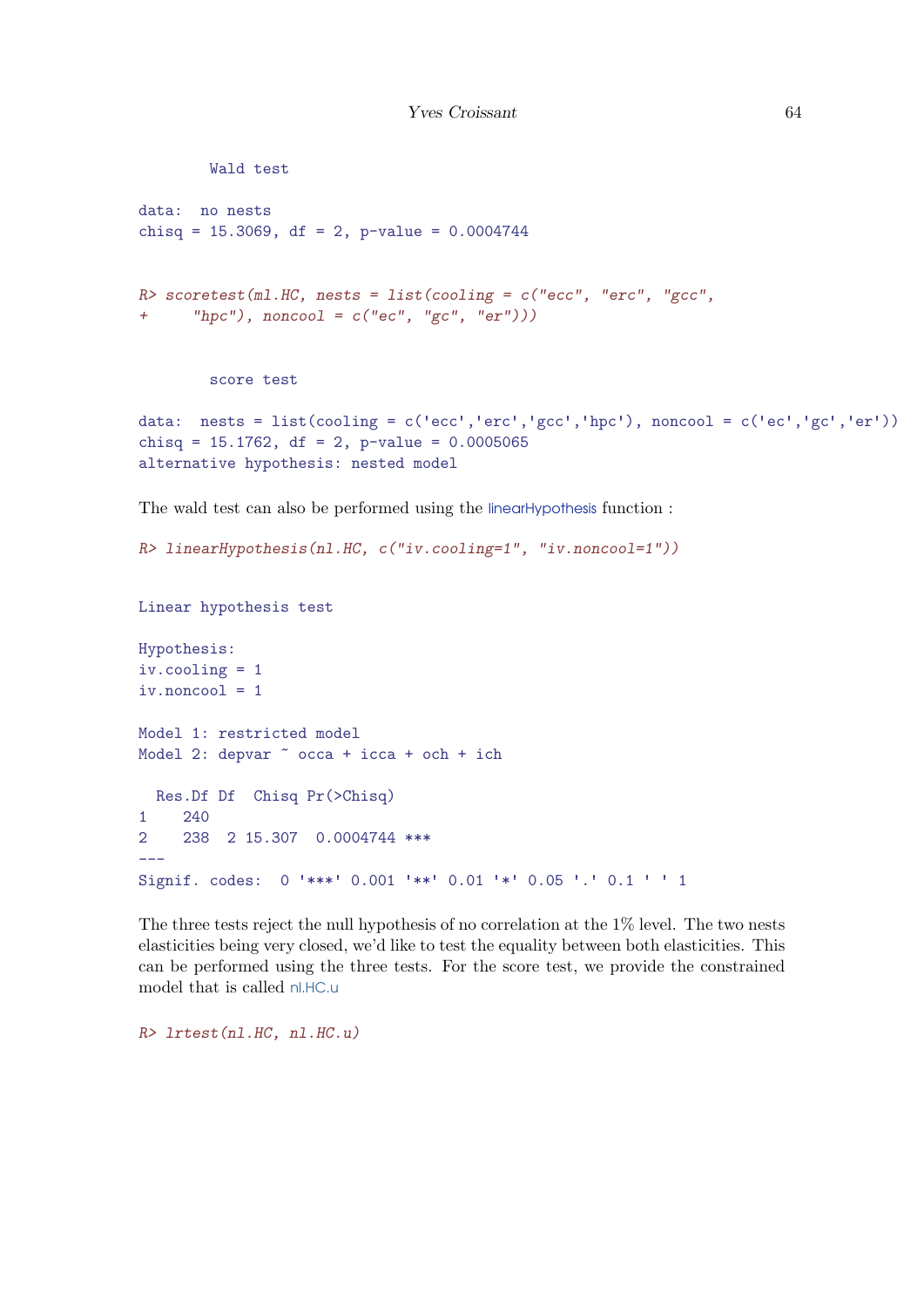```
Likelihood ratio test
Model 1: depvar \degree occa + icca + och + ich
Model 2: depvar \tilde{ } occa + icca + och + ich
 #Df LogLik Df Chisq Pr(>Chisq)
1 12 -188.03
2 11 -188.03 -1 0.0012 0.9723
R> waldtest(nl.HC, un.nest.el = TRUE)
        Wald test
data: unique nest elasticity
chisq = 0.0011, df = 1, p-value = 0.9739R> scoretest(nl.HC.u, un.nest.el = FALSE)
        score test
data: un.nest.el = FALSE
chisq = 0.0014, df = 1, p-value = 0.9702
alternative hypothesis: unique nest elasticity
R> linearHypothesis(nl.HC, "iv.cooling=iv.noncool")
Linear hypothesis test
Hypothesis:
iv.cooling - iv.noncool = 0
Model 1: restricted model
Model 2: depvar \degree occa + icca + och + ich
 Res.Df Df Chisq Pr(>Chisq)
1 239
2 238 1 0.0011 0.9739
```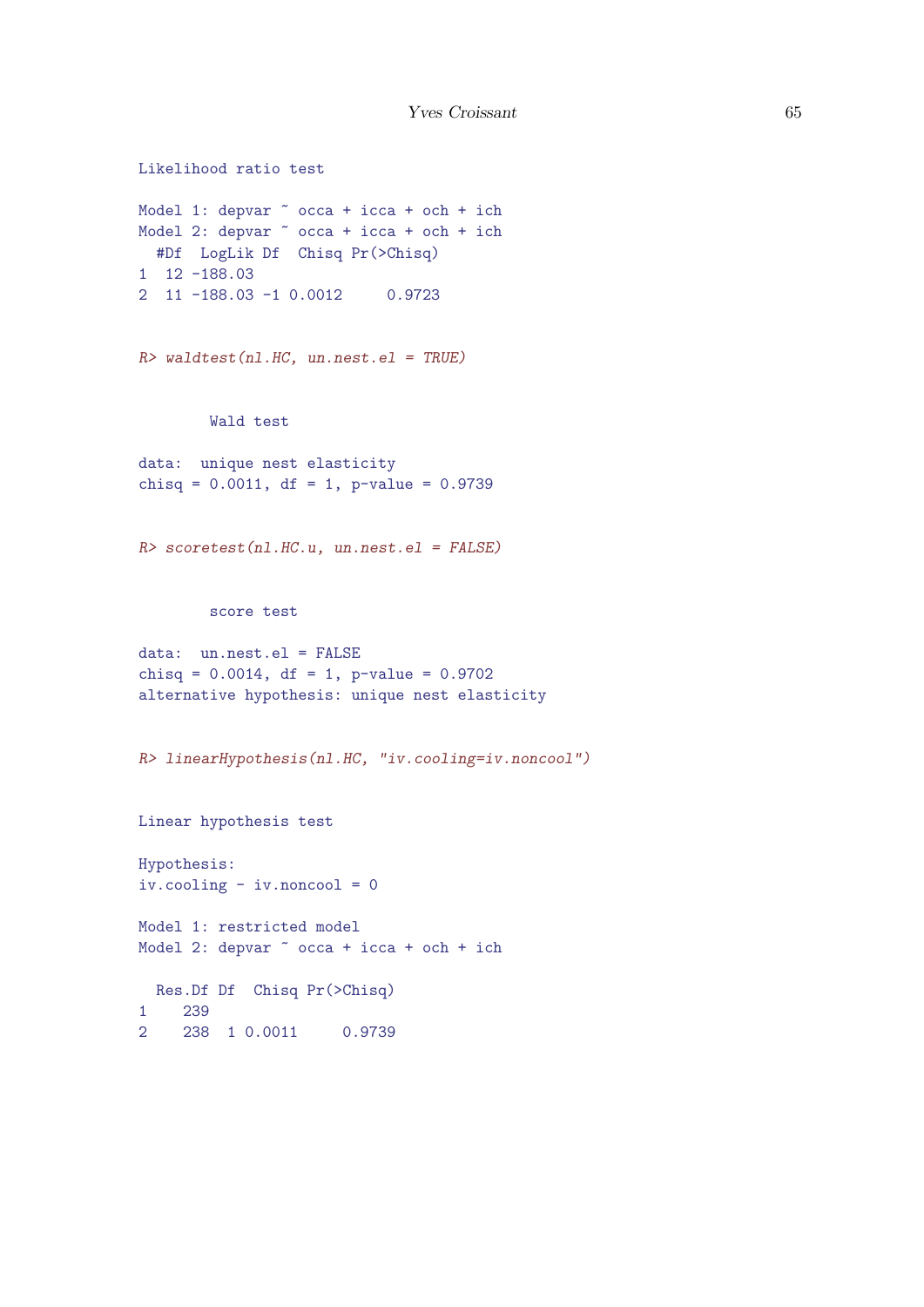### <span id="page-65-0"></span>6.4. Test of random parameters

The three tests can be applied to test the specification of the model, namely the presence of random coefficients and their correlation. Actually, three nested models can be considered :

- a model with no random effects,
- $\bullet\,$  a model with random but uncorrelated effects,
- a model with random and correlated effects.

These three models have been previously estimated for the example based on the Train data set under the names of Train.ml, Train.mxlu and Train.mxlc.

We first present the three tests of no random-uncorrelated effects.

```
R> lrtest(Train.mxlu, Train.ml)
Likelihood ratio test
Model 1: choice ~ price + time + change + comfort
Model 2: choice ~ price + time + change + comfort
 #Df LogLik Df Chisq Pr(>Chisq)
1 8 -1551.2
2 5 -1723.8 -3 345.36 < 2.2e-16 ***
---
Signif. codes: 0 '***' 0.001 '**' 0.01 '*' 0.05 '.' 0.1 ' ' 1
R> waldtest(Train.mxlu)
       Wald test
data: no random effects
chisq = 275.1466, df = 3, p-value < 2.2e-16
R> scoretest(Train.ml, rpar = c(time = "n", change = "n", comfort = "n"),
+ R = 100, correlation = FALSE, halton = NA, panel = TRUE)
        score test
data: rpar(time='n',change='n',comfort='n')
chisq = 298.3146, df = 3, p-value < 2.2e-16alternative hypothesis: no uncorrelated random effects
```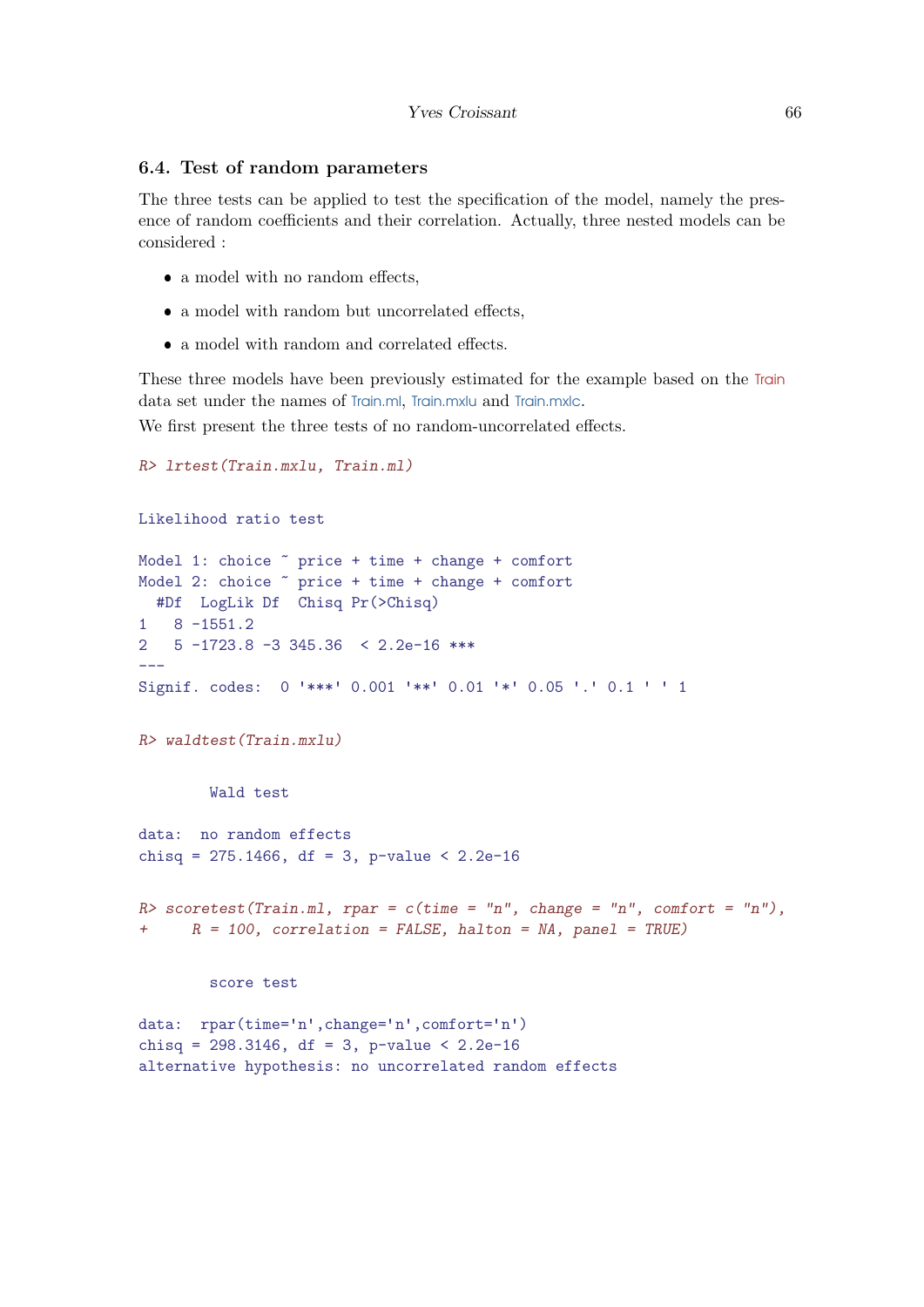Next, we present the three tests of no random-correlated effects.

```
R> lrtest(Train.mxlc, Train.ml)
Likelihood ratio test
Model 1: choice ~ price + time + change + comfort
Model 2: choice \sim price + time + change + comfort
 #Df LogLik Df Chisq Pr(>Chisq)
1 11 -1530.0
2 5 -1723.8 -6 387.72 < 2.2e-16 ***
---
Signif. codes: 0 '***' 0.001 '**' 0.01 '*' 0.05 '.' 0.1 ' ' 1
R> waldtest(Train.mxlc)
        Wald test
data: no random effects
chisq = 287.1511, df = 6, p-value < 2.2e-16
R> scoretest(Train.ml, rpar = c(time = "n", change = "n", comfort = "n"),
+ R = 100, correlation = TRUE, halton = NA, panel = TRUE)
        score test
data: rpar(time='n',change='n',comfort='n')
chisq = 294.7337, df = 6, p-value < 2.2e-16
alternative hypothesis: no correlated random effects
```
Finally, we present the three tests of no correlation, the existence of random parameters being maintained.

R> lrtest(Train.mxlc, Train.mxlu)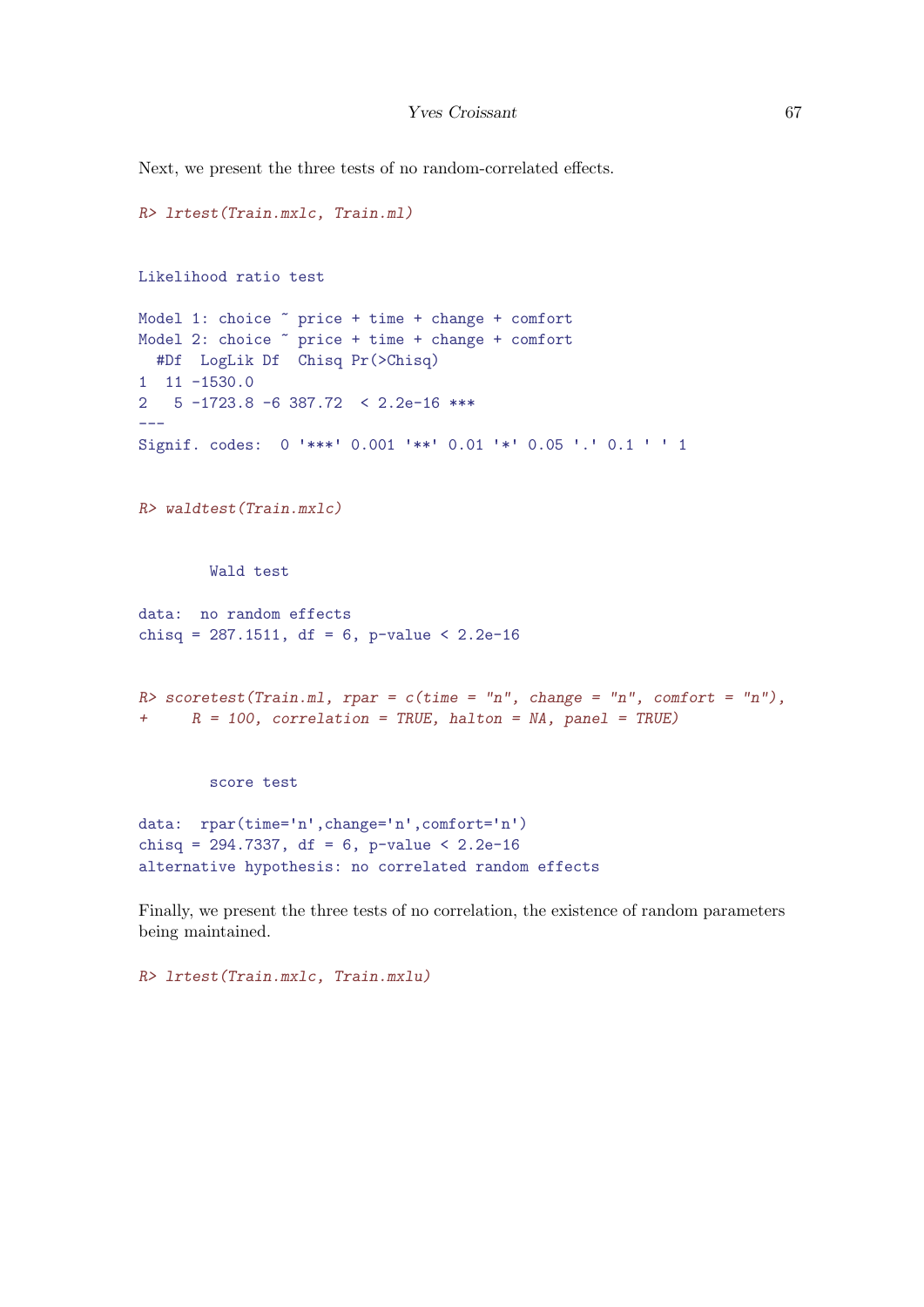```
Likelihood ratio test
Model 1: choice ~ price + time + change + comfort
Model 2: choice ~ price + time + change + comfort
  #Df LogLik Df Chisq Pr(>Chisq)
1 11 -1530.0
2 8 -1551.2 -3 42.366 3.355e-09 ***
---
Signif. codes: 0 '***' 0.001 '**' 0.01 '*' 0.05 '.' 0.1 ' ' 1
R> waldtest(Train.mxlc, correlation = FALSE)
        Wald test
data: uncorrelated random effects
chisq = 102.7181, df = 3, p-value < 2.2e-16R> scoretest(Train.mxlu, correlation = TRUE)
        score test
data: correlation = TRUE
chisq = 10.3812, df = 3, p-value = 0.01559
alternative hypothesis: uncorrelated random effects
```
## References

- Beggs S, Cardell S, Hausman J (1981). "Assessing the potential demand for electric cars." Journal of econometrics, 16, 1–19.
- <span id="page-67-0"></span>Bhat C (1995). "A heterocedastic extreme value model of intercity travel mode choice." Transportation Research B, 29(6), 471–483.
- Chapman R, Staelin R (1982). "Exploiting rank ordered choice set data within the stochastic utility model." Journal of marketing research, 14, 288–301.
- <span id="page-67-1"></span>Daganzo C (1979). Multinomial probit: the theory and its application to demand forecasting. Academic Press, New York.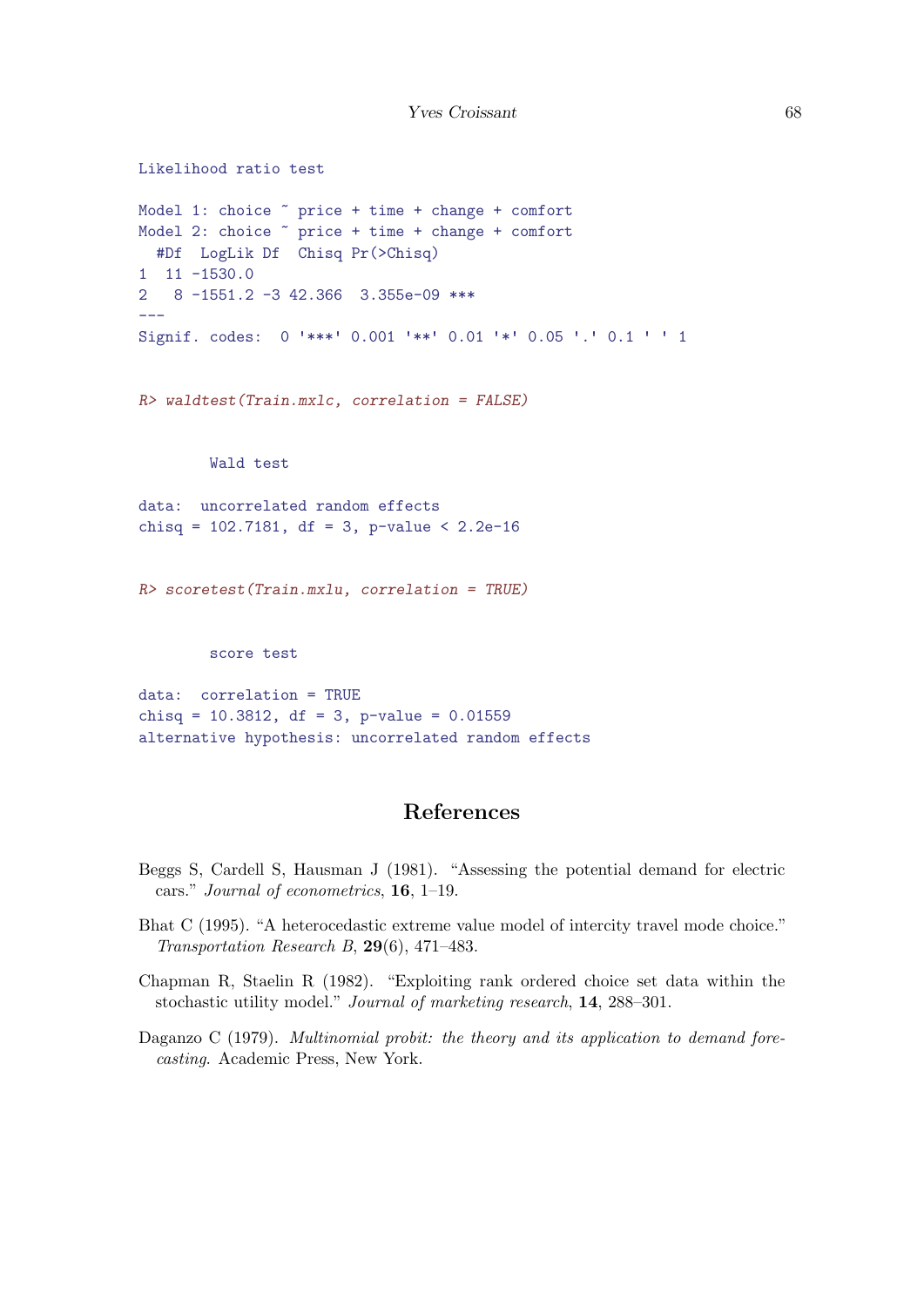Daly A (1987). "Estimating 'tree' logit models." Transportation Research B, pp. 251–267.

- Fok D, Paap R, van Dijk B (2010). "A rank-ordered logit model with unobserved heterogeneity in ranling capabilities." Journal of applied econometrics. Forthcoming.
- <span id="page-68-4"></span>Fox J, Weisberg S (2010). An R Companion to Applied Regression. Second edition. Sage, Thousand Oaks CA. URL [http://socserv.socsci.mcmaster.ca/jfox/](http://socserv.socsci.mcmaster.ca/jfox/Books/Companion) [Books/Companion](http://socserv.socsci.mcmaster.ca/jfox/Books/Companion).
- <span id="page-68-3"></span>Geweke J, Keane M, Runkle D (1994). "Alternative computational approaches to inference in the multinomial probit model." Review of economics and statistics, 76, 609–632.
- Greene W (2008). Econo metric Analysis. 6 edition. Prentice Hall.
- Hausman J, Ruud P (1987). "Specifying and testing econometric models for rank-ordered data." Journal of econometrics, 34, 83–103.
- <span id="page-68-2"></span>Hausman J, Wise D (1978). "A conditional probit model for qualitative choice: discrete decisions recognizing interdemendence and heterogeneous preferences." Econometrica, 48, 403–429.
- Heiss F (2002). "Structural choice analysis with nested logit models." The Stata Journal,  $2(3), 227-252.$
- Hensher DA, Greene WH (2002). "Specification and estimation of the nested logit model: alternative normalisations." Transportation Research Part B, 36, 1–17.
- Koppelman FS, Wen CH (1998). "Alternative nested logit models: structure, properties and estimation." Transportation Research B, 32(5), 289–298.
- <span id="page-68-1"></span>Koppelman FS, Wen CH (2000). "The paired combinatorial logit model: properties, estimation and application." Transportation Research B, 34, 75–89.
- Louiviere J, Hensher D, Swait J (2000). Stated choice methods: analysis and appliacation. Cambridge University Press, Cambridge, UK.
- McFadden D (1974). "The measurment of urban travel demand." Journal of public economics, 3, 303–328.
- <span id="page-68-0"></span>McFadden D (1978). "Spatial interaction theory and planning models." In A<sup> $\cdot$ </sup>Karlqvist (ed.), Modeling the choice of residential location, pp. 75–96. North-Holland, Amsterdam.
- Small KA, Rosen HS (1981). "Applied welfare economics with discrete choice models." Econometrica, 49, 105–130.
- Toomet O, Henningsen A (2010). maxLik: Maximum Likelihood Estimation. R package version 0.8-0, URL <http://CRAN.R-project.org/package=maxLik>.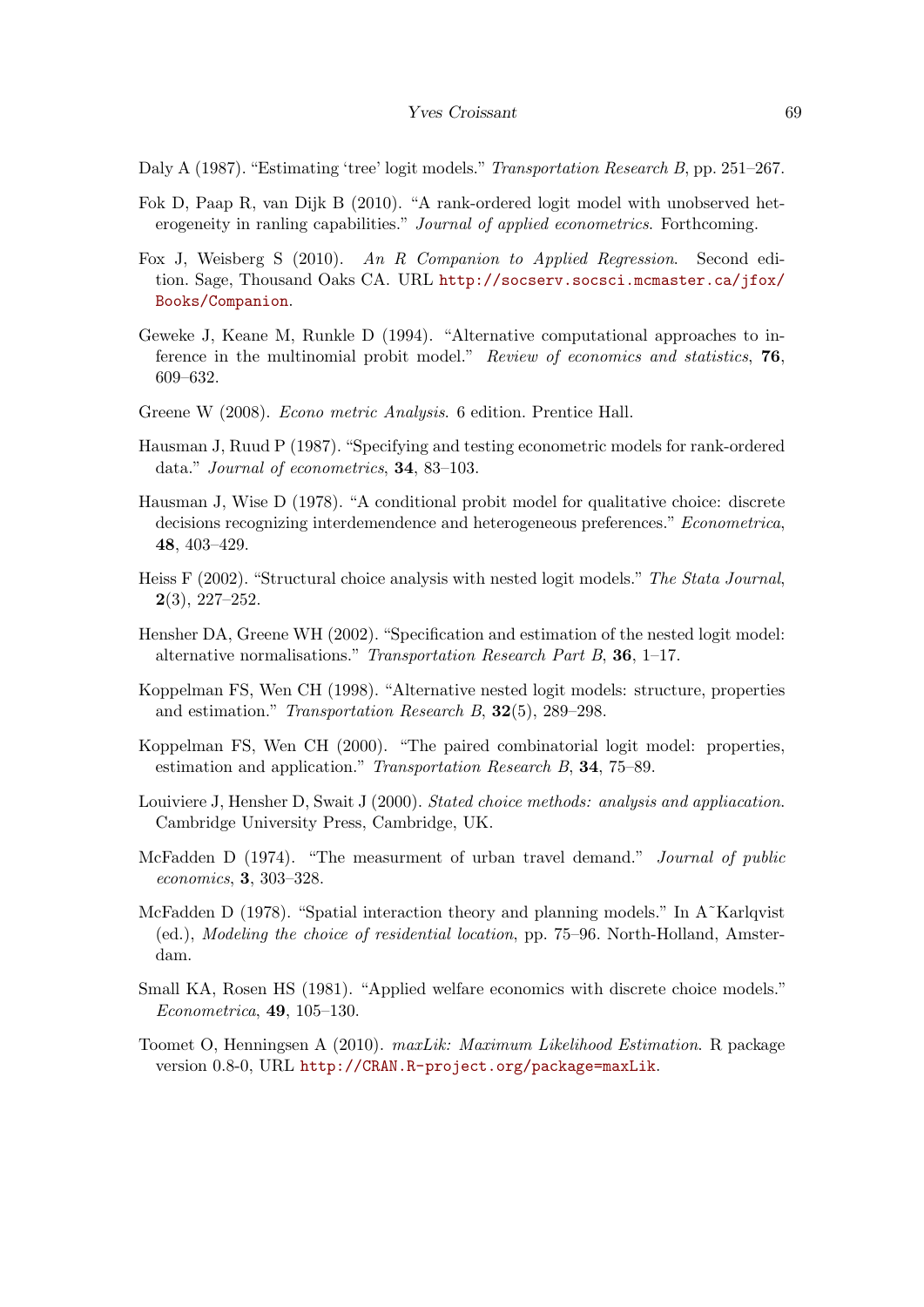- Train KE (2003). Discrete choice methods with simulation. Cambridge University Press, Cambridge, UK.
- <span id="page-69-0"></span>Wen CH, Koppelman FS (2001). "The generalized nested logit model." Transportation Research part B, 35, 627–641.
- Zeileis A, Croissant Y (2010). "Extended Model Formulas in R: Multiple Parts and Multiple Responses." Journal of Statistical Software, 34(1), 1–13. URL [http://www.](http://www.jstatsoft.org/v34/i01/) [jstatsoft.org/v34/i01/](http://www.jstatsoft.org/v34/i01/).
- <span id="page-69-1"></span>Zeileis A, Hothorn T (2002). "Diagnostic Checking in Regression Relationships." R News, 2(3), 7–10. URL <http://CRAN.R-project.org/doc/Rnews/>.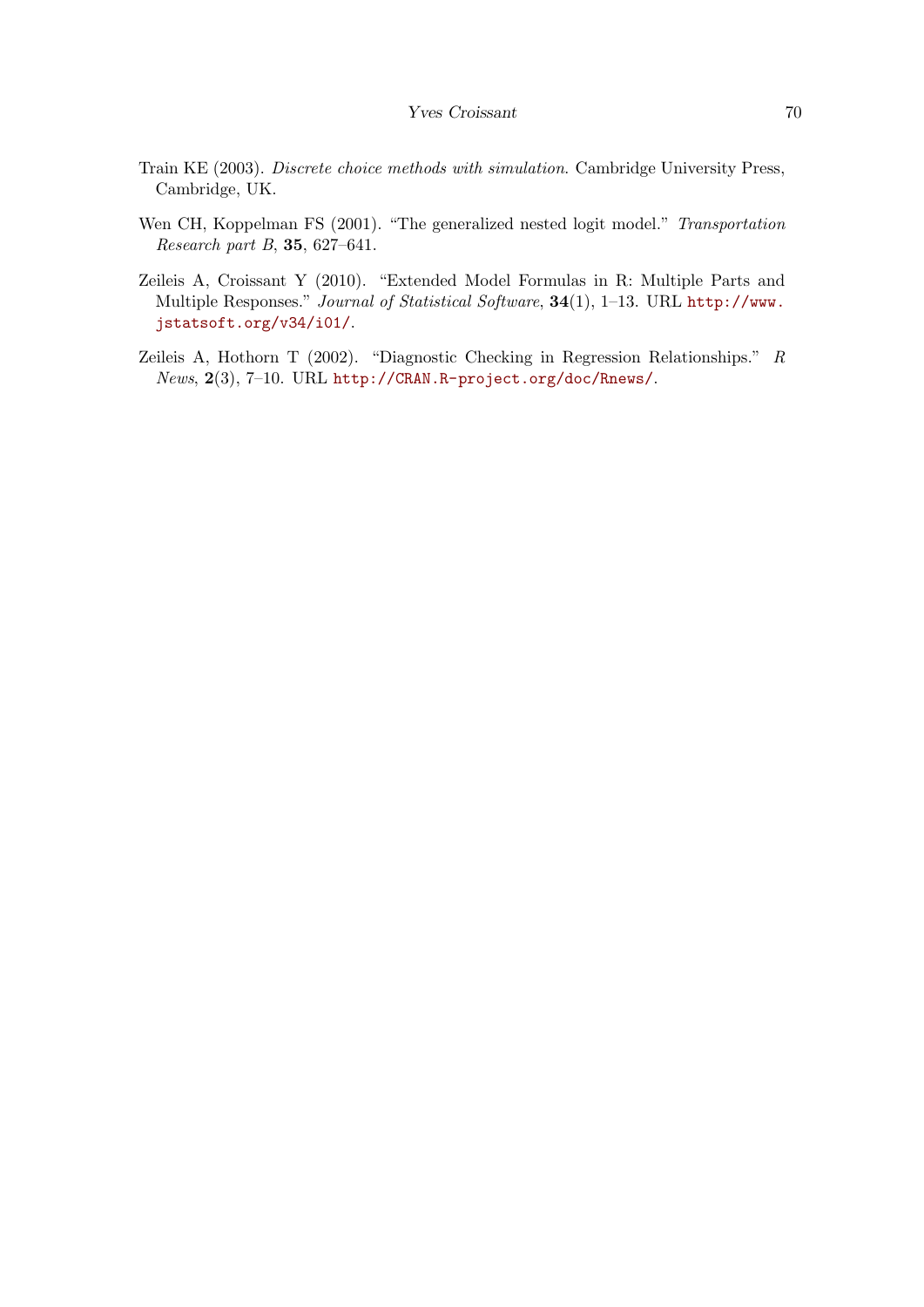## Index

objects data.frame, [4,](#page-3-0) [5,](#page-4-0) [23](#page-22-0) Formula, [8](#page-7-0) mFormula, [8,](#page-7-0) [9](#page-8-0) mlogit, [50,](#page-49-0) [59](#page-58-0) rpar, [50](#page-49-0)

## fonctions

index, [5](#page-4-0) linearHypothesis, [59,](#page-58-0) [62,](#page-61-0) [64](#page-63-0) lrtest, [59](#page-58-0) lrtests, [63](#page-62-0) maxLik, [18](#page-17-0) mFormula, [8](#page-7-0) mlogit, [7,](#page-6-0) [23,](#page-22-0) [24,](#page-23-0) [49,](#page-48-1) [56,](#page-55-0) [57](#page-56-0) mlogit.data, [4,](#page-3-0) [5,](#page-4-0) [23,](#page-22-0) [26](#page-25-0) nlm, [18](#page-17-0) optim, [18](#page-17-0) reshape, [5](#page-4-0) rpar, [50](#page-49-0) scoretest, [59,](#page-58-0) [63](#page-62-0) waldtest, [59,](#page-58-0) [63](#page-62-0)

## data

Fishing, [3,](#page-2-0) [4,](#page-3-0) [23,](#page-22-0) [56](#page-55-0) Game, [25,](#page-24-0) [26](#page-25-0) game, [26](#page-25-0) Game2, [26](#page-25-0) game2, [26](#page-25-0) HC, [36,](#page-35-0) [63](#page-62-0) ModeCanada, [29,](#page-28-0) [41](#page-40-0) Train, [3,](#page-2-0) [6,](#page-5-0) [21,](#page-20-0) [49,](#page-48-1) [66](#page-65-0) TravelMode, [3,](#page-2-0) [5,](#page-4-0) [8,](#page-7-0) [31,](#page-30-0) [35,](#page-34-0) [61](#page-60-0)

## functions' arguments

maxLik iterlim, [18](#page-17-0) methods, [18](#page-17-0) print.level, [18](#page-17-0) mlogit.data alt.levels, [6](#page-5-0)

alt.var, [6](#page-5-0) chid.var, [6](#page-5-0) choice, [5](#page-4-0) drop.index, [6](#page-5-0) id, [7](#page-6-0) ranked, [26](#page-25-0) shape, [5](#page-4-0) varying, [5](#page-4-0) mlogit.optim constPar, [41](#page-40-0) mlogit altsubset, [24](#page-23-0) correlation, [49](#page-48-1) data, [7](#page-6-0) formula, [7](#page-6-0) halton, [49](#page-48-1) nests, [41,](#page-40-0) [63](#page-62-0) norm, [50](#page-49-0) panel, [49](#page-48-1) par, [50](#page-49-0) probit, [56](#page-55-0) R, [49](#page-48-1) reflevel, [24](#page-23-0) rpar, [49](#page-48-1) un.nest.el, [38](#page-37-0) methods mFormula model.frame, [9](#page-8-0) model.matrix, [9](#page-8-0) mlogit fitted, [24](#page-23-0) lrtest, [59](#page-58-0) waldtest, [59](#page-58-0)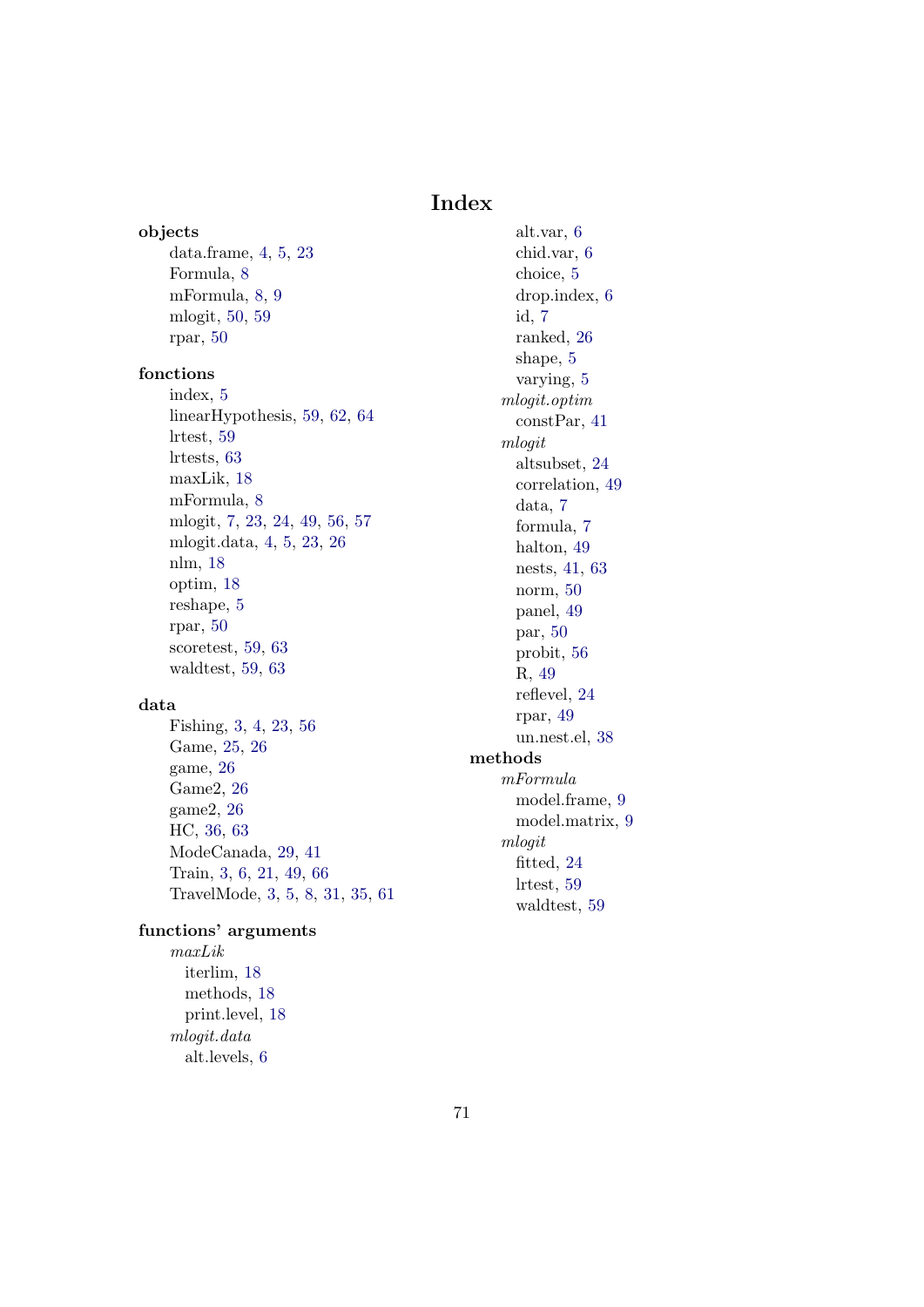## Yves Croissant 72

# Contents

| An introductory example                                                                                 | 1         |
|---------------------------------------------------------------------------------------------------------|-----------|
| Data management and model description                                                                   | 3         |
|                                                                                                         | 3         |
|                                                                                                         |           |
| Random utility model and the multinomial logit model                                                    | <b>10</b> |
|                                                                                                         | <b>10</b> |
|                                                                                                         |           |
| Computation of the probabilities $\ldots \ldots \ldots \ldots \ldots \ldots \ldots \ldots \ldots$ 13    |           |
|                                                                                                         | 14        |
|                                                                                                         | 15        |
|                                                                                                         | 15        |
| Properties of the maximum likelihood estimator                                                          | 16        |
|                                                                                                         | 16        |
|                                                                                                         | 18        |
|                                                                                                         | 18        |
|                                                                                                         | 19        |
|                                                                                                         | 19        |
|                                                                                                         | 19        |
|                                                                                                         | 21        |
| Relaxing the iid hypothesis                                                                             | 28        |
|                                                                                                         | 28        |
| The nested logit model                                                                                  | 32        |
|                                                                                                         | 38        |
| Derivation of the general extreme value model $\dots \dots \dots \dots \dots$                           | 38        |
|                                                                                                         |           |
| The generalized nested logit model $\dots \dots \dots \dots \dots \dots \dots \dots$                    | 42        |
| The random parameter logit model                                                                        | 43        |
| The probabilities $\ldots \ldots \ldots \ldots \ldots \ldots \ldots \ldots \ldots \ldots \ldots \ldots$ | 43        |
|                                                                                                         | 44        |
|                                                                                                         | 45        |
|                                                                                                         | 45        |